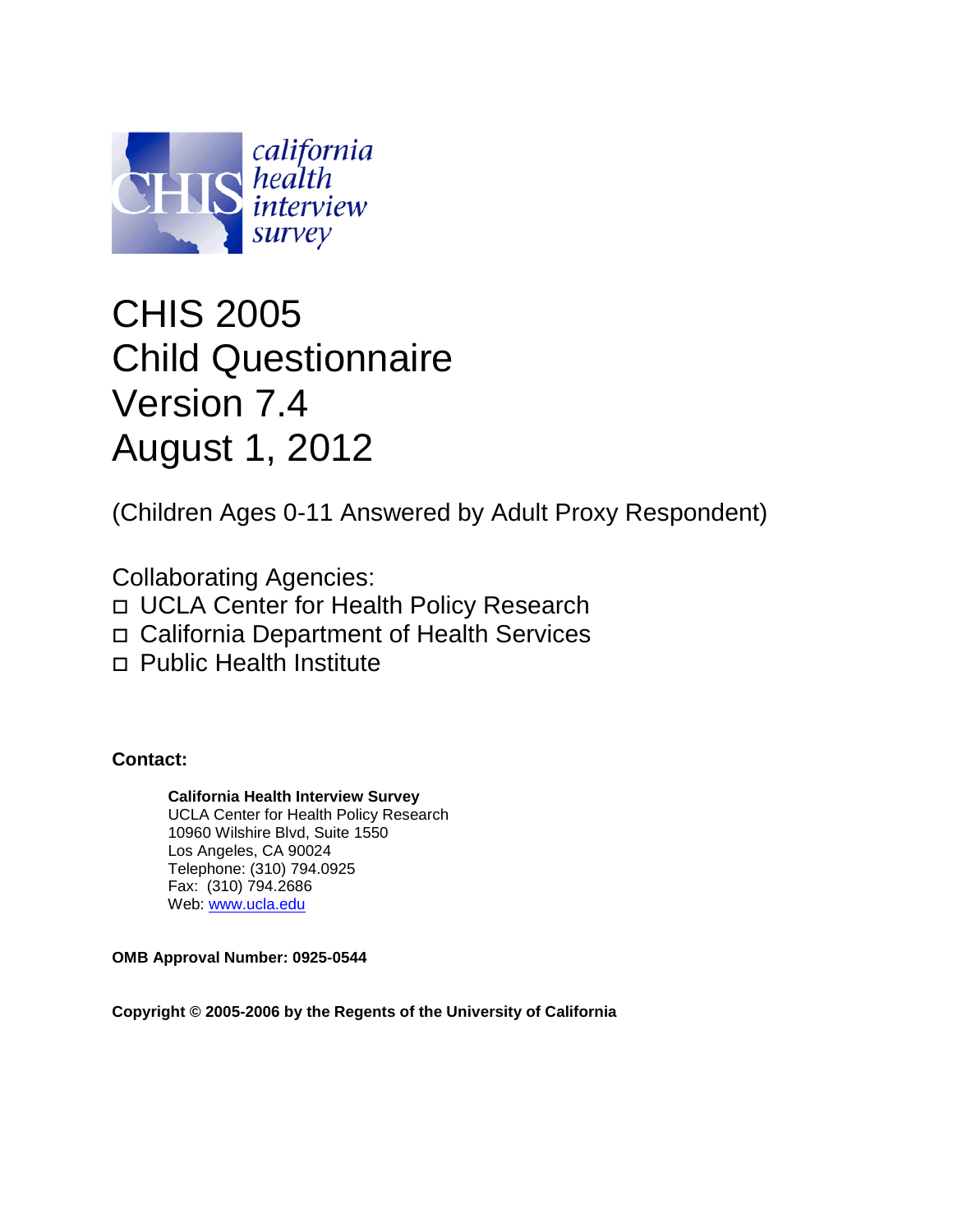# **TABLE OF CONTENTS**

| SECTION A - DEMOGRAPHICS PART I, HEALTH CONDITIONS1                |    |
|--------------------------------------------------------------------|----|
|                                                                    |    |
|                                                                    |    |
|                                                                    |    |
|                                                                    |    |
|                                                                    |    |
|                                                                    |    |
|                                                                    |    |
|                                                                    |    |
|                                                                    |    |
|                                                                    |    |
|                                                                    |    |
|                                                                    |    |
| SECTION B - DENTAL HEALTH, NUTRITION, FOOD ENVIRONMENT  8          |    |
|                                                                    |    |
|                                                                    |    |
|                                                                    |    |
|                                                                    |    |
|                                                                    |    |
|                                                                    |    |
|                                                                    |    |
|                                                                    |    |
|                                                                    |    |
|                                                                    |    |
|                                                                    |    |
|                                                                    |    |
|                                                                    |    |
|                                                                    |    |
|                                                                    |    |
|                                                                    |    |
| <b>FOOD STAMPS</b>                                                 | 21 |
|                                                                    |    |
| <b>SECTION F - PARENTAL INVOLVEMENT / CONCERNS, MENTAL HEALTH,</b> |    |
|                                                                    |    |
|                                                                    |    |
|                                                                    |    |
|                                                                    |    |
|                                                                    |    |
|                                                                    |    |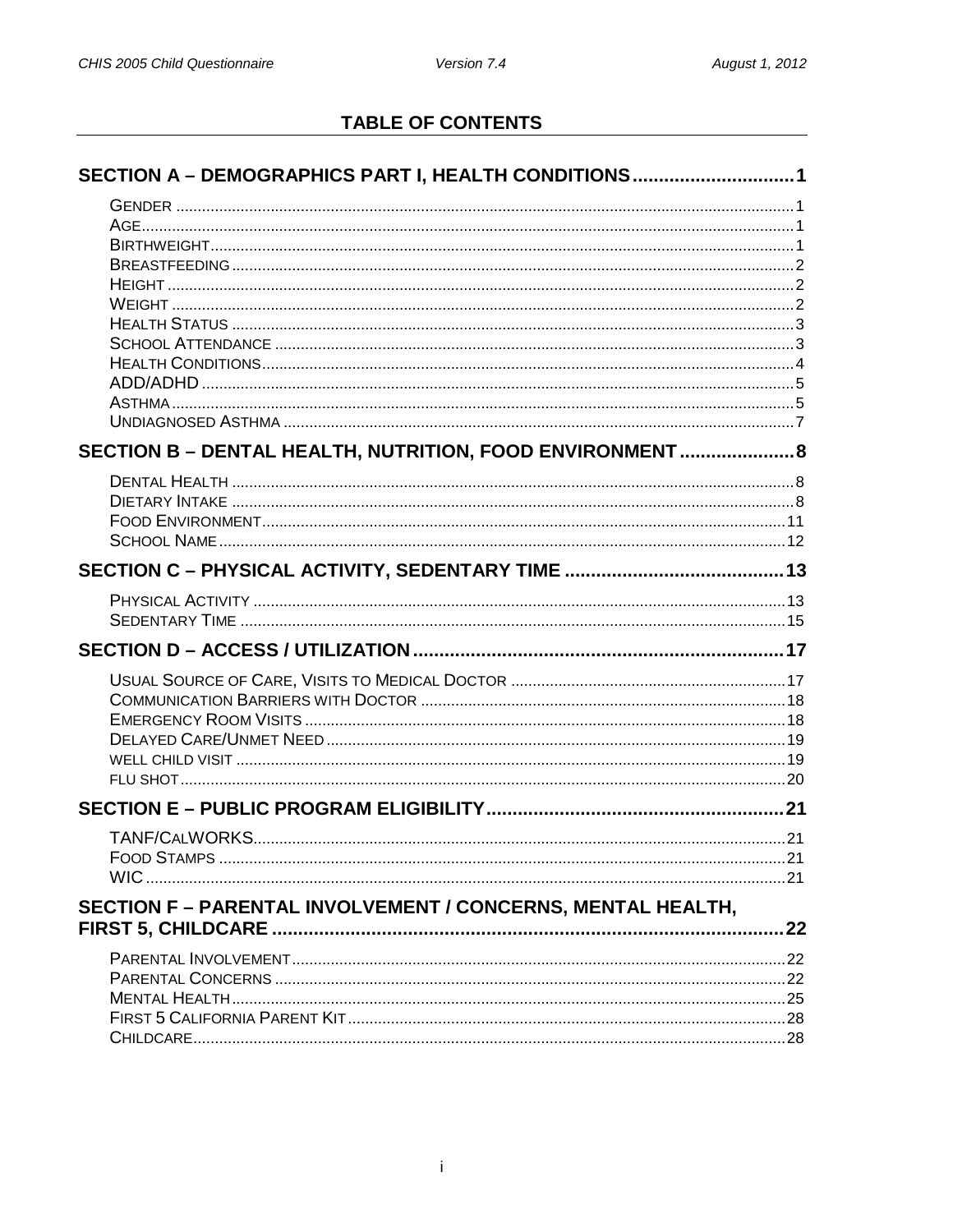| MOTHER/FATHER COUNTRY OF BIRTH, IMMIGRATION STATUS, YEARS IN THE US 38 |  |
|------------------------------------------------------------------------|--|
|                                                                        |  |
|                                                                        |  |

NOTE: Each question in the CHIS questionnaires (adult, child, and adolescent) has a unique, sequential question number by section that follows the administration of the survey. In addition, the variable name (in the CHIS data file) associated with a question, appears in a box beneath the question number. Please consult the CHIS 2005 Data Dictionaries for additional information on variables, the population universe answering a specific question, and data file content.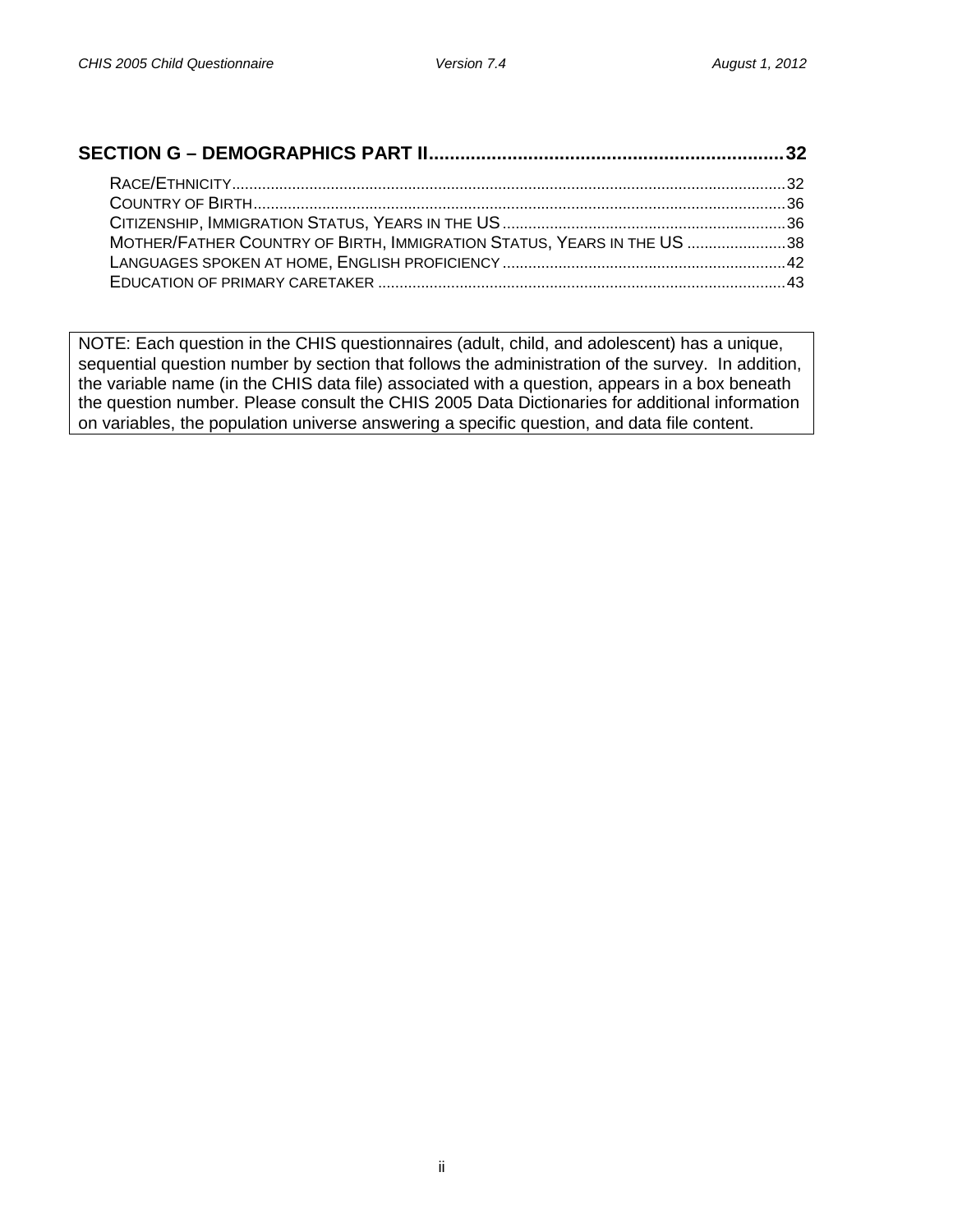# **Section A – Demographics Part I, Health Conditions**

<span id="page-3-0"></span>Some of the questions are based on (CHILD's) personal traits, like his or her age. So I will first ask you a few brief background questions.

<span id="page-3-3"></span><span id="page-3-2"></span><span id="page-3-1"></span>

| QC05_A1         | Is (CHILD) male or female?                                             |                                                                                     |                 |
|-----------------|------------------------------------------------------------------------|-------------------------------------------------------------------------------------|-----------------|
| CA <sub>1</sub> |                                                                        |                                                                                     |                 |
| QC05_A2         | What is {his/her} date of birth?                                       |                                                                                     |                 |
| CA <sub>2</sub> | [HR: 1-12] [HR: 1-31] [SR: 1993-2005]                                  |                                                                                     | [GO TO QC05_A4] |
|                 | 1. JANUARY<br>2. FEBRUARY<br>3. MARCH<br>4. APRIL<br>5. MAY<br>6. JUNE | 7. JULY<br>8. AUGUST<br>9. SEPTEMBER<br>10. OCTOBER<br>11. NOVEMBER<br>12. DECEMBER |                 |
| QC05_A3         | How old is {he/she}?                                                   |                                                                                     |                 |
| CA <sub>3</sub> | <b>YEARS</b><br><b>MONTHS</b>                                          |                                                                                     |                 |
|                 |                                                                        |                                                                                     |                 |
| QC05_A4         | How much did {he/she} weigh at birth?                                  |                                                                                     |                 |
| <b>CA13</b>     | POUNDS _____ OUNCES                                                    |                                                                                     |                 |
|                 | KILOGRAMS                                                              |                                                                                     |                 |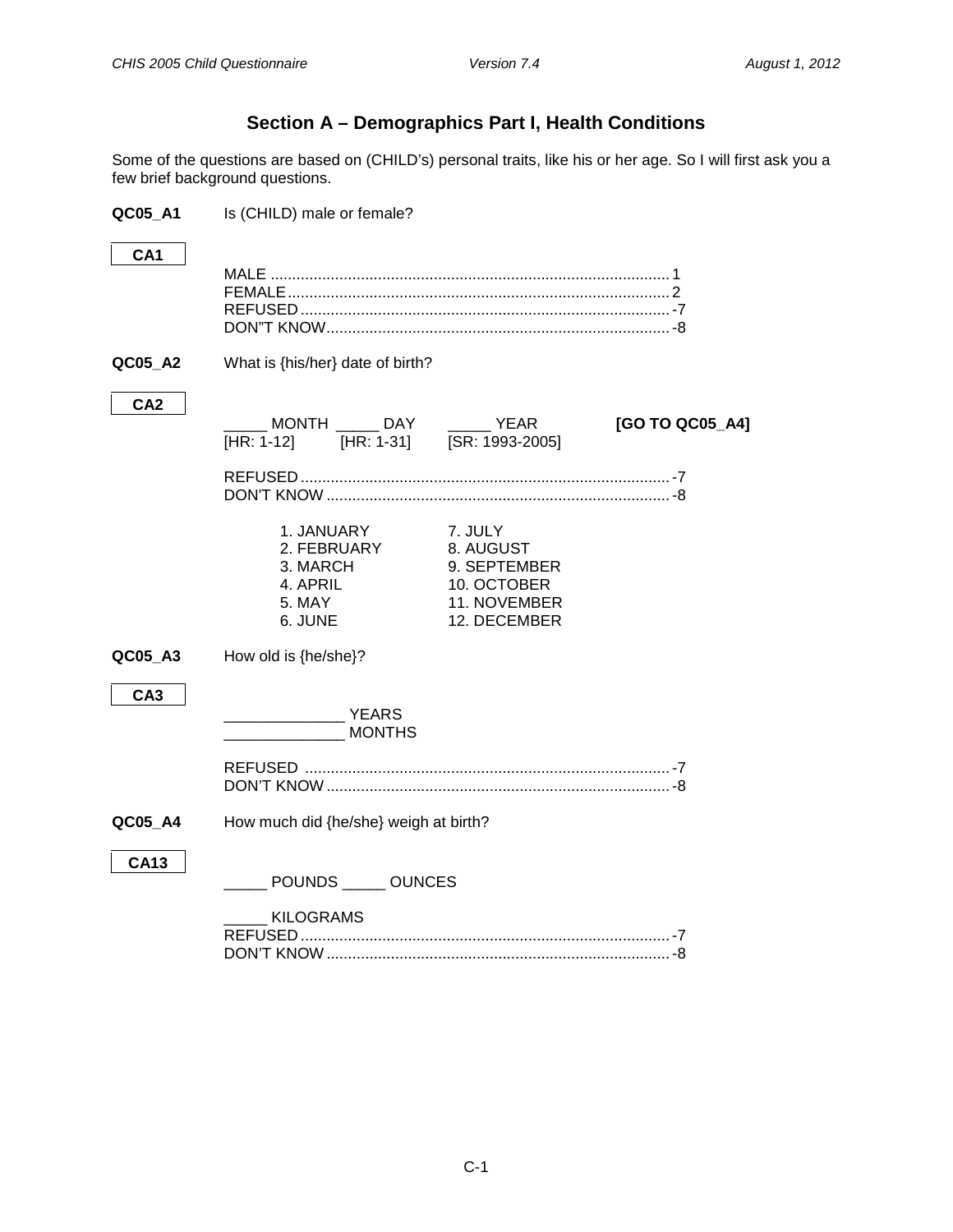<span id="page-4-2"></span><span id="page-4-1"></span><span id="page-4-0"></span>

|                 | PROGRAMMING NOTE QC05 A5<br>IF CAGE > 3 YEARS GO TO QC05 A8<br><b>ELSE CONTINUE WITH QC05_A5</b>                        |
|-----------------|-------------------------------------------------------------------------------------------------------------------------|
| QC05_A5         | Was (CHILD) ever breastfed or fed breast milk?                                                                          |
| <b>CA14</b>     |                                                                                                                         |
| QC05_A6         | How old was (CHILD) when {you/(CHILD)'s mother} stopped breastfeeding altogether?                                       |
| <b>CA15</b>     | <b>DAYS</b><br><b>WEEKS</b><br>$\overline{a}$ . The contract of $\overline{a}$<br><b>MONTHS</b><br><b>EXAMPLE YEARS</b> |
| QC05_A7         | How old was (CHILD) when you began giving {him/her} baby food or other solid foods?                                     |
| <b>CA16</b>     | [IF NEEDED SAY, "Solid food is anything other than milk, formula, juice, water,<br>herbs or teas"]                      |
|                 | <b>MONTHS</b>                                                                                                           |
|                 |                                                                                                                         |
| QC05_A8         | About how tall is (CHILD) now without shoes?                                                                            |
| CA4             | [IF NEEDED, SAY: "Your best guess is fine."]                                                                            |
|                 | $\frac{1}{2}$ INCHES<br><b>FEET</b><br>METERS<br>_________CENTIMETERS                                                   |
|                 |                                                                                                                         |
| QC05_A9         | About how much does (CHILD) weigh now without shoes?                                                                    |
| CA <sub>5</sub> | [IF NEEDED, SAY: "Your best guess is fine."]                                                                            |
|                 | <b>POUNDS</b><br><b>KILOGRAMS</b>                                                                                       |
|                 |                                                                                                                         |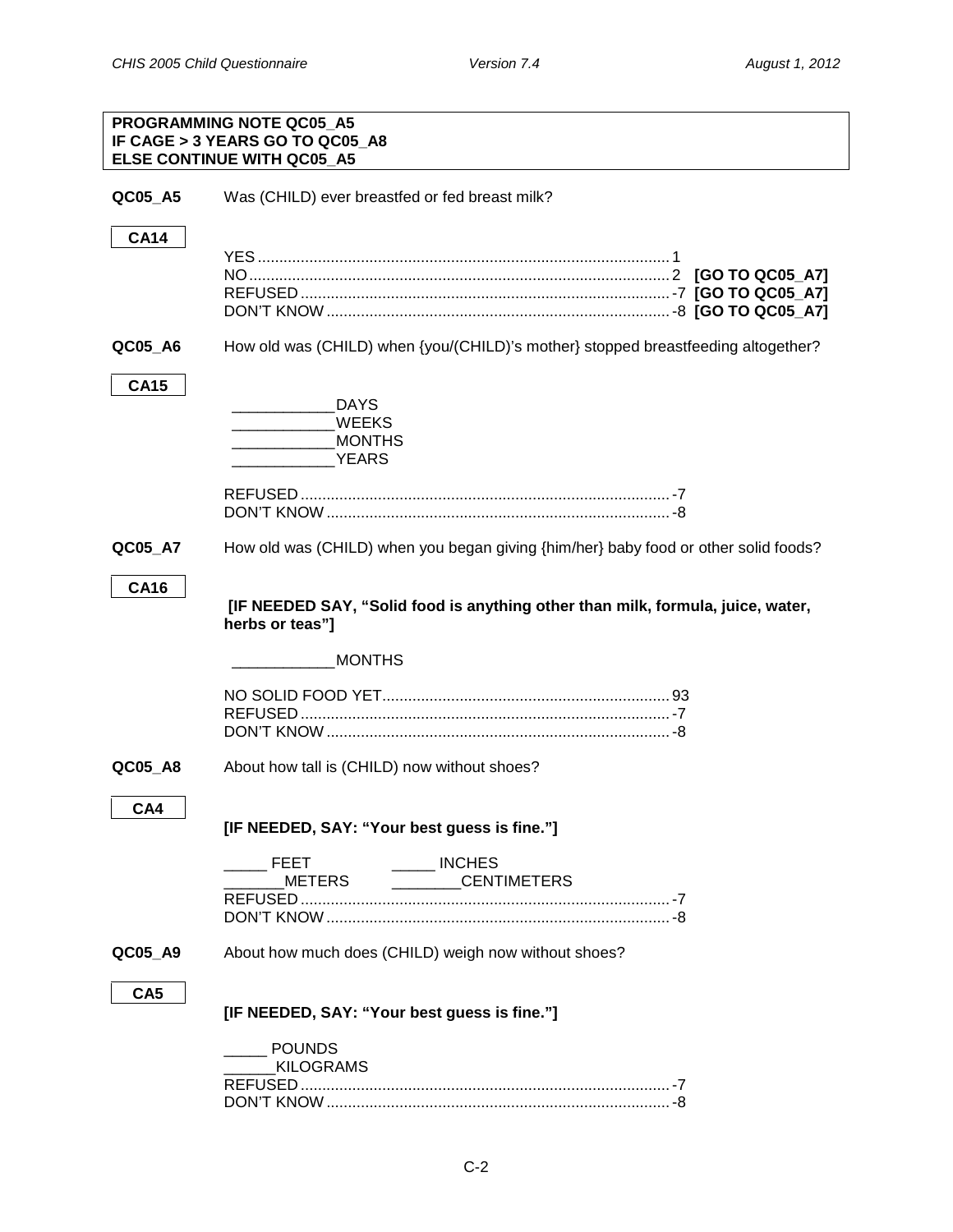<span id="page-5-1"></span><span id="page-5-0"></span>QC05 A10 In general, would you say (CHILD)'s health is excellent, very good, good, fair or poor? CA<sub>6</sub> QC05 A11 Does (CHILD) currently have any physical, behavioral or mental conditions that limit or prevent [him / her] from doing childhood activities usual for {his/her} age? CA7 PROGRAMMING NOTE QC05 A12 IF CAGE < 5 YEARS GO TO PROGRAMMING NOTE QC05 A14 ELSE CONTINUE WITH QC05 A12 QC05 A12A Did (CHILD) attend school last week? **CA42** QC05 A12B Did (CHILD) attend school during the last school year? **CA43** [NOTE: DO NOT COUNT PRE-SCHOOL OR NURSERY SCHOOL] Does (CHILD) currently have any conditions that limit or prevent [him / her] from QC05\_A12 attending school regularly? CA8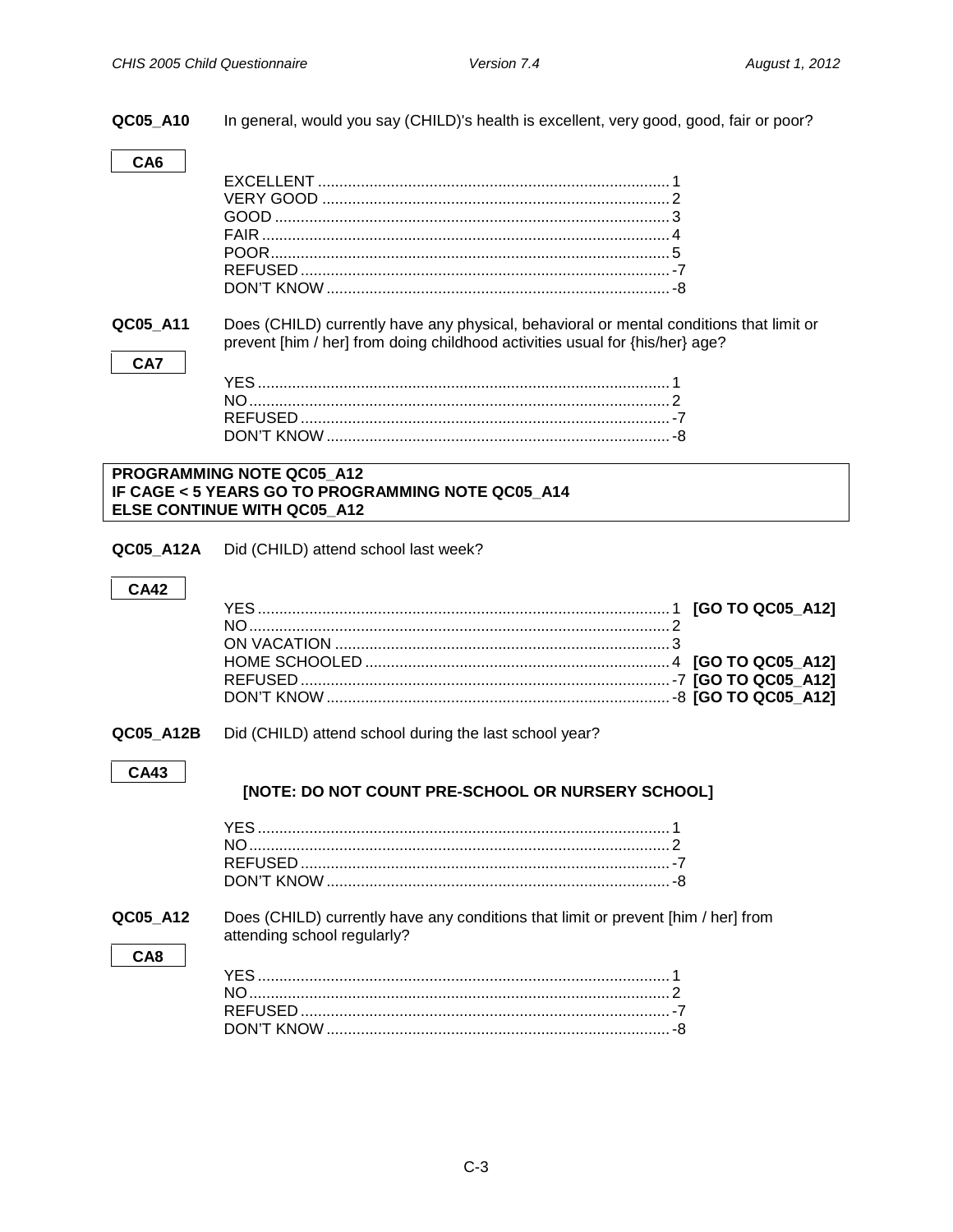### QC05\_A13 Does {he/she} currently have any conditions that limit or prevent {him/her} from doing regular schoolwork?

CA9

### PROGRAMMING NOTE QC05\_A14 IF QC05\_A11 = 1 OR QC05\_A12 = 1 OR QC05\_A13 = 1 CONTINUE WITH QC05\_A14 ELSE GO TO PROGRAMMING NOTE QC05\_A16.

<span id="page-6-0"></span>QC05\_A14 Is (CHILD)'s condition physical, behavioral or mental?

### **CA10**

QC05\_A15 What condition does (CHILD) have?

### **CA10A**

### [CODE ALL THAT APPLY. CTRL-P TO EXIT.] [PROBE: "Any others?"]

| DEAFNESS OR OTHER HEARING PROBLEM  10     |  |
|-------------------------------------------|--|
| MENTAL RETARDATION, OTHER THAN DOWN'S  11 |  |
|                                           |  |
|                                           |  |
| ORTHOPEDIC PROBLEM (BONES OR JOINTS)  14  |  |
|                                           |  |
| BLINDNESS OR OTHER VISION PROBLEM 16      |  |
|                                           |  |
|                                           |  |
|                                           |  |
|                                           |  |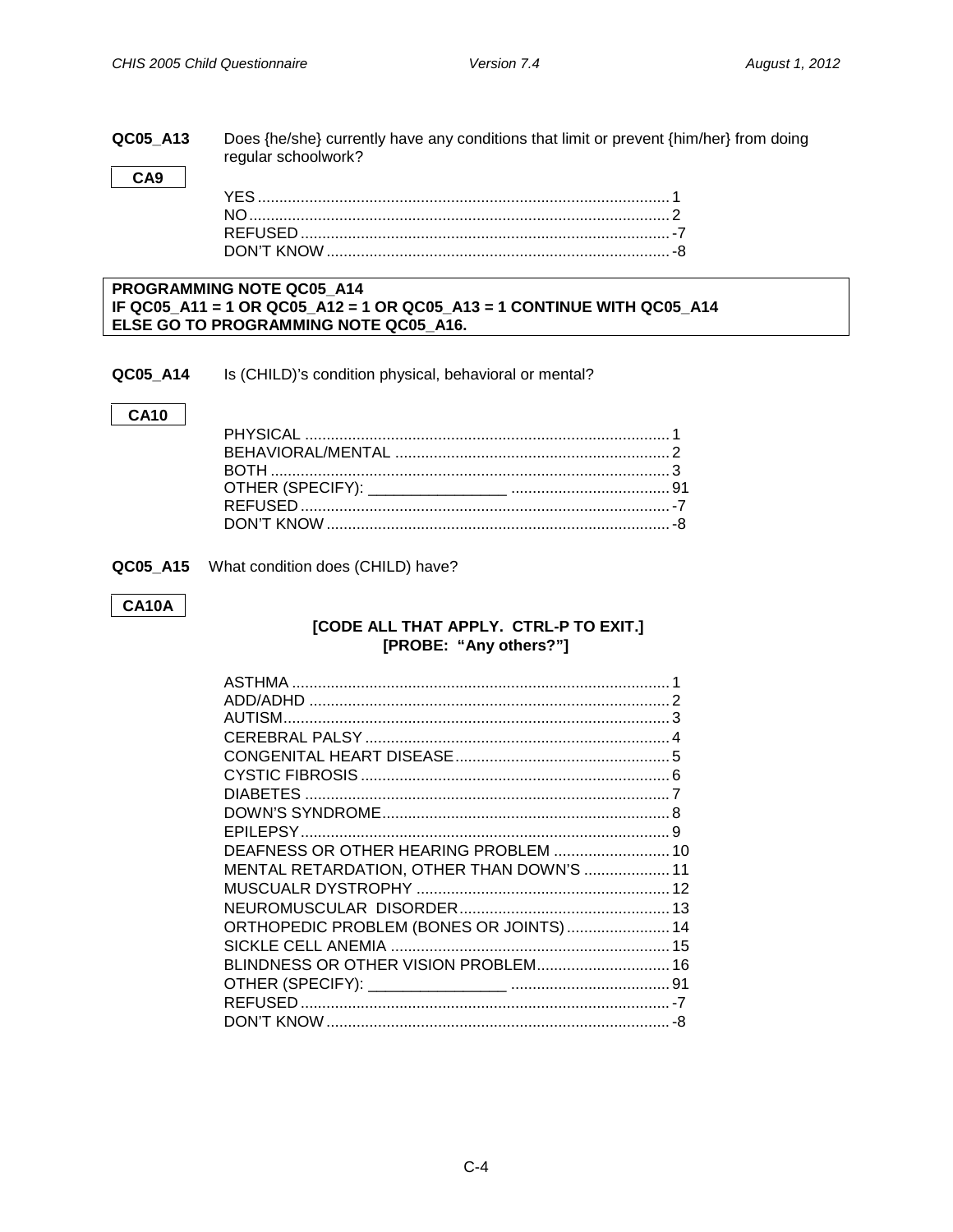<span id="page-7-1"></span><span id="page-7-0"></span>

| PROGRAMMING NOTE QC05_A16<br>IF CAGE < 36 MONTHS GO TO QC05_A17<br>ELSE IF CAGE ≥ 36 MONTHS CONTINUE WITH QC05_A16                                                                     |                                                                                                                                                                    |  |  |
|----------------------------------------------------------------------------------------------------------------------------------------------------------------------------------------|--------------------------------------------------------------------------------------------------------------------------------------------------------------------|--|--|
| QC05_A16                                                                                                                                                                               | Did a doctor or psychologist {ever} tell you (CHILD) has attention deficit disorder, ADD or<br>ADHD?                                                               |  |  |
| <b>CA11</b>                                                                                                                                                                            |                                                                                                                                                                    |  |  |
| QC05_A17                                                                                                                                                                               | Has a doctor {ever} told you that (CHILD) has asthma?                                                                                                              |  |  |
| <b>CA12</b>                                                                                                                                                                            |                                                                                                                                                                    |  |  |
| QC05_A18                                                                                                                                                                               | Does (CHILD) still have asthma?                                                                                                                                    |  |  |
| <b>CA31</b>                                                                                                                                                                            |                                                                                                                                                                    |  |  |
| QC05_A19                                                                                                                                                                               | During the past 12 months, has {he/she} had an episode of asthma or an asthma attack?                                                                              |  |  |
| <b>CA32</b>                                                                                                                                                                            |                                                                                                                                                                    |  |  |
| PROGRAMMING NOTE QC05 A20<br>IF QC05_A18 = 2, -7 or -8 (NO, REFUSED, DON'T KNOW) AND QC05_A19 = 2, -7 or -8 (NO,<br>REFUSED, DON'T KNOW) GO TO QC05_A22<br>ELSE CONTINUE WITH QC05_A20 |                                                                                                                                                                    |  |  |
| QC05_A20<br>CA12B                                                                                                                                                                      | During the past 12 months, how often has (CHILD) had asthma symptoms such as<br>coughing, wheezing, shortness of breath, chest tightness of phlegm? Would you say: |  |  |
|                                                                                                                                                                                        |                                                                                                                                                                    |  |  |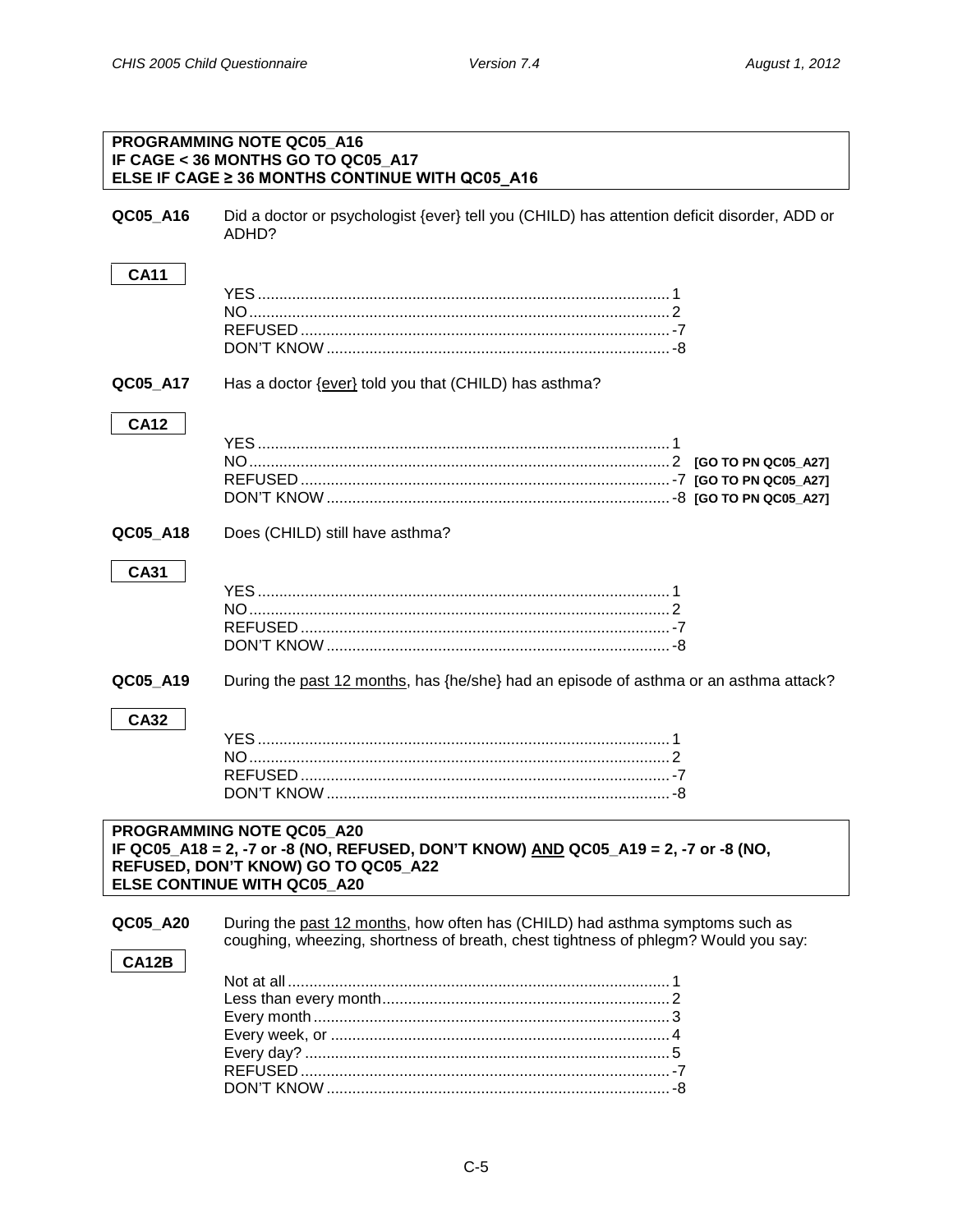| QC05 A21 | During the past 12 months, has (CHILD) had to visit a hospital emergency room or urgent |
|----------|-----------------------------------------------------------------------------------------|
|          | care clinic because of {his/her} asthma?                                                |

**QC05\_A22** Is (CHILD) now taking a daily medication to control {his/her} asthma that was prescribed or given to you by a doctor?

### **CA12A**

**CA33**

**[IF NEEDED, SAY: "This includes both oral medicine and inhalers. This is different from inhalers used for quick relief."**

**PROGRAMMING NOTE QA05\_A23: IF QC05\_A18 = 1 (YES, STILL HAS ASTHMA) OR QC05\_A19 = 1 (YES, EPISODE IN LAST 12 MOS), GO TO QC05\_A25 ELSE CONTINUE WITH QC05\_A23**

| QC05_A23    | During the past 12 months, how often has (CHILD) had asthma symptoms such as         |
|-------------|--------------------------------------------------------------------------------------|
|             | coughing, wheezing, shortness of breath, chest tightness or phlegm? Would you say    |
| <b>CA40</b> |                                                                                      |
|             |                                                                                      |
|             |                                                                                      |
|             |                                                                                      |
|             |                                                                                      |
|             |                                                                                      |
|             |                                                                                      |
|             |                                                                                      |
| QC05_A24    | During the past 12 months, have you had to visit a hospital emergency room or urgent |
|             | care clinic because of (CHILD's) asthma?                                             |
| <b>CA41</b> |                                                                                      |
|             |                                                                                      |
|             |                                                                                      |
|             |                                                                                      |
|             |                                                                                      |
|             |                                                                                      |
| QC05_A25    | During the past 12 months, how many days of day care or school did (CHILD) miss due  |
|             | to asthma?                                                                           |
| <b>CA34</b> |                                                                                      |
|             | NUMBER OF DAYS                                                                       |
|             | NOT APPLICABLE (CHILD NOT IN DAYCARE OR SCHOOL) 93                                   |
|             |                                                                                      |
|             |                                                                                      |
|             |                                                                                      |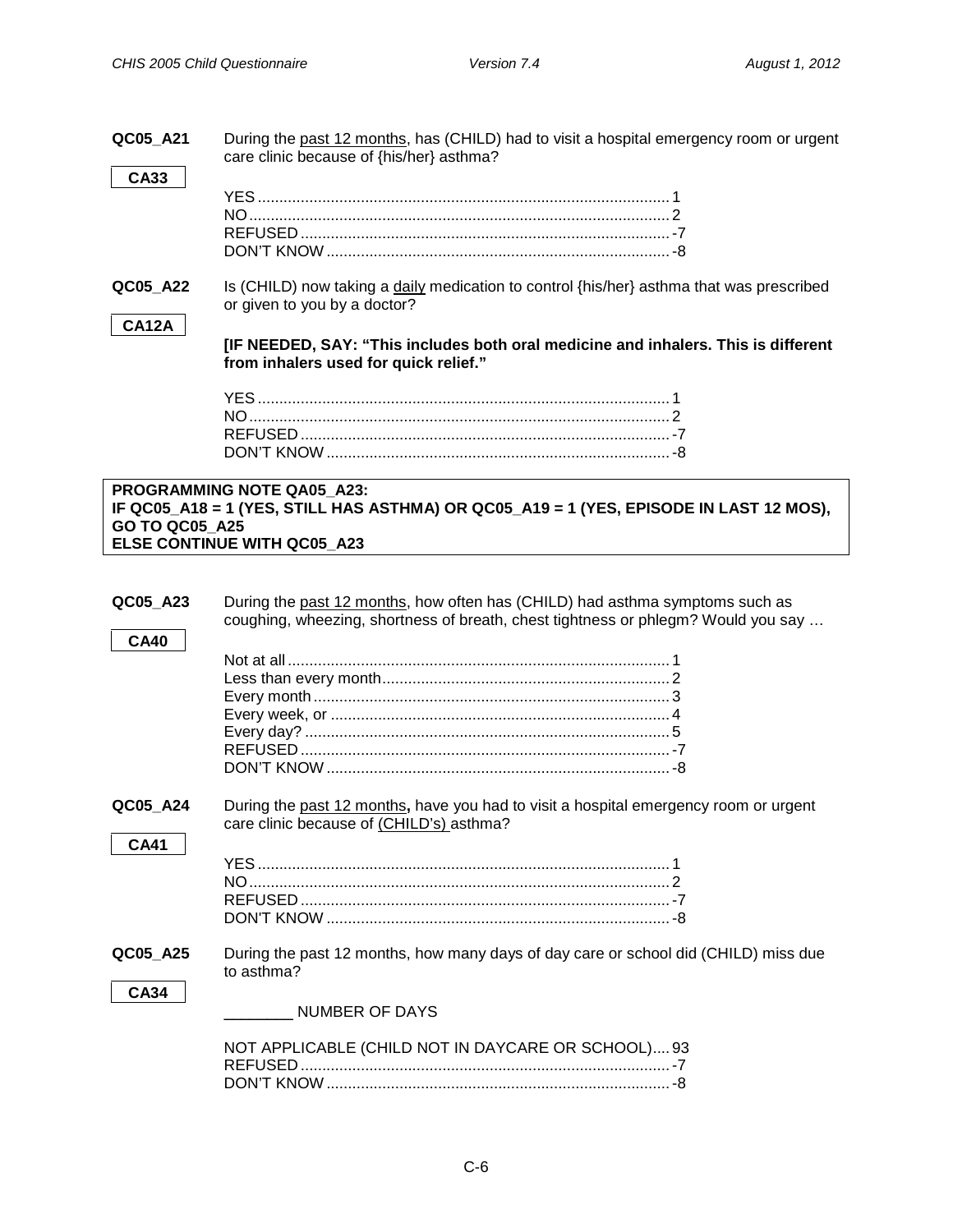<span id="page-9-0"></span>

|             | Has a doctor or other health professional ever given you an asthma management plan for                                                                            |
|-------------|-------------------------------------------------------------------------------------------------------------------------------------------------------------------|
|             | (CHILD)?                                                                                                                                                          |
| <b>CA35</b> |                                                                                                                                                                   |
|             | [IF NEEDED SAY: "An asthma management plan is a printed form that tells when<br>to change the amount or type of medicine, when to call the doctor for advice, and |
|             | when to go to the emergency room"]                                                                                                                                |
|             |                                                                                                                                                                   |
|             |                                                                                                                                                                   |
|             |                                                                                                                                                                   |
|             |                                                                                                                                                                   |
|             |                                                                                                                                                                   |
|             |                                                                                                                                                                   |
|             | PROGRAMMING NOTE QC05 A27                                                                                                                                         |
|             | IF QA05 A17 = 1 (HAS ASTHMA), GO TO QC05 B1                                                                                                                       |
|             | ELSE CONTINUE WITH QC05 A27                                                                                                                                       |
|             |                                                                                                                                                                   |
| QC05 A27    | During the past 12 months, has (CHILD) had a wheezing or whistling sound in {his/her}                                                                             |
|             | chest?                                                                                                                                                            |
| <b>CA36</b> |                                                                                                                                                                   |
|             |                                                                                                                                                                   |
|             |                                                                                                                                                                   |
|             |                                                                                                                                                                   |
|             |                                                                                                                                                                   |
|             |                                                                                                                                                                   |
|             |                                                                                                                                                                   |
| QC05 A28    | During the past 12 months, how many attacks of wheezing or whistling has {he/she} had                                                                             |
|             | in {his/her} chest?                                                                                                                                               |
| <b>CA37</b> |                                                                                                                                                                   |
|             | ATTACKS                                                                                                                                                           |
|             |                                                                                                                                                                   |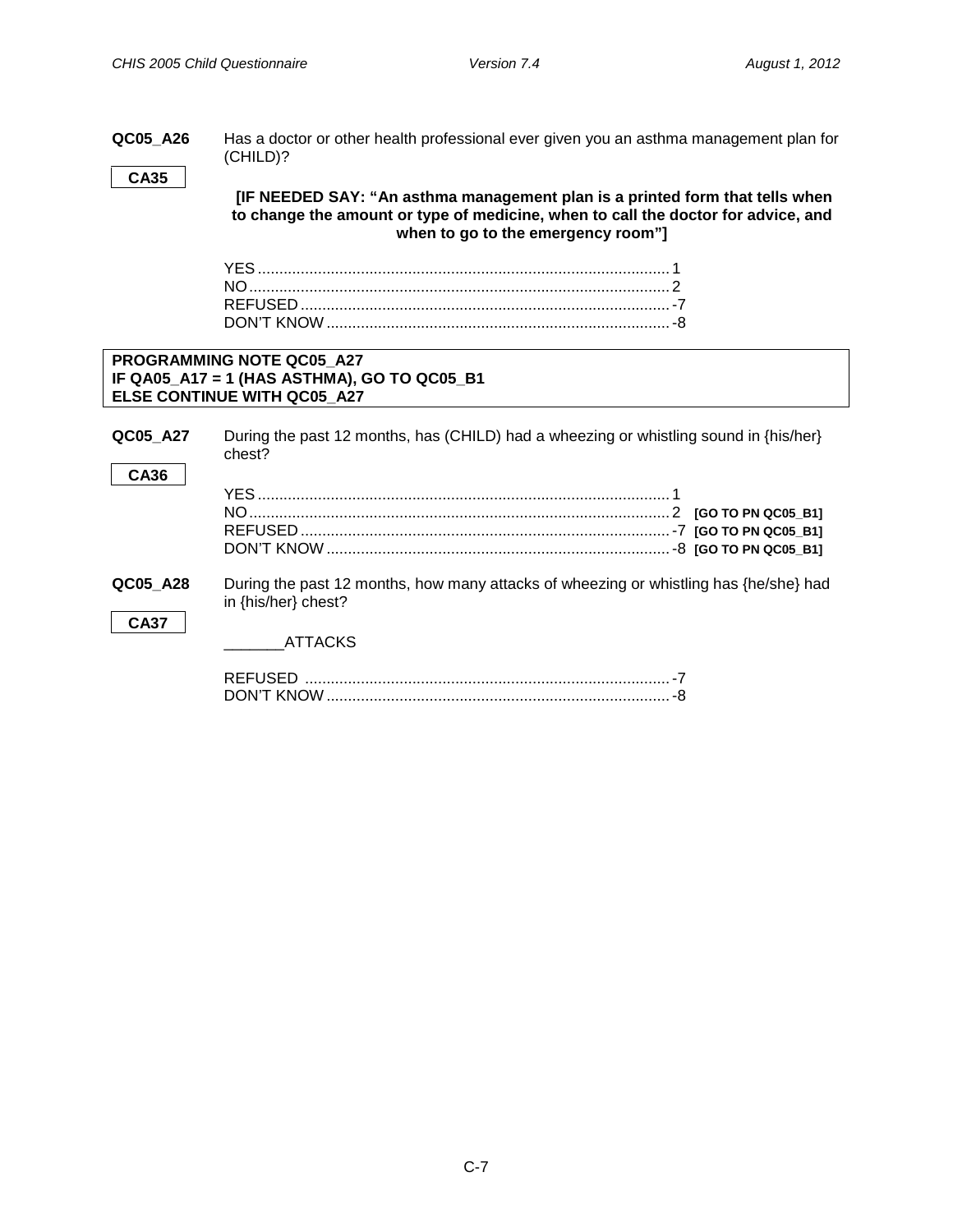# **Section B – Dental Health, Nutrition, Food Environment**

<span id="page-10-2"></span><span id="page-10-1"></span><span id="page-10-0"></span>

| PROGRAMMING NOTE QC05_B1<br>IF CAGE > 2 YEARS, GO TO QC05_B2<br><b>ELSE CONTINUE WITH QC05 B1</b> |                                                                                                                                                                                                                |  |
|---------------------------------------------------------------------------------------------------|----------------------------------------------------------------------------------------------------------------------------------------------------------------------------------------------------------------|--|
| QC05 B1                                                                                           | These questions are about (CHILD)'s dental health. Does (CHILD) have any teeth yet?                                                                                                                            |  |
| CC <sub>1</sub>                                                                                   |                                                                                                                                                                                                                |  |
|                                                                                                   |                                                                                                                                                                                                                |  |
|                                                                                                   |                                                                                                                                                                                                                |  |
|                                                                                                   |                                                                                                                                                                                                                |  |
|                                                                                                   |                                                                                                                                                                                                                |  |
| QC05_B2                                                                                           | {These questions are about (CHILD)'s dental health.} About how long has it been since<br>your child last visited a dentist or dental clinic? Include dental hygienists and all types of<br>dental specialists. |  |
| CC <sub>5</sub>                                                                                   |                                                                                                                                                                                                                |  |
|                                                                                                   |                                                                                                                                                                                                                |  |
|                                                                                                   |                                                                                                                                                                                                                |  |
|                                                                                                   |                                                                                                                                                                                                                |  |
|                                                                                                   |                                                                                                                                                                                                                |  |
|                                                                                                   |                                                                                                                                                                                                                |  |
|                                                                                                   |                                                                                                                                                                                                                |  |
| QC05_B3                                                                                           | Do you now have any type of insurance that pays for part or all of (CHILD)'s dental care?                                                                                                                      |  |
| CC7A                                                                                              | [IF NEEDED, PROBE: "Your insurance may be dental insurance, prepaid dental<br>plans such as HMOs, or government programs such as Medi-Cal or Healthy<br>Families. Do not include free programs".]              |  |
|                                                                                                   |                                                                                                                                                                                                                |  |
|                                                                                                   |                                                                                                                                                                                                                |  |
|                                                                                                   |                                                                                                                                                                                                                |  |
|                                                                                                   |                                                                                                                                                                                                                |  |
|                                                                                                   | PROGRAMMING NOTE QC05_B4<br>IF CAGE< 2 YEARS, GO TO QC05_B15<br><b>ELSE CONTINUE WITH QC05 B4</b>                                                                                                              |  |
|                                                                                                   |                                                                                                                                                                                                                |  |
| QC05_B4                                                                                           | Now I'm going to ask you about the foods your child ate yesterday, including meals and<br>snacks. Yesterday, how many servings of fruit, such as an apple or a banana, did<br>{he/she} eat?                    |  |
| <b>CC13</b>                                                                                       |                                                                                                                                                                                                                |  |
|                                                                                                   | [IF NEEDED, SAY: "Servings" are self-defined.<br>A serving is the child's regular portion of this food. Do not include juices.]                                                                                |  |
|                                                                                                   | SERVINGS<br>$[HR: 0-20; SR 0-9]$                                                                                                                                                                               |  |
|                                                                                                   |                                                                                                                                                                                                                |  |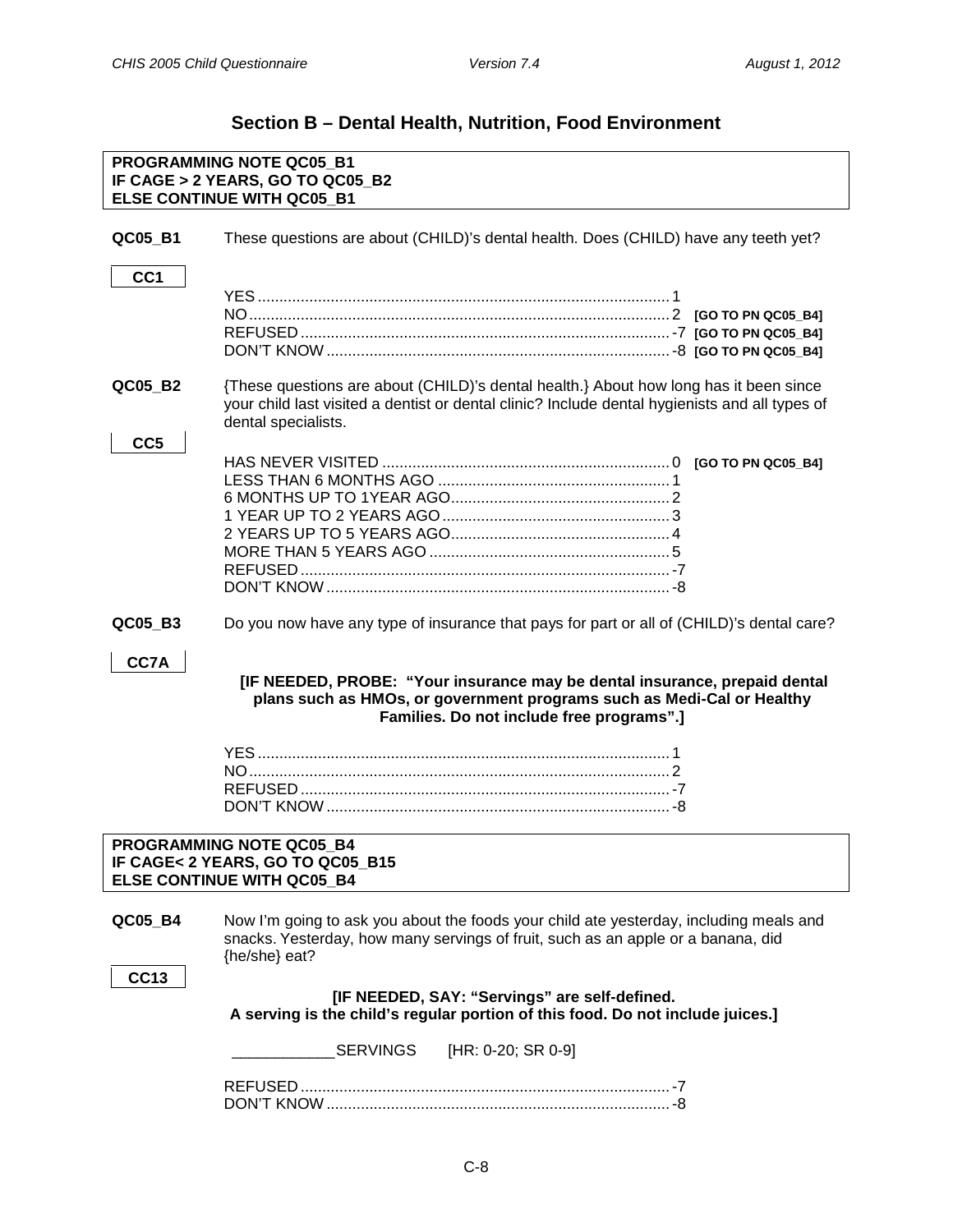| QC05_B5<br><b>CC14</b> | Yesterday, how many servings of French fries, home fries or hash browns did (CHILD)<br>eat?                                                                                                                                                                                                                |
|------------------------|------------------------------------------------------------------------------------------------------------------------------------------------------------------------------------------------------------------------------------------------------------------------------------------------------------|
|                        | [IF NEEDED, SAY: "Do not include potato chips."]                                                                                                                                                                                                                                                           |
|                        | <b>SERVINGS</b>                                                                                                                                                                                                                                                                                            |
| QC05_B6                | Yesterday, how many servings of other white potatoes did {he/she} eat?                                                                                                                                                                                                                                     |
| <b>CB15</b>            | [IF NEEDED, SAY: "Do not include yams or sweet potatoes.<br>Include red, yellow, purple or brown-skinned potatoes."]<br>[FOR VIETNAMESE TRANSLATION, IF NEEDED, ALSO SAY: "Include Western<br>potatoes."                                                                                                   |
|                        | [DO NOT READ: FOR INTERVIEWER INFO ONLY. THIS QUESTION INCLUDES<br>DIFFERENT COLORED POTATOES AS LONG AS THE INSIDE OF THE POTATO IS<br>WHITE. THIS INCLUDES POTATOES PREPARED IN ANY FASHION SUCH AS<br>MASHED, BAKED OR BOILED. IT INCLUDES POTATOES PREPARED IN OTHER<br>DISHES, SUCH AS POTATO SALAD.] |
|                        | <b>SERVINGS</b>                                                                                                                                                                                                                                                                                            |
| QC05_B7                | Yesterday, how many servings of other vegetables like corn, green beans, green salad,<br>or other vegetables did {he/she} have?                                                                                                                                                                            |
| <b>CC15</b>            | <b>SERVINGS</b><br>[HR: 0-20; SR 0-4]                                                                                                                                                                                                                                                                      |
|                        |                                                                                                                                                                                                                                                                                                            |
| QC05_B8                | Yesterday, how many glasses or small cartons of milk did {he/she} drink?                                                                                                                                                                                                                                   |
| <b>CC11</b>            | [IF NECESSARY, SAY: "Include milk on cereal."]                                                                                                                                                                                                                                                             |
|                        | <b>GLASSES</b>                                                                                                                                                                                                                                                                                             |
|                        |                                                                                                                                                                                                                                                                                                            |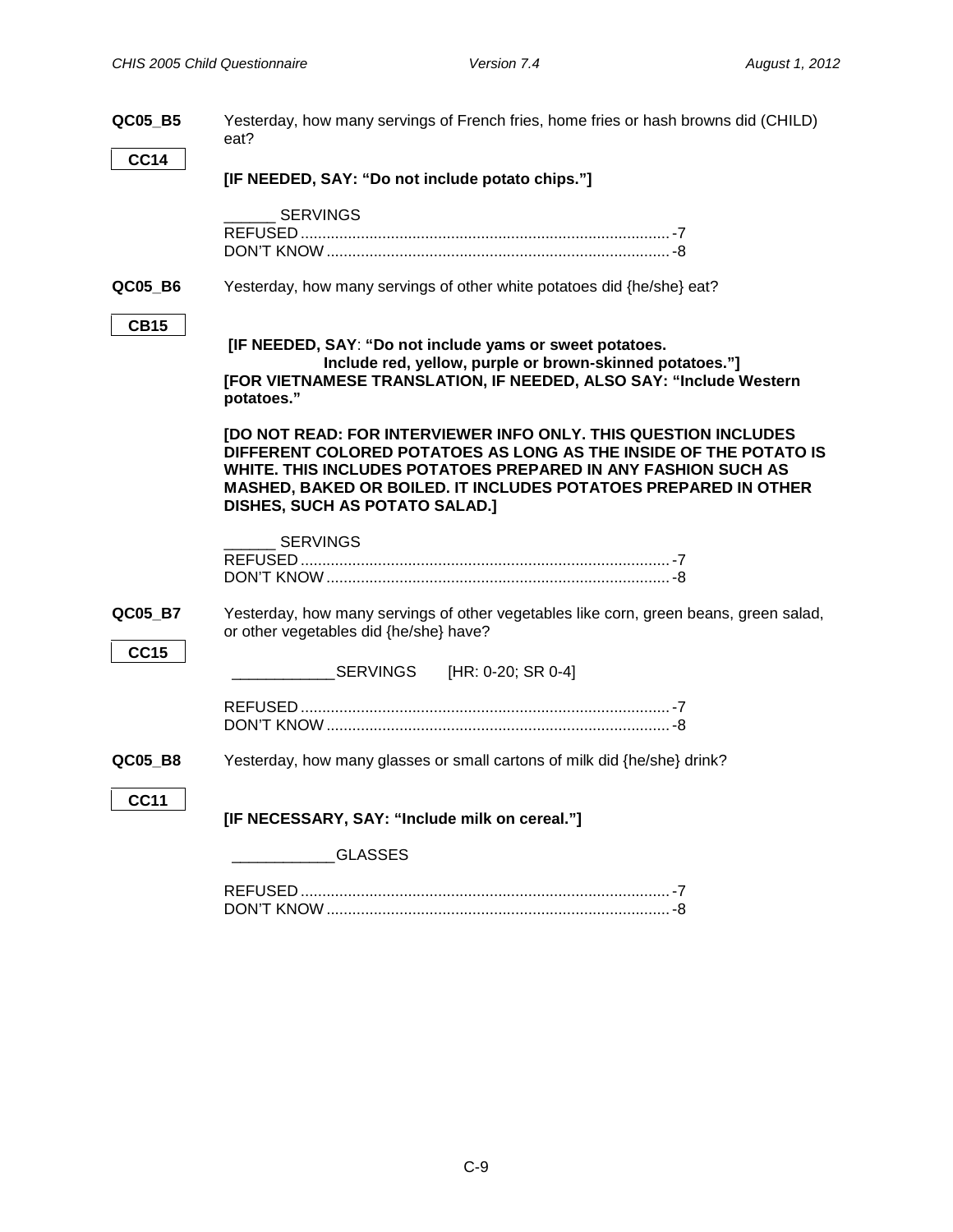### **PROGRAMMING NOTE QC05\_B9 IF QC05\_B8 = 0 (DID NOT DRINK MILK), GO TO QC05\_B1O ELSE IF QC05\_B8 > 0, CONTINUE WITH QC05\_B9**

**QC05 B9:** What type of milk was it? Was it…

### **CB16**

### [**IF RESPONDENT CANNOT CHOOSE ONE, CODE ALL THAT APPLY**]

**[NOTE: NONFAT MILK CAN BE LIQUID OR DRY MILK. IF R SAYS "LOWFAT" BUT DOES NOT SPECIFY % FAT, CODE AS 2%. SOYMILK, RICE MILK and CHOCOLATE MILK SHOULD BE CODED AS "ANOTHER TYPE"]**

### **QC05 B10** Yesterday, how many glasses or cans of soda (such as Coke) or other sweetened drinks (such as fruit punch or Sunny Delight) did {he/she} drink? Do not count diet drinks.

**CC12**

**[DO NOT READ. FOR INTERVIEWER INFO ONLY. THIS ALSO INCLUDES DRINKS SUCH AS TAMPICO, HAWAIIAN PUNCH, CRANBERRY COCKTAIL, HI-C, SNAPPLE, SUGAR CANE JUICE, GATORADE AND OTHER SPORTS DRINKS WITH ADDED SUGAR.]**

**[NOTE: CHINESE TRANSLATORS MAY WISH TO INCLUDE CHINESE-NAMED FRUIT-FLAVORED DRINKS.]**

GLASSES, CANS or BOTTLES

**QC05\_B11** How many glasses or boxes of 100% fruit juice, such as orange or apple juice, did (CHILD) drink?

**CC10**

**[IF NEEDED, SAY "Only include 100% fruit juices. ]**

### **[NOTE: PART OF A GLASS COUNTS AS 1 GLASS, ASK R TO ESTIMATE NUMBER OF GLASSES IF DRINKING FROM A BOTTLE, CAN OR CARTON.]**

| GLASSES    |  |
|------------|--|
|            |  |
| DON'T KNOW |  |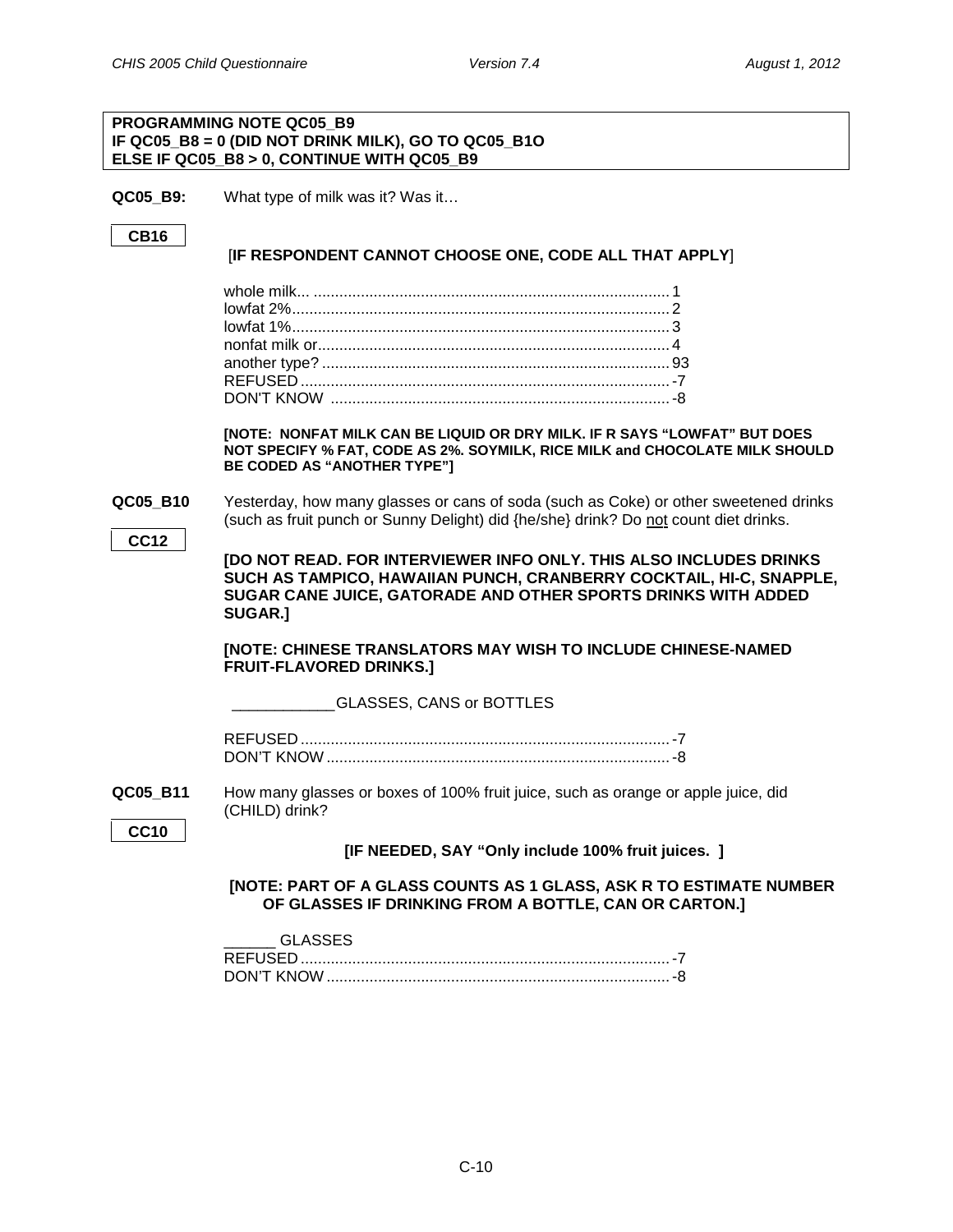<span id="page-13-0"></span>

| QC05_B12                                             | Yesterday, how many servings of high sugar foods such as cookies, candy, doughnuts,<br>pastries, cake or popsicles did {he/she} have?                                                                                                                                              |
|------------------------------------------------------|------------------------------------------------------------------------------------------------------------------------------------------------------------------------------------------------------------------------------------------------------------------------------------|
| <b>CC24</b>                                          | [IF NECESSARY, SAY: "Do not include sugar-free kinds but include low-fat kinds."]                                                                                                                                                                                                  |
|                                                      | <b>SERVINGS</b>                                                                                                                                                                                                                                                                    |
| QC05_B13<br><b>CC23</b>                              | Yesterday, how many times did {he/she} eat fast food? Include fast food meals eaten at<br>school or at home, or at fast food restaurants, carryout or drive thru.                                                                                                                  |
|                                                      | [IF NEEDED SAY "Such as food you get at McDonald's, Panda Express or Taco<br>Bell."]<br>[IF STRONGLY NEEDED, SAY "Foods from American-style fast food restaurants."]                                                                                                               |
|                                                      | <b>SERVINGS</b><br>[HR: 0-20; SR 0-4]                                                                                                                                                                                                                                              |
|                                                      |                                                                                                                                                                                                                                                                                    |
| QC05_B14<br><b>CB18</b>                              | How satisfied are you with the quality of supermarkets or food stores in your<br>neighborhoodwould you say very satisfied, somewhat satisfied or not at all satisfied?                                                                                                             |
|                                                      | [IF NEEDED, SAY: "By food stores, we mean markets, grocery stores,<br>supermarkets, farmers' markets, and fruit and vegetable markets. By<br>neighborhood, we mean the area around where you live and do things like<br>shopping, going to the park, or visiting with neighbors."] |
|                                                      | NO SUPERMARKET/FOOD STORE IN NEIGHBORHOOD 4                                                                                                                                                                                                                                        |
| <b>CONTINUE WITH QC05 B15;</b><br>ELSE GO TO QC05_C1 | PROGRAMMING NOTE QC05 B15<br>IF QC05_A12a = 1 OR A12b =1 (ATTENDED SCHOOL LAST WEEK OR LAST SCHOOL YEAR)                                                                                                                                                                           |
| QC05_B15                                             | During the school year, where does (CHILD) usually eat breakfast - at home, at school, at<br>a restaurant or somewhere else?                                                                                                                                                       |
| <b>CB19</b>                                          | [INCLUDE RELATIVE'S, GRANDPARENTS' HOMES AS "HOME"]                                                                                                                                                                                                                                |
|                                                      |                                                                                                                                                                                                                                                                                    |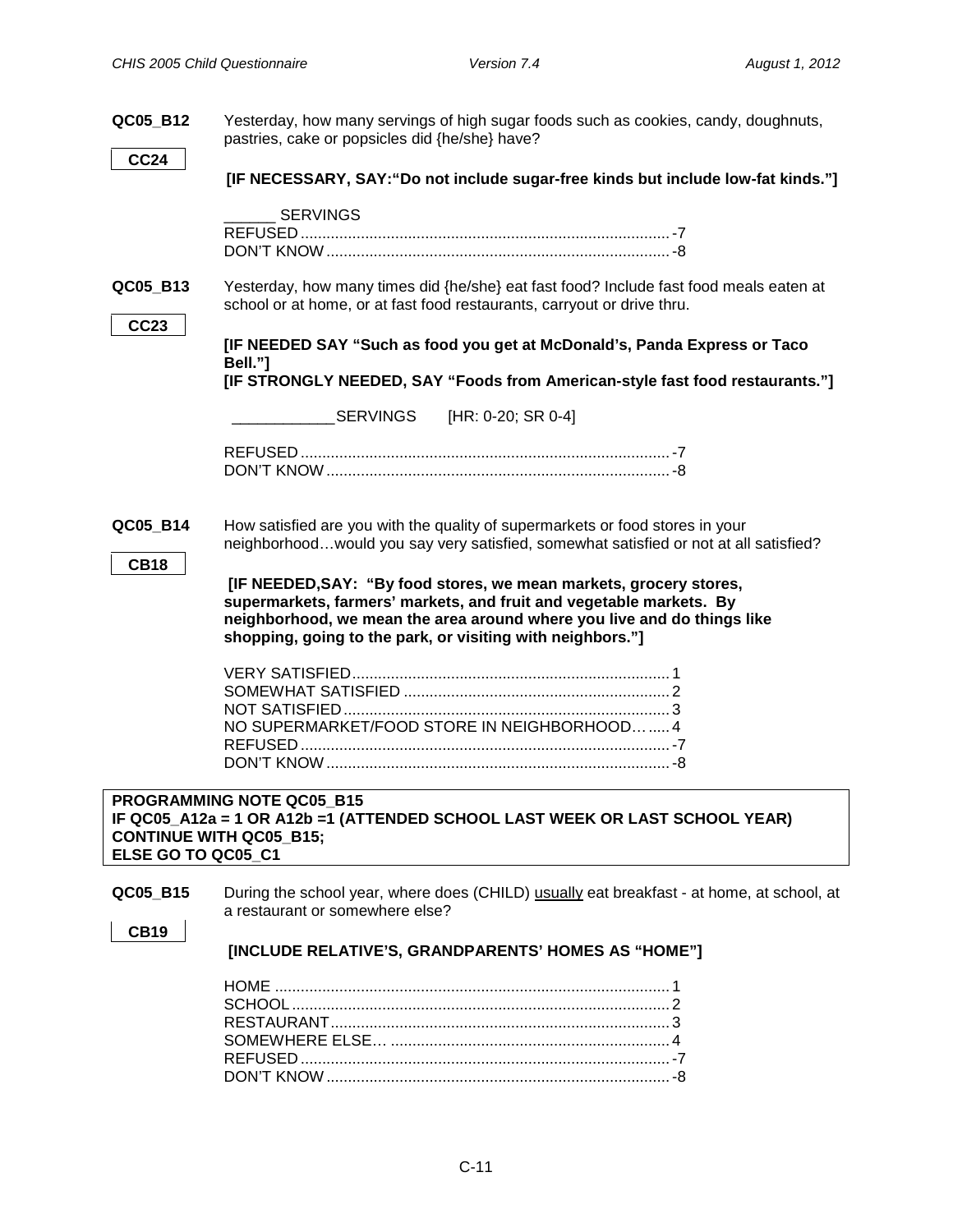<span id="page-14-0"></span>

| QC05_B16    | During the school year, where does (CHILD) usually eat lunch - at home, at school, at a<br>restaurant or somewhere else?   |
|-------------|----------------------------------------------------------------------------------------------------------------------------|
| <b>CB20</b> | [INCLUDE RELATIVE'S, GRANDPARENTS' HOMES AS "HOME"]                                                                        |
|             |                                                                                                                            |
|             |                                                                                                                            |
|             |                                                                                                                            |
| QC05_B17    | During the school year, about how many times a week does (CHILD) usually bring<br>{his/her} own lunch to school from home? |
| <b>CB21</b> | ______ # times per week                                                                                                    |
|             |                                                                                                                            |
| QC05_B18    | What is the name of the school (CHILD) goes to or last attended?                                                           |
| <b>CB22</b> | [RECORD VERBATIM, ASK FOR SPELLING IF NECESSARY]                                                                           |
|             | NAME OF SCHOOL                                                                                                             |
|             |                                                                                                                            |
|             |                                                                                                                            |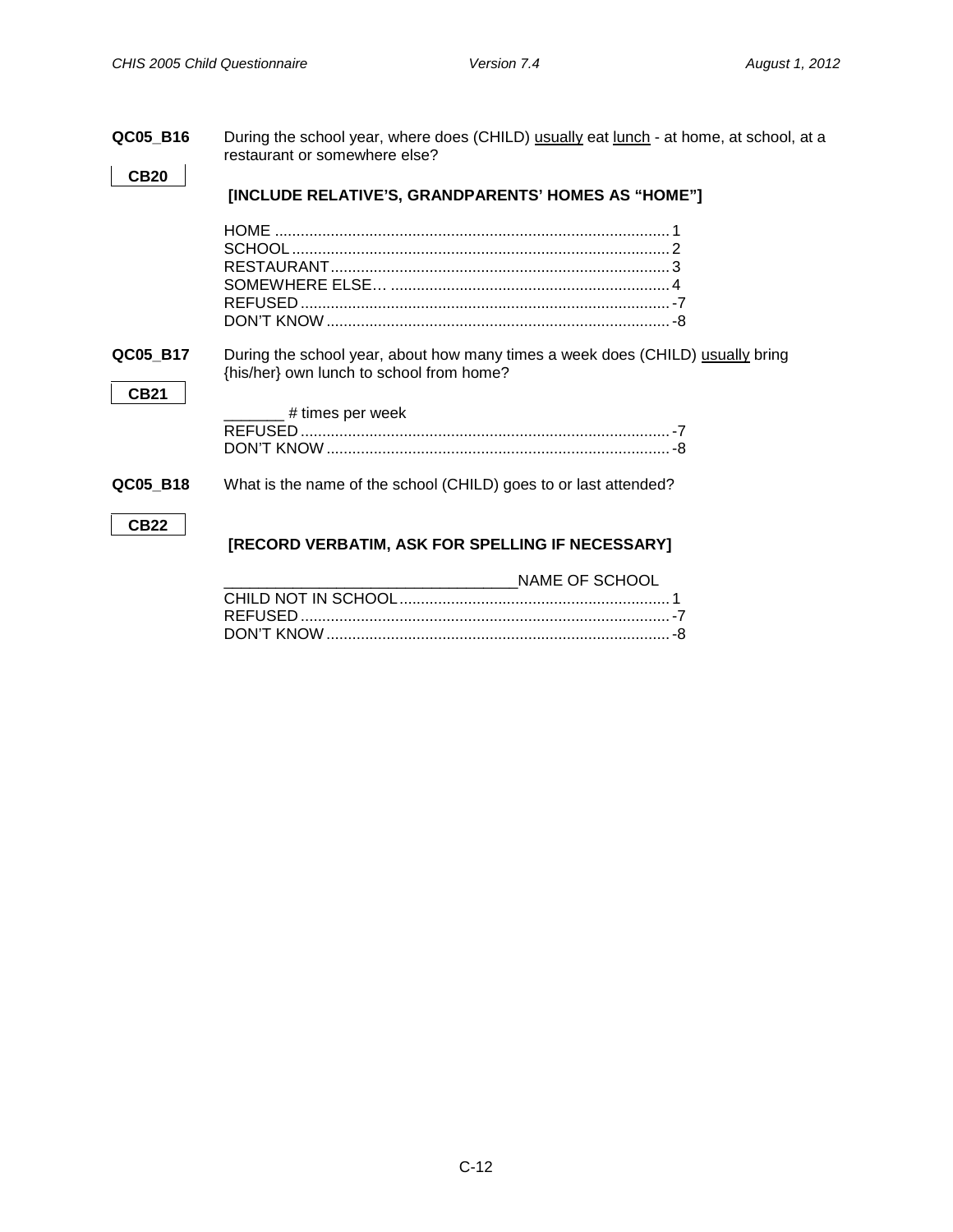### **Section C – Physical Activity, Sedentary Time**

<span id="page-15-0"></span>**PROGRAMMING NOTE QC05\_C1 IF QC05\_12a = 1 CONTINUE and DISPLAY "A" IF QC05\_12b = 1 CONTINUE and DISPLAY "B" ELSE GO TO QC05\_C5**

<span id="page-15-1"></span>**QC05\_C1** Now I'm going to ask you about physical activity.

A) How many days in the past week did (CHILD) walk, bicycle, or skateboard to school?

B) During the school year, on how many days during a typical week does (CHILD) walk, bicycle, or skateboard to school?

### **[NOTE FOR INTERVIEWER: THIS INCLUDES KIDS WHO RIDE ROLLERBLADES, ROLLERSHOES OR NON-MOTORIZED SCOOTERS TO SCHOOL]**

| <b>REFUSED</b> |  |
|----------------|--|
| DON'T KNOW     |  |

| <b>PROGRAMMING NOTE QC05 C2</b>                      |
|------------------------------------------------------|
| IF QC05_C1 = 0 (DAYS), -7 OR -8, GO TO QC05_C3       |
| ELSE IF QC05_C1 > 0 (DAYS) CONTINUE WITH QC05_C2 AND |
| IF QC05 12a = 1 (AT SCHOOL LAST WEEK) DISPLAY "A"    |
| IF QC05_12b = 1 (AT SCHOOL LAST YEAR) DISPLAY "B"    |

**QC05\_C2** A) About how many minutes did it take {him/her} to walk, bicycle, or skateboard to school?

**CC28**

**CC27**

B) About how many minutes does it usually take (him/her) to walk, bicycle, or skateboard to school?

 $\_$  MINUTES

| DON'T KNC |  |
|-----------|--|

**[NOTE FOR INTERVIEWER: THIS INCLUDES KIDS WHO RIDE ROLLERBLADES, ROLLERSHOES OR NON-MOTORIZED SCOOTERS TO SCHOOL]**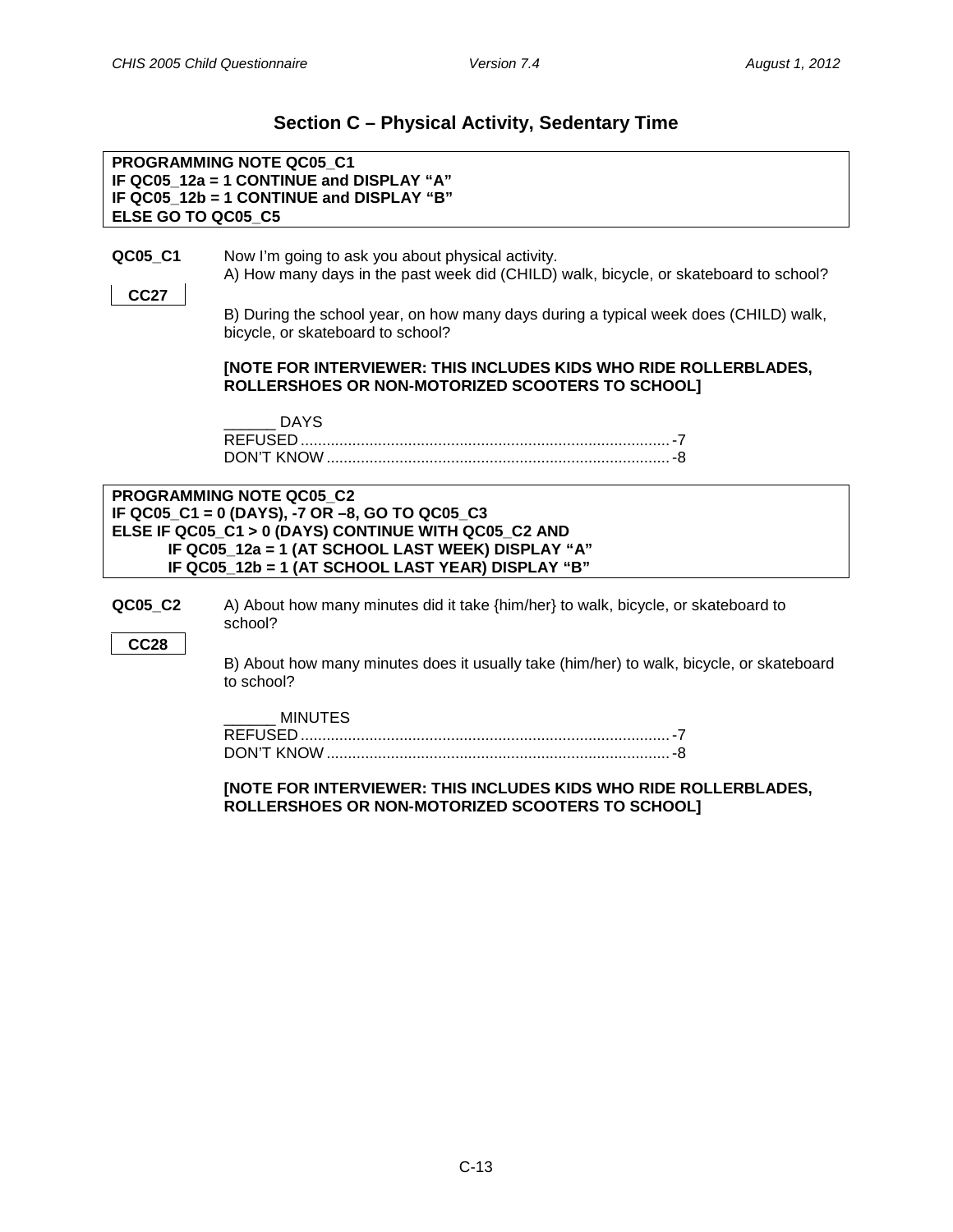### **PROGRAMMING NOTE QC05\_C3 IF QC0512a = 1 (AT SCHOOL LAST WEEK) DISPLAY "A" IF QA0512b = 1 (AT SCHOOL LAST YEAR) DISPLAY "B"**

**QC05 C3** A) How many days in the past week did (CHILD) walk, bicycle, or skateboard home from school?

**CC29**

B) During the school year, on how many days during a typical week does (CHILD) walk, bicycle, or skateboard home from school?

| <b>REFUSED</b> |  |
|----------------|--|
| DON'T KNOW     |  |

### **[NOTE FOR INTERVIEWER: THIS INCLUDES KIDS WHO RIDE ROLLERBLADES, ROLLERSHOES OR NON-MOTORIZED SCOOTERS HOME FROM SCHOOL.]**

**[IF CHILD DOES NOT GO DIRECTLY HOME FROM SCHOOL, INCLUDE # OF DAYS WALKED, ETC. TO CHILDCARE, RELATIVE'S HOME, AFTER-SCHOOL PROGRAM, ETC.]**

**PROGRAMMING NOTE QC05\_C4 IF QC05\_C3 = 0 (DAYS), -7, OR –8, GO TO QC05\_C5 ELSE IF QC05\_C3 > 0 DAYS CONTINUE WITH QC05\_C4 AND IF A12a = 1 (SCHOOL LAST WEEK) DISPLAY "A" IF A12b = 1 (SCHOOL LAST YEAR) DISPLAY "B"**

**QC05 C4** A) About how many minutes did it take {him/her} to walk, bicycle, or skateboard home from school?

**CC30**

B) About how many minutes does it usually take (him/her/) to walk, bicycle, or skateboard home from school?

\_\_\_\_\_\_ MINUTES

### **[NOTE FOR INTERVIEWER: THIS INCLUDES KIDS WHO RIDE ROLLERBLADES, ROLLERSHOES OR NON-MOTORIZED SCOOTERS HOME FROM SCHOOL.]**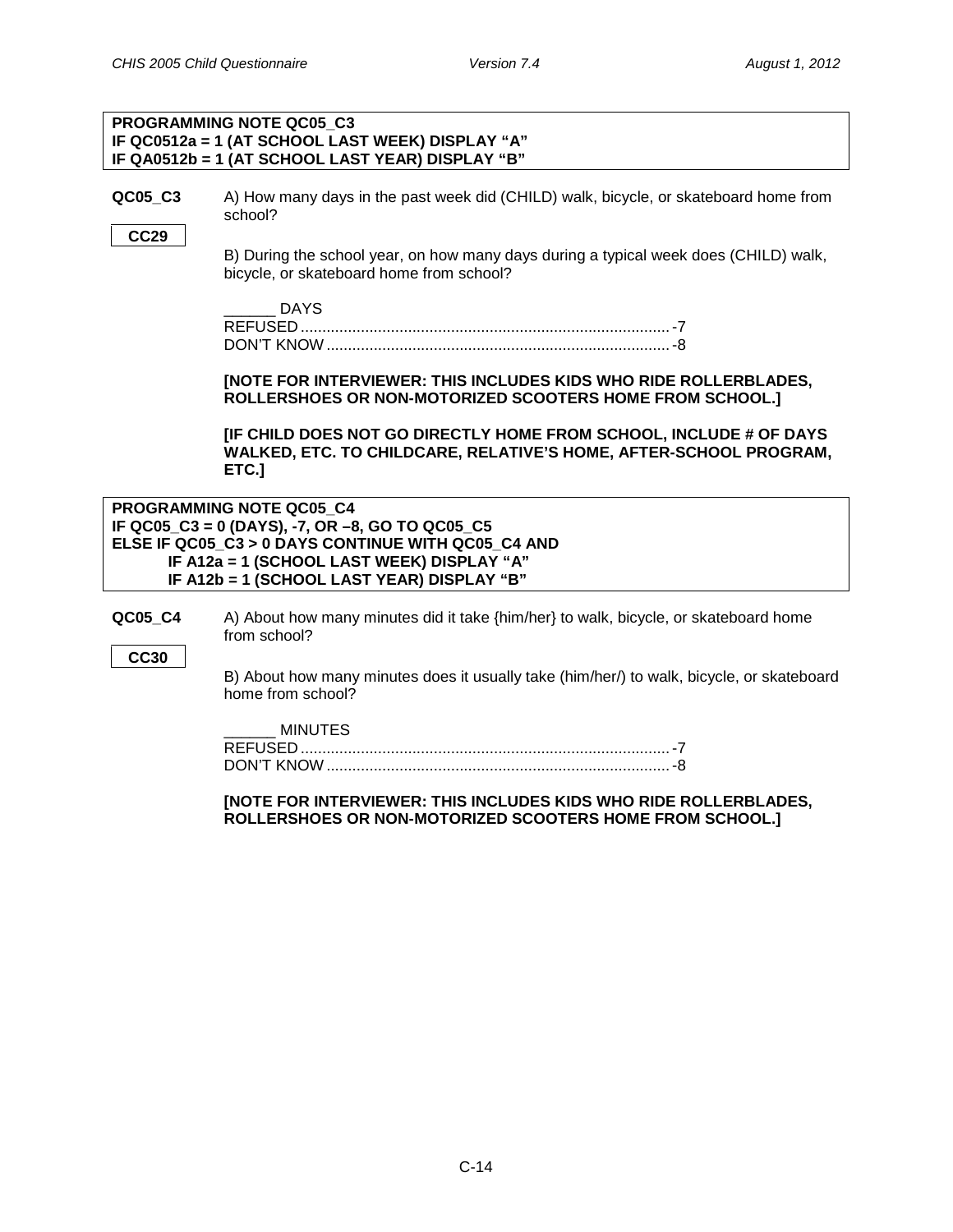<span id="page-17-0"></span>

|                | PROGRAMMING NOTE QC05 C5<br><b>IF CAGE ≤ 1 YEAR GO TO PROGRAMMING NOTE C7</b><br>ELSE IF CAGE > 1 YEAR, CONTINUE WITH QC05_C5                                                       |
|----------------|-------------------------------------------------------------------------------------------------------------------------------------------------------------------------------------|
| QC05_C5<br>CG8 | Thinking about (CHILD)'s free time on MONDAY THROUGH FRIDAY, on a typical day<br>about how many hours does {he/she} usually watch TV or play video games (such as<br>Playstation)?  |
|                | [IF > 0, BUT < 1, ENTER 94]                                                                                                                                                         |
|                | <b>HOURS</b>                                                                                                                                                                        |
|                |                                                                                                                                                                                     |
| QC05_C6        | Now, thinking about SATURDAY AND SUNDAY weekend days, on a typical weekend<br>day, about how many hours does (CHILD) usually watch TV or play video games (such<br>as Playstation)? |
| <b>CG10</b>    | [IF > 1 HOUR, VERIFY: "That's {xx} hours PER DAY?"]<br>[IF > 0, BUT <1, ENTER 94]                                                                                                   |
|                | <b>HOURS</b>                                                                                                                                                                        |
|                |                                                                                                                                                                                     |
|                | PROGRAMMING NOTE QC05 C7<br>IF CAGE ≤ 3 YEARS, GO TO QC05_D1<br>ELSE IF CAGE > 3 YEARS CONTINUE WITH QC05 C7                                                                        |
| QC05_C7        | And about how many hours on MONDAY THROUGH FRIDAY does (CHILD), on a typical<br>day, use a computer for fun, not schoolwork?                                                        |
| CG9            | [IF > 0, BUT <1, ENTER 94]                                                                                                                                                          |
|                | <b>HOURS</b>                                                                                                                                                                        |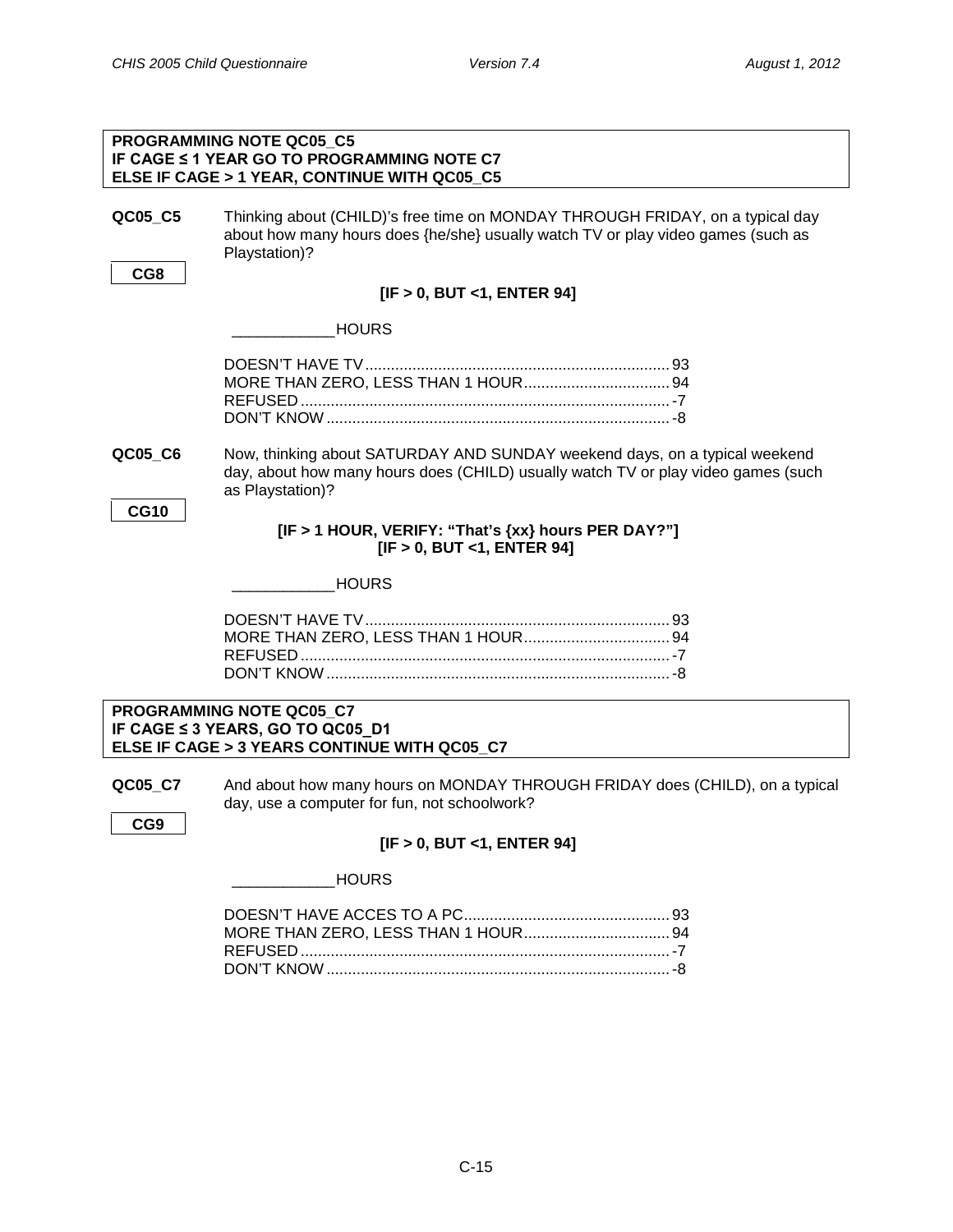### **QC05\_C8** About how many hours on a typical SATURDAY OR SUNDAY does (CHILD) use a computer for fun, not schoolwork?

**CG11**

### **[IF > 0, BUT <1, ENTER 94]**

\_\_\_\_\_\_\_\_\_\_\_\_HOURS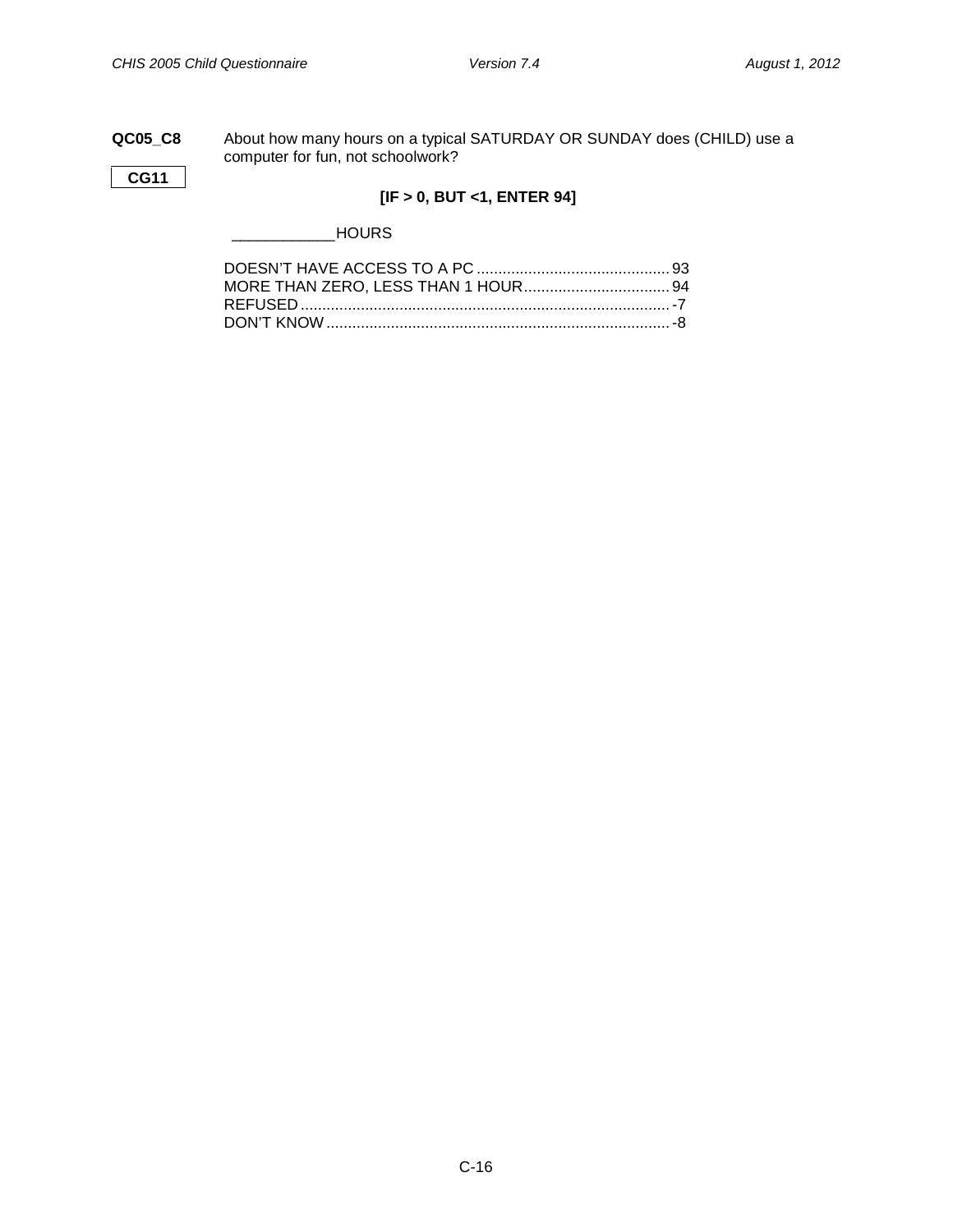### **Section D – Access / Utilization**

<span id="page-19-1"></span><span id="page-19-0"></span>**QC05\_D1** The next questions are about where (CHILD) goes for health care. Is there a place you USUALLY take {him/her} to when {he/she} is sick or you need advice about {his/her} health?

**CD1**

### **PROGRAMMING NOTE QC05\_D2 IF QC05\_D1 = (1, 5, -7, or –8), DISPLAY "What kind of place do you take {him/her} to most often a medical doctor's office"; ELSE IF QC05\_D1=3 DISPLAY "Is {his/her} doctor in a private" ELSE IF QC05\_D1=4, FILL QC05\_D2=1 GO TO QC05\_D3 (note skip different from 2003)**

**QC05 D2** {Is {his/her} doctor in a private/What kind of place do you take {him/her} to most often—a medical / Is your doctor a private} doctor's office, a clinic or hospital clinic, an emergency room, or some other place?

| SOME OTHER PLACE (SPECIFY): __________________ 91 |  |
|---------------------------------------------------|--|
|                                                   |  |
|                                                   |  |
|                                                   |  |

- **QC05\_D3** During the past 12 months, how many times has (CHILD) seen any kind of medical doctor?
	- **CD6**

**CD3**

| <b>REFUSED</b> |  |
|----------------|--|
| DON'T KNOW     |  |

### **PROGRAMMING NOTE QC05\_D4 IF QC05\_D3 > 0, GO TO PROGRAMMING NOTE QC05\_D5 ELSE IF QC05\_D3 = (0, -7, -8), CONTINUE WITH QC05\_D4**

**QC05 D4** About how long has it been since {he/she} last saw a medical doctor?

**CD7**

| MORE THAN 2 YEARS UP TO 3 YEARS AGO3 |  |
|--------------------------------------|--|
|                                      |  |
|                                      |  |
|                                      |  |
|                                      |  |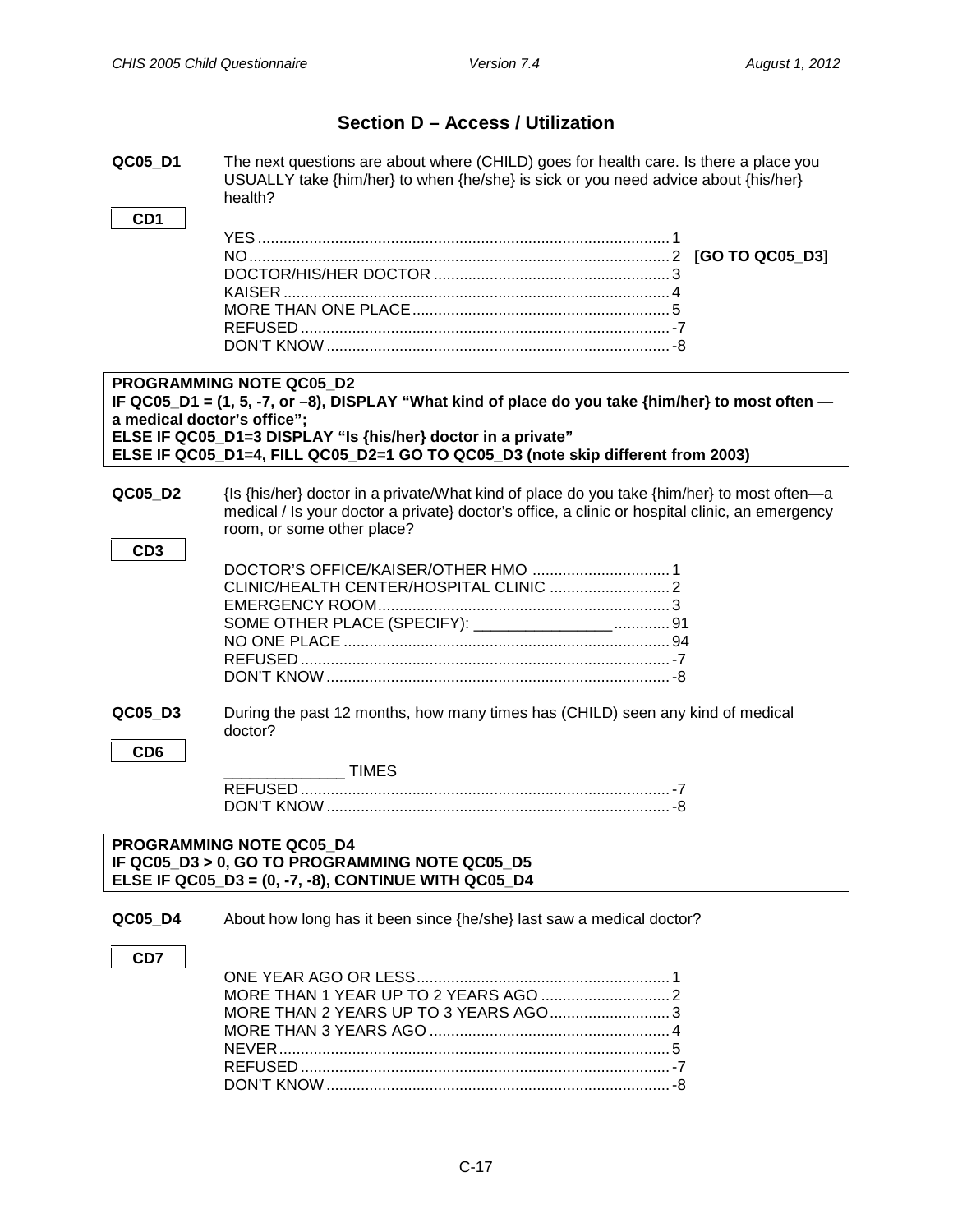<span id="page-20-0"></span>

|                        | <b>PROGRAMMING NOTE QC05 D5</b><br>IF QC05_D3 (PAST 12 MONTH VISIT TO DOCTOR) = (0,-7,-8) OR QC05_D4 = (3,4,5,-7,-8) (SEEN<br>DOCTOR MORE THAN 3 YRS AGO) GO TO QC05_D9.<br>ELSE IF QC05_D3 > 0 (HAD PAST 12 MONTH VISIT TO DR) OR QC05_D4 = 1 OR 2 (SEEN DR IN<br>LAST 12 MONTHS OR 1-2 YEARS AGO) CONTINUE WITH QC05_D5 |
|------------------------|---------------------------------------------------------------------------------------------------------------------------------------------------------------------------------------------------------------------------------------------------------------------------------------------------------------------------|
| QC05_D5                | The last time you saw a doctor for (CHILD), did you have a hard time understanding the<br>doctor?                                                                                                                                                                                                                         |
| <b>CD25</b>            | [GO TO<br>NEVER ACCOMPANIED CHILD TO DOCTOR  - 6<br>QC05_D9]                                                                                                                                                                                                                                                              |
| QC05_D6                | Was this because you and the doctor spoke different languages?                                                                                                                                                                                                                                                            |
| <b>CD26</b>            |                                                                                                                                                                                                                                                                                                                           |
| QC05_D7                | Did you need someone else to help you understand the doctor?                                                                                                                                                                                                                                                              |
| <b>CD27</b>            | <b>[GOTO</b><br>QC05_D9]                                                                                                                                                                                                                                                                                                  |
| QC05_D8                | Who was this person who helped you understand the doctor?                                                                                                                                                                                                                                                                 |
| <b>CD28</b>            | DOCTOR, NURSE OR OTHER MEDICAL STAFF  3<br>PROFESSIONAL INTERPRETER (BOTH IN PERSON AND ON                                                                                                                                                                                                                                |
|                        | PROGRAMMING NOTE QC05 D9<br>IF QC05_A21 =1, GO TO QC05_D10, ELSE CONTINUE WITH QC05_D9                                                                                                                                                                                                                                    |
| QC05 D9<br><b>CD12</b> | During the past 12 months, did (CHILD) visit a hospital emergency room?                                                                                                                                                                                                                                                   |

<span id="page-20-1"></span>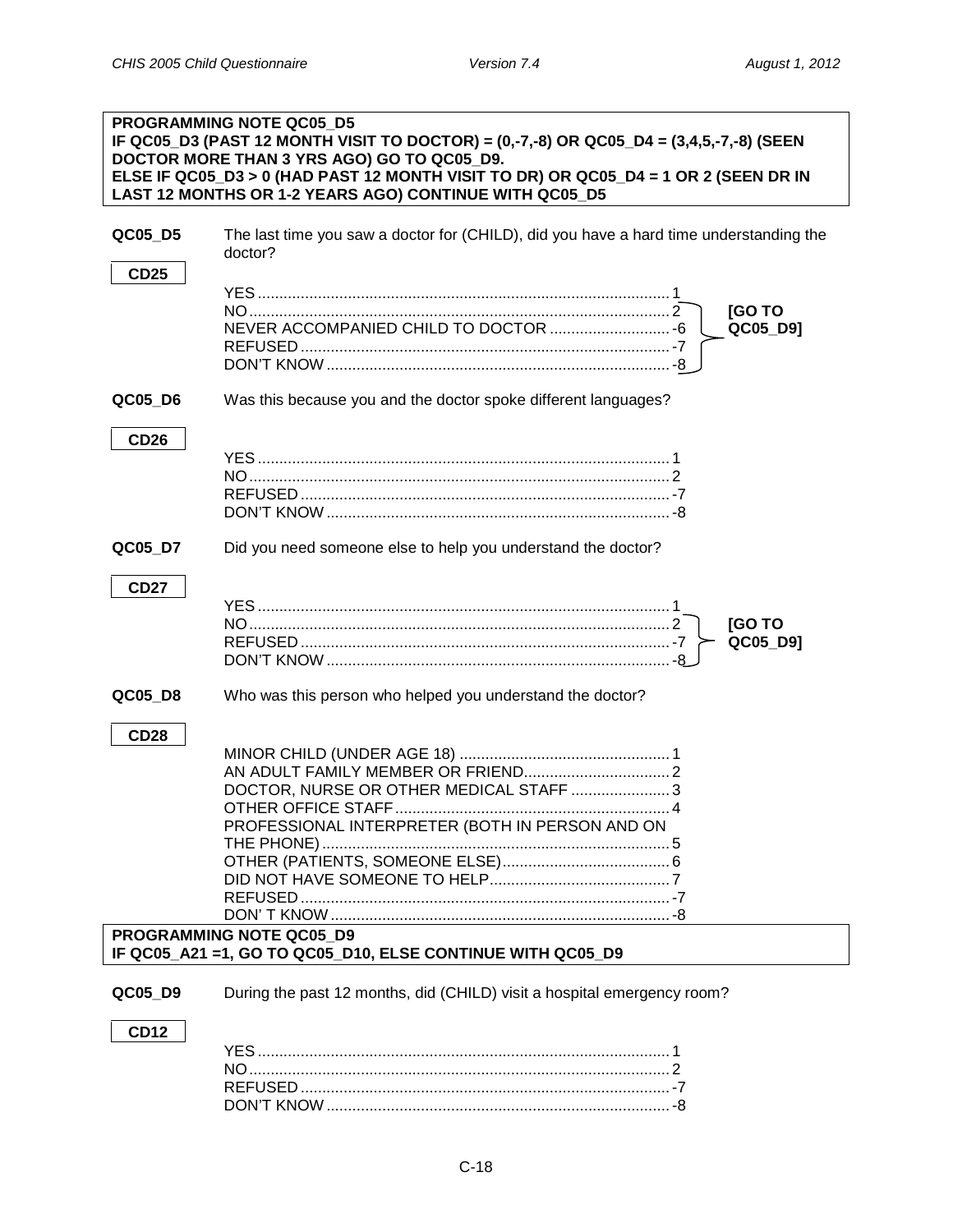<span id="page-21-0"></span>

| QC05 D10                | During the past 12 months, did you delay or not get a medicine that a doctor prescribed<br>for (CHILD)?                                                                         |
|-------------------------|---------------------------------------------------------------------------------------------------------------------------------------------------------------------------------|
| CE <sub>1</sub>         |                                                                                                                                                                                 |
| QC05 D11<br><b>CE12</b> | Was cost or lack of insurance a reason why you delayed or did not get a medicine that a<br>doctor prescribed for (CHILD)?                                                       |
| QC05 D12<br>CE7         | During the past 12 months, did you delay or not get any other medical care that you felt<br>{he/she} needed—such as seeing a doctor, a specialist or other health professional? |
| QC05_D13<br><b>CE13</b> | Was cost or lack of insurance a reason why you delayed or did not get any other medical<br>care for (CHILD)?                                                                    |
|                         | PROGRAMMING NOTE QC05C D14<br>IF QC05_D3='0' (CHILD HAS NOT SEEN MD IN LAST 12 MOS), GO TO PROGRAMMING NOTE                                                                     |

**QC05\_D15 ELSE CONTINUE WITH QC05C\_D14**

<span id="page-21-1"></span>**QC05C\_D14** During the past 12 months, did (CHILD) get a physical exam or general check-up when (he/she) was not sick or hurt?

**CD29**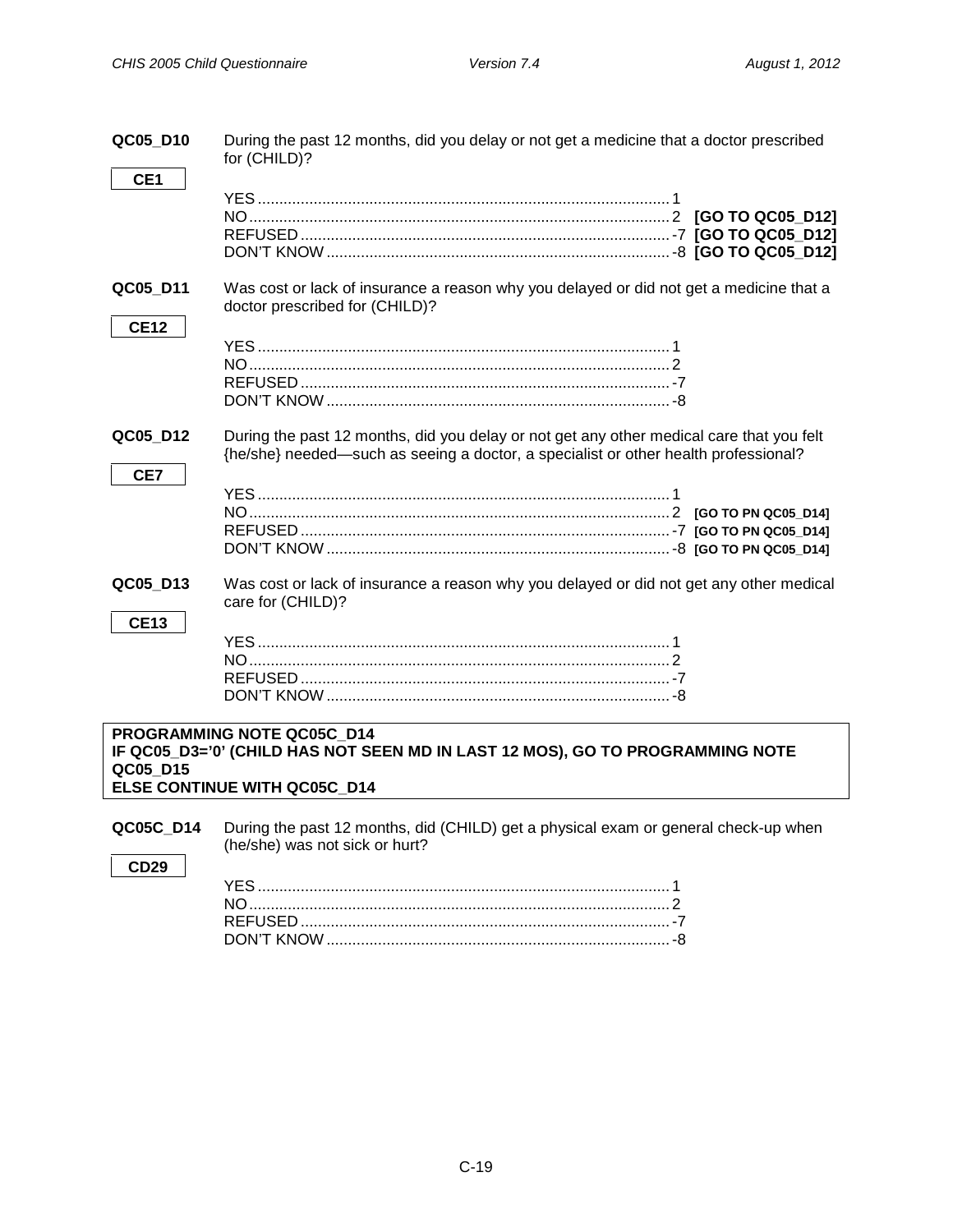### **PROGRAMMING NOTE QC05C\_D15 IF CAGE < 6 MONTHS, GO TO QC05\_E1 ELSE IF CAGE ≥ 6 MONTHS, CONTINUE WITH QC05C\_D15**

<span id="page-22-0"></span>**QC05\_D15** During the past 12 months, has (CHILD) had a flu shot?

**CD30**

### **[IF R REPORTS RECEIVING FLUMIST, CODE AS YES]**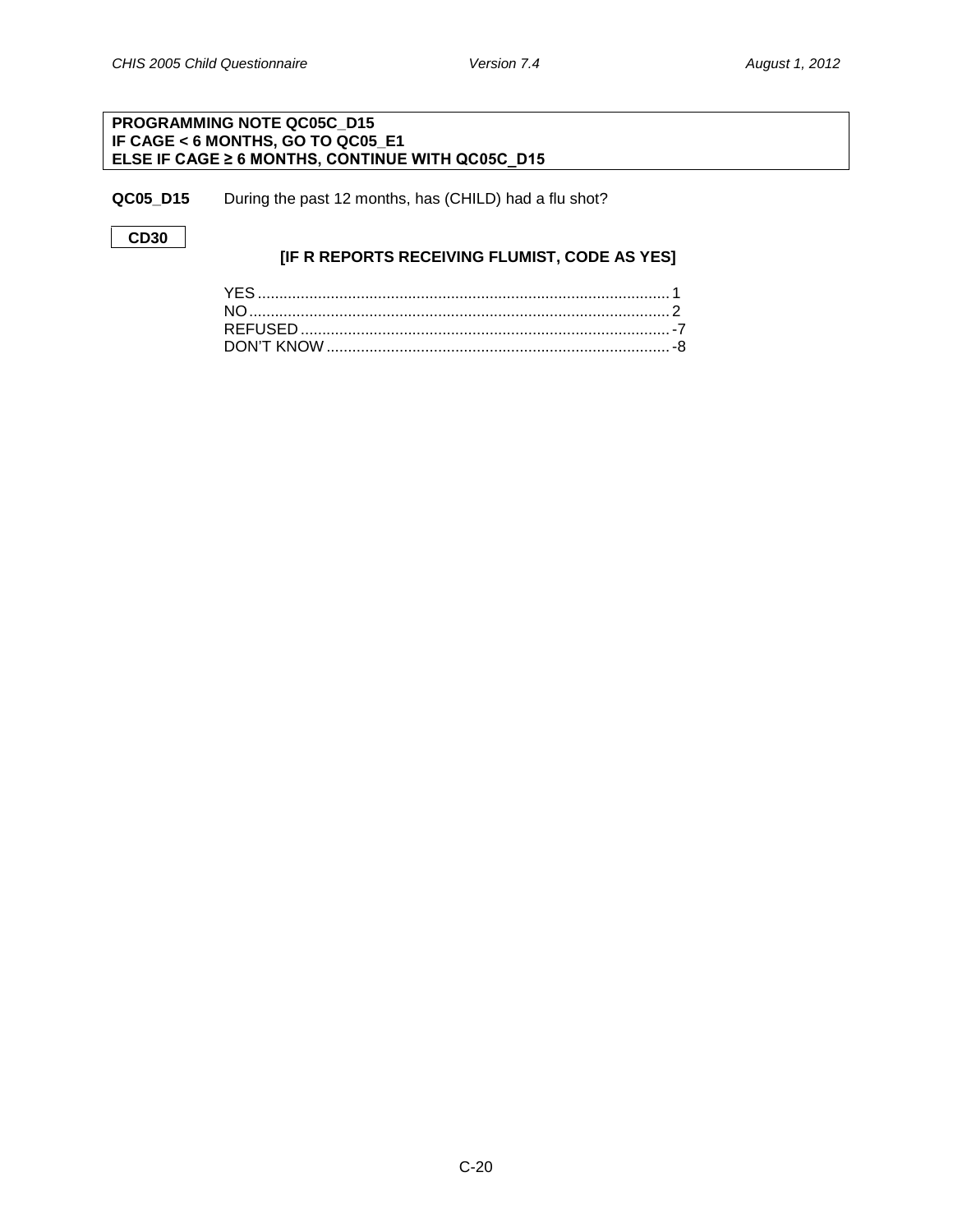### **Section E – Public Program Eligibility**

<span id="page-23-1"></span><span id="page-23-0"></span>**QC05\_E1** Is (CHILD) now on TANF or CalWORKS?

### **CE11**

**[IF NEEDED SAY: "TANF means 'Temporary Assistance to Needy Families." and CalWORKS means "California Work Opportunities and Responsibilities to Kids." Both replaced AFDC, California's old welfare entitlement program."]**

<span id="page-23-2"></span>**QC05\_E2** Is (CHILD) receiving Food Stamp benefits?

### **CE11A**

**[IF NEEDED SAY: "You may receive benefits as stamps or through an EBT card. EBT stands for Electronic Benefit Transfer card and is also known as the Golden State Advantage Card."]**

**PROGRAMMING NOTE QC05\_E3 IF CAGE >6, GO TO QC05\_F1 ELSE CONTINUE WITH QC05\_E3**

<span id="page-23-3"></span>**QC05 E3** Is (CHILD) on WIC now?

### **CE11C**

**[IF NEEDED SAY: "WIC means "Supplemental Food Program for Women, Infants and Children.'']**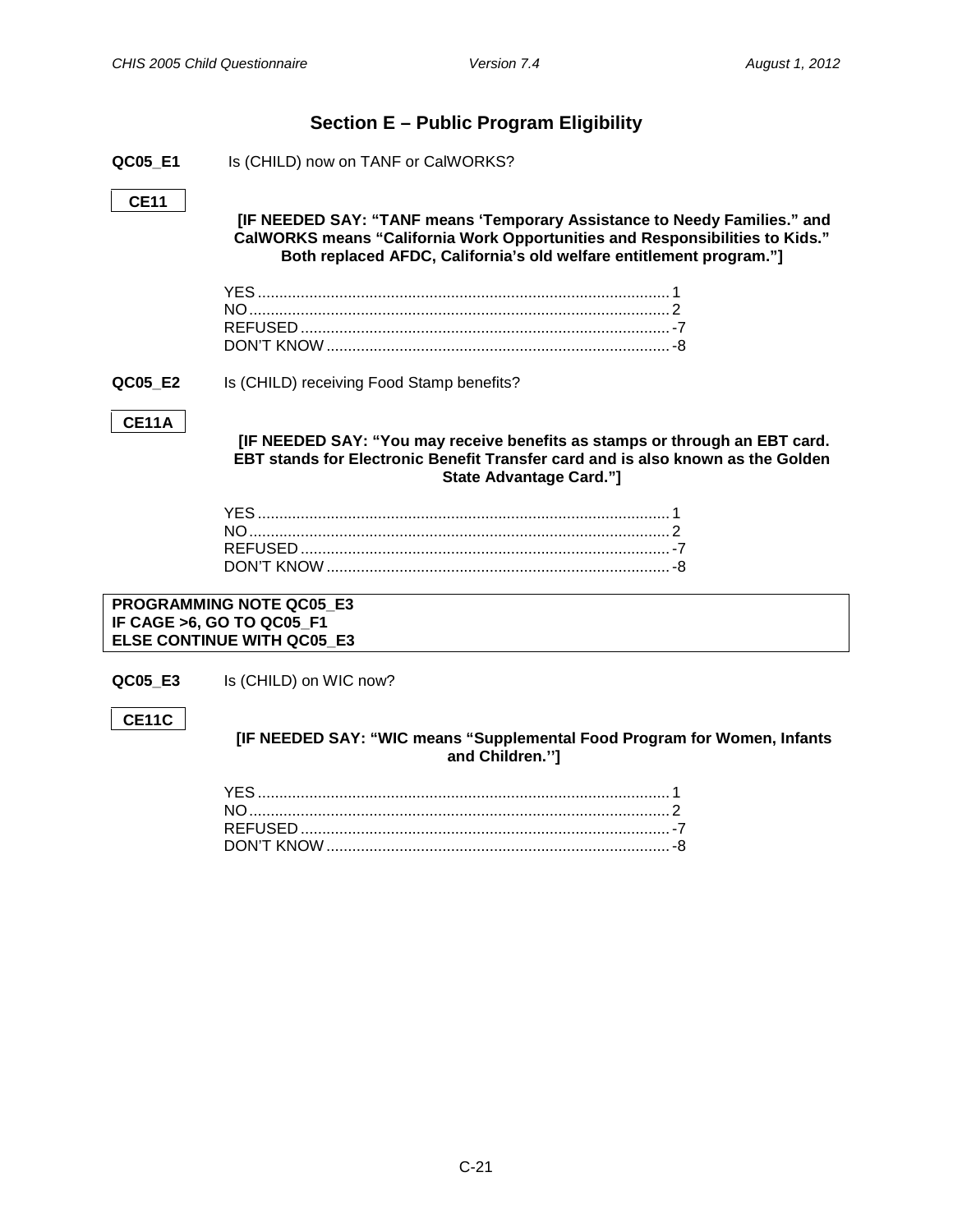# <span id="page-24-0"></span>**Section F – Parental Involvement / Concerns, Mental Health, First 5, Childcare**

<span id="page-24-1"></span>

| PROGRAMMING NOTE QC05 F1 |                                                                                                                                |  |
|--------------------------|--------------------------------------------------------------------------------------------------------------------------------|--|
|                          | IF CAGE >5 YEARS GO TO PROGRAMMING NOTE QC05 F4 INTRO                                                                          |  |
|                          | <b>ELSE CONTINUE WITH QC05 F1</b>                                                                                              |  |
|                          |                                                                                                                                |  |
| QC05_F1                  | In a usual week, about how many days do you or any other family members read stories<br>or look at picture books with (CHILD)? |  |
|                          |                                                                                                                                |  |
| <b>CG14</b>              |                                                                                                                                |  |
|                          |                                                                                                                                |  |
|                          |                                                                                                                                |  |
|                          |                                                                                                                                |  |
|                          |                                                                                                                                |  |
|                          |                                                                                                                                |  |
|                          |                                                                                                                                |  |
| QC05_F2                  | {In a usual week, about how many days do you or any other family member} play music                                            |  |
|                          | or sing songs with (CHILD)?                                                                                                    |  |
| <b>CG15</b>              |                                                                                                                                |  |
|                          |                                                                                                                                |  |
|                          | 3-6 DAYS (and the contract of the contract of the contract of the contract of the contract of the contract of t                |  |
|                          |                                                                                                                                |  |
|                          |                                                                                                                                |  |
|                          |                                                                                                                                |  |
|                          |                                                                                                                                |  |
| QC05 F3                  | {In a usual week, about how many days do you or any other family member} take                                                  |  |
|                          | (CHILD) out somewhere, for example, to the park, store, or playground?                                                         |  |
| <b>CG16</b>              |                                                                                                                                |  |
|                          |                                                                                                                                |  |
|                          |                                                                                                                                |  |
|                          |                                                                                                                                |  |
|                          |                                                                                                                                |  |
|                          |                                                                                                                                |  |
|                          |                                                                                                                                |  |
|                          |                                                                                                                                |  |
|                          | PROGRAMMING NOTE QC05 F4 INTRO                                                                                                 |  |
|                          | IF CAGE <4 MONTHS, GO TO QC05_F23                                                                                              |  |
|                          | OR IF CAGE ≥6 YEARS, GO TO QC05_F10                                                                                            |  |
|                          | ELSE IF CAGE ≥ 4 MONTHS AND < 6 YEARS, CONTINUE WITH QC05 F4 INTRO                                                             |  |

<span id="page-24-2"></span>*QUESTIONS QC05\_F4-QC05\_F14 ARE DRAWN FROM THE SURVEY EDITION OF PARENTS' EVALUATION OF DEVELOPMENTAL STATUS (PEDS) AND DO NOT HAVE AN IMMEDIATE CLINICAL APPLICATION. THESE ITEMS ARE COPYRIGHTED AND MAY NOT BE USED WITHOUT EXPRESS PERMISSION FROM THE AUTHOR (FRANCES.P.GLASCOE@VANDERBILT.EDU).*

**QC05\_F4 INTRO** The next questions are about concerns you may have about your child. After each one, tell me if you are concerned a lot, a little, or not at all.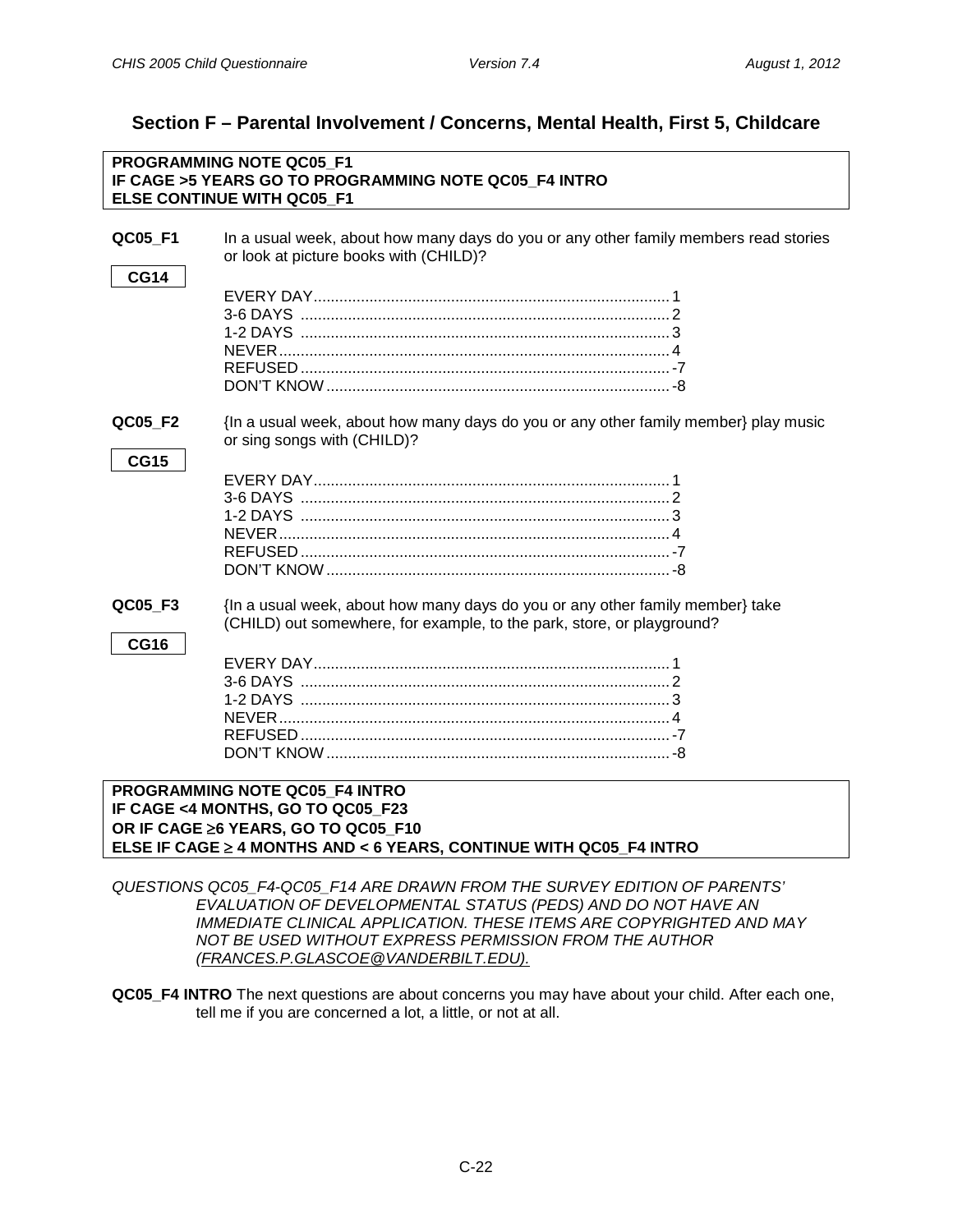|              | PROGRAMMING NOTE QC05 F4<br>IF CAGE > 9 MONTHS GO TO QC05 F5<br>ELSE IF CAGE ≤ 9 MONTHS CONTINUE WITH QC05_F4 |
|--------------|---------------------------------------------------------------------------------------------------------------|
| QC05 F4      | How your child makes speech sounds? Are you concerned                                                         |
| <b>CG17</b>  |                                                                                                               |
|              | <b>[GO TO PN</b><br>QC05_F6]                                                                                  |
| QC05_F5      | How your child talks and makes words? Are you concerned                                                       |
| <b>CG17A</b> |                                                                                                               |
|              | PROGRAMMING NOTE QC05_F6                                                                                      |
|              | IF CAGE < 18 MONTHS, GO TO QC05_F7<br>ELSE IF CAGE ≥ 18 MONTHS CONTINUE WITH QC05 F6                          |
| QC05_F6      | How well your child understands what you say?                                                                 |
| <b>CG18</b>  |                                                                                                               |
|              |                                                                                                               |
| QC05_F7      | How your child uses {his/her} hands and fingers to do things?                                                 |
| <b>CG19</b>  |                                                                                                               |
|              |                                                                                                               |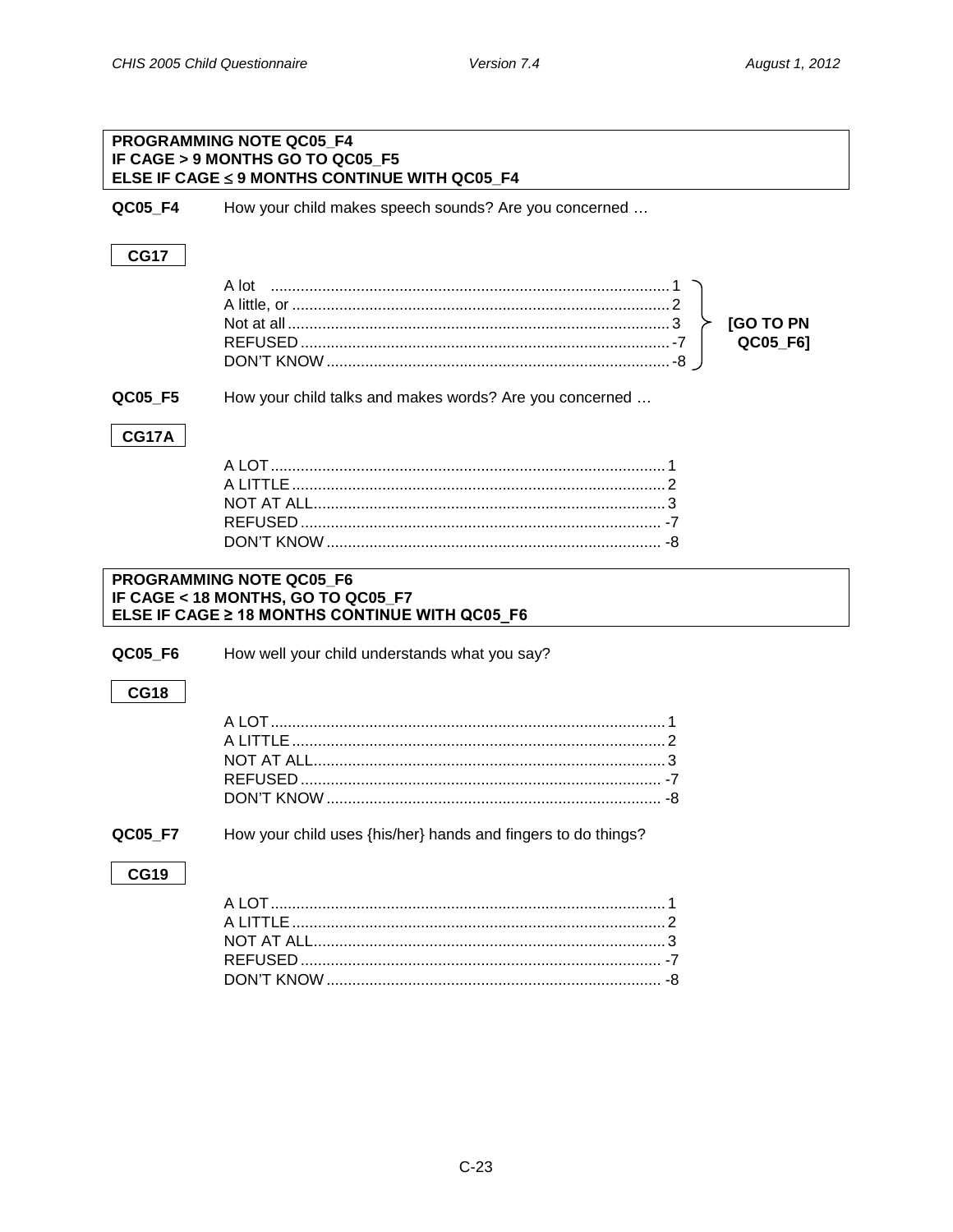### QC05 F8 How well your child uses {his/her} arms and legs?

**CG20** 

### QC05\_F9 **CG21**

How well your child can see or hear?

### PROGRAMMING NOTE QC05\_F10 IF CAGE IS ≤ 9 MONTHS, GO TO QC05\_F23 IF CAGE > 6 YEARS, GO TO QC05\_F15INTRO IF CAGE = 10 MONTHS TO 6 YEARS, CONTINUE WITH QC05\_F10

| QC05 F10 | How your child gets along with others? |
|----------|----------------------------------------|
|----------|----------------------------------------|

### **CG22**

### QC05\_F11

Your child's feelings and moods?

### **CG23**

### QC05\_F12 How your child behaves?

### **CG24**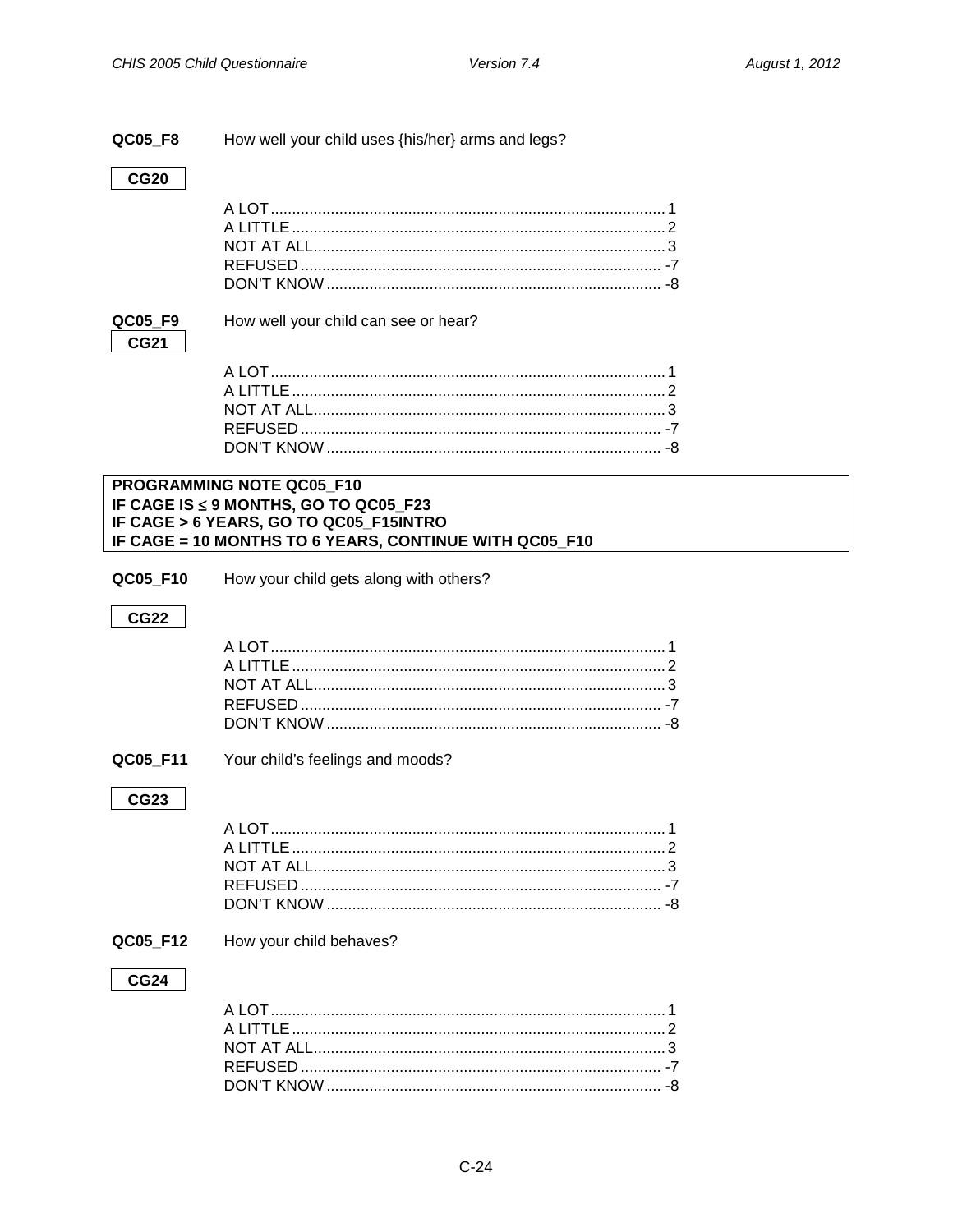**QC05\_F13** How your child is learning to do things for {himself/herself}?

### **CG25**

**QC05\_F14** Whether your child can do what other children {his / her} age can do?

### **CG26**

**THE NEXT 7 ITEMS (QC05F15-QCO5F22) ARE INCLUDED IN THIS SURVEY WITH PERMISSION AS INDICATED:**

**THE SDQ QUESTIONS ARE COPYRIGHTED BY ROBERT GOODMAN, PH.D., FRCPSYCH, MRCP. STATE AND LOCAL AGENCIES MAY USE THESE QUESTIONS WITHOUT CHARGE AND WITHOUT SEEKING SEPARATE PERMISSION PROVIDED THE WORDING IS NOT MODIFIED, ALL THE QUESTIONS ARE RETAINED, AND DR. GOODMAN'S COPYRIGHT IS ACKNOWLEDGED.** 

**PROGRAMMING NOTE QC05\_F15 IF CAGE <4 YEARS, GO TO QC05\_F23 ELSE CONTINUE WITH QC05\_F15 INTRO**

- <span id="page-27-0"></span>**QC05\_F15 INTRO** I am going to read a list of items that describe children. For each item, please tell me if it has been not true, somewhat true, or certainly true of (CHILD) during the past six months.
- **QC05 F15** Is generally well behaved, usually does what adults request

### **CG28**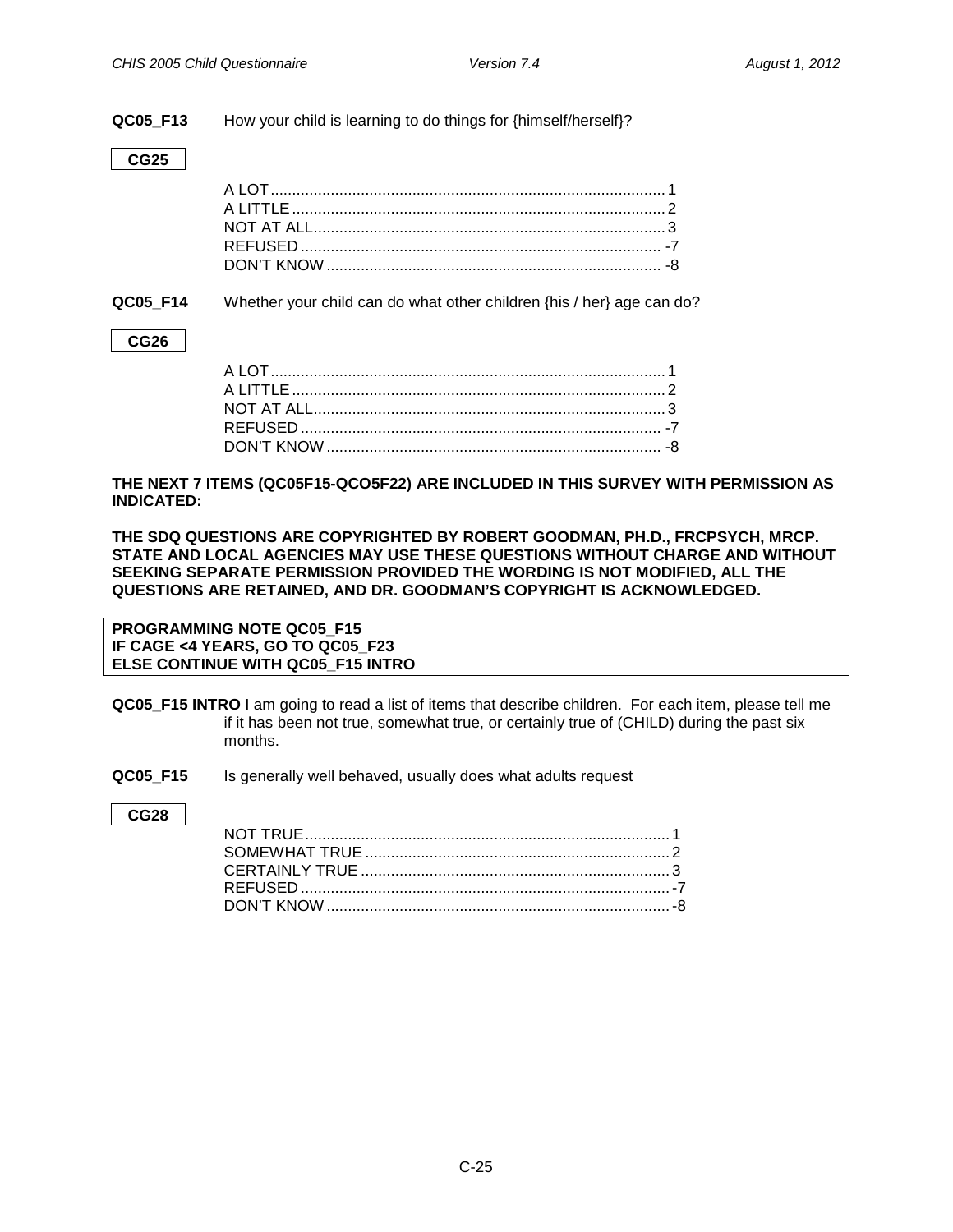| QC05 F16    | Has many worries or often seems worried                                                                                                                              |
|-------------|----------------------------------------------------------------------------------------------------------------------------------------------------------------------|
| <b>CG29</b> |                                                                                                                                                                      |
| QC05 F17    | Is often unhappy, depressed or tearful                                                                                                                               |
| <b>CG30</b> |                                                                                                                                                                      |
| QC05_F18    | Gets along better with adults than with other children                                                                                                               |
| <b>CG31</b> |                                                                                                                                                                      |
| QC05_F19    | Has good attention span, sees chores or homework through to the end.                                                                                                 |
| <b>CG32</b> |                                                                                                                                                                      |
| QC05 F20    | Overall, do you think your child has difficulties in any of the following areas: emotions,<br>concentration, behavior, or being able to get along with other people? |
| <b>CF30</b> |                                                                                                                                                                      |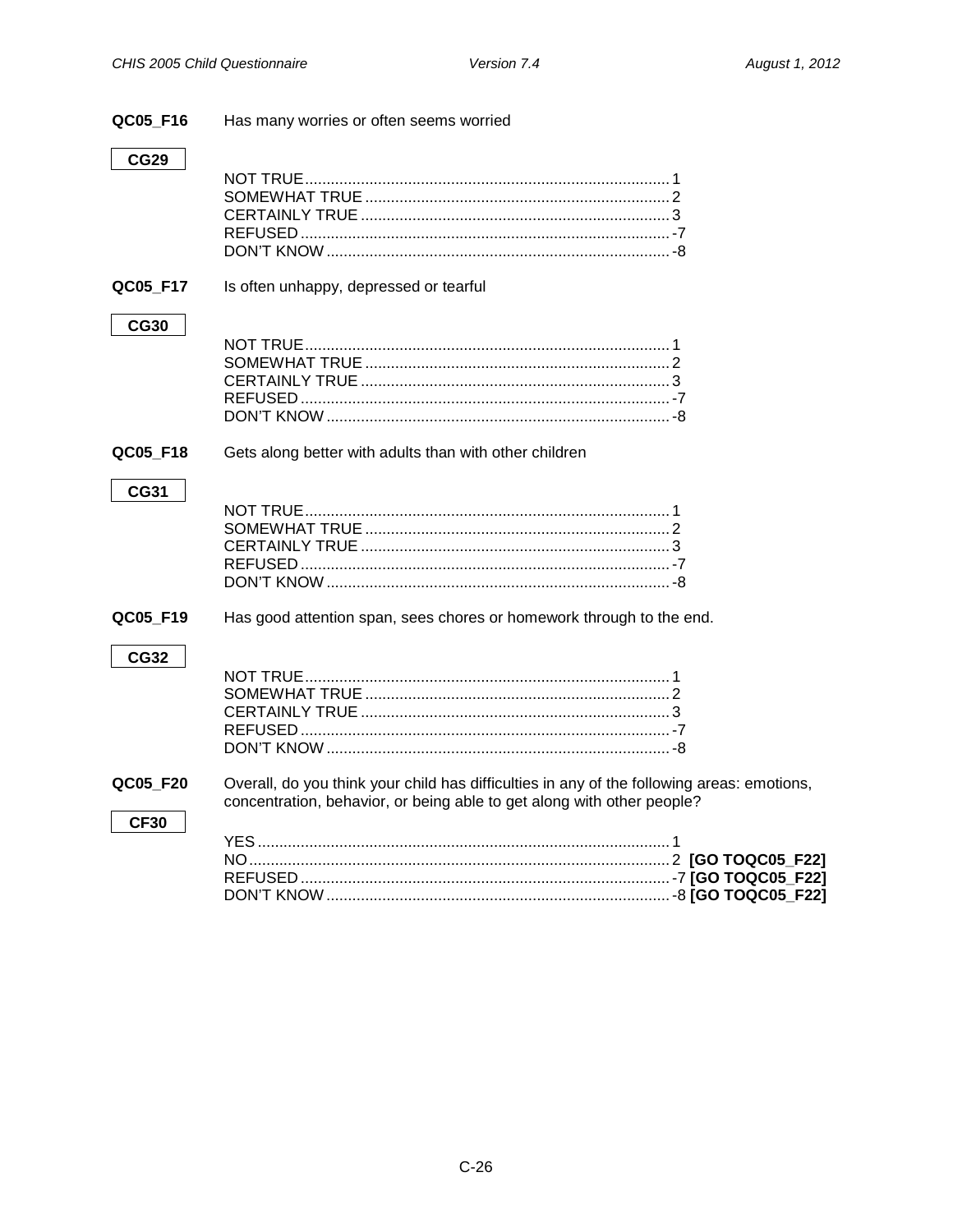**CF33** 

|                                                | PROGRAMMING NOTE QC05 F21<br>IF QC05_F20 = 2 (NO) OR -7 OR -8, GO TO QC05_F22<br>ELSE CONTINUE WITH QC05 F21      |
|------------------------------------------------|-------------------------------------------------------------------------------------------------------------------|
| QC05 F21                                       | Are these difficulties minor, definite, or severe?                                                                |
| <b>CF31</b>                                    |                                                                                                                   |
| QC05 F22<br><b>CF32</b>                        | During the past 12 months, did (CHILD) receive any psychological or emotional<br>counseling?                      |
| <b>WITH QC05_F22B;</b><br>ELSE, GO TO QC05_F23 | <b>PROGRAMMING NOTE QC05 F22B</b><br>IF QC05_A12a =1 OR QC05_12b = 1 (ATTENDED SCHOOL LAST WEEK OR YEAR) CONTINUE |
| QC05 F22B<br><b>CF38</b>                       | Would you describe (CHILD'S) school work as                                                                       |

QC05 F23 Please tell me if you strongly agree, agree, disagree or strongly disagree with the following statement: Preschool is important in preparing young children to learn better in school and become more productive adults.

###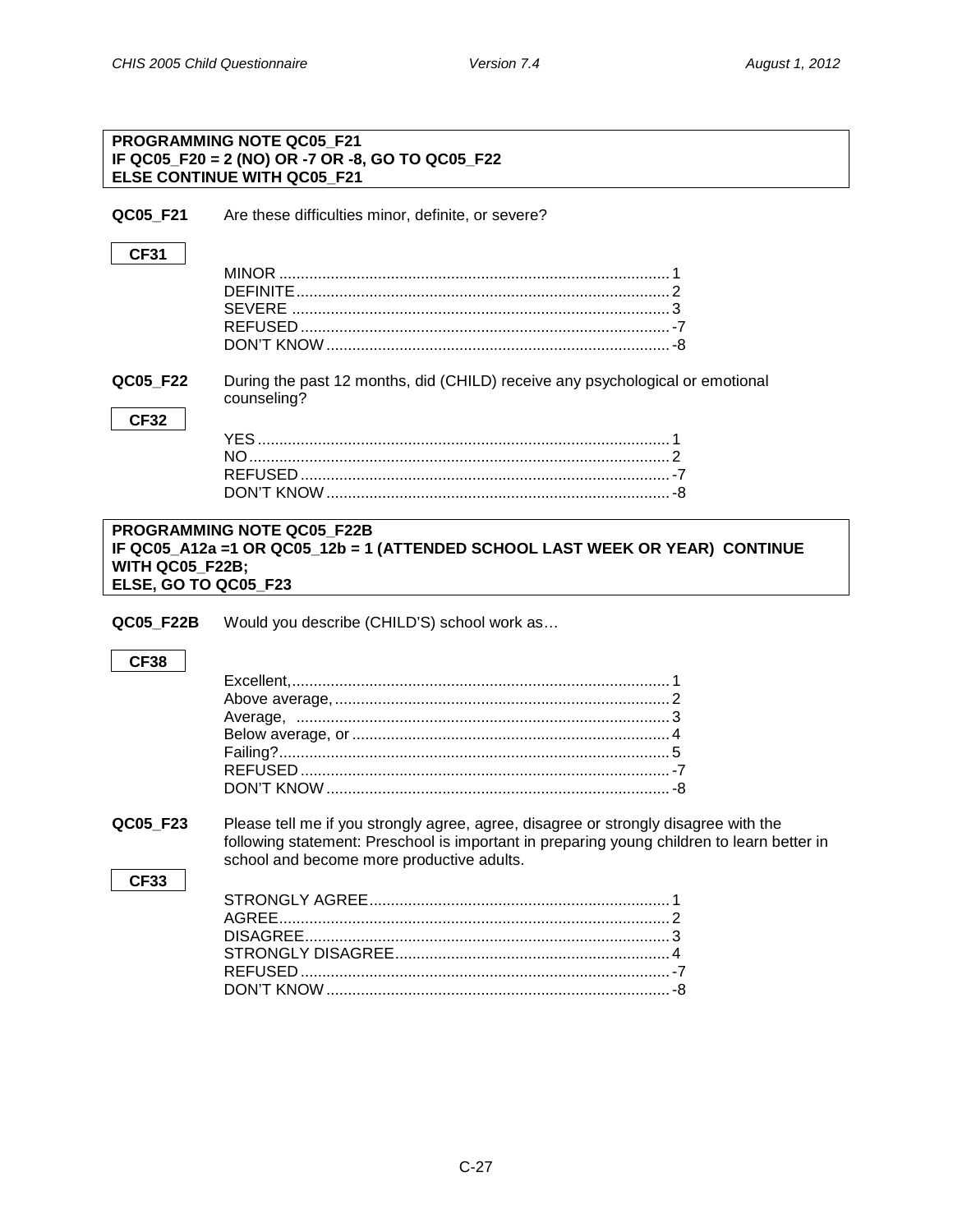<span id="page-30-1"></span><span id="page-30-0"></span>

| QC05_F24                | In the past 12 months, have you seen or heard a radio or TV ad about<br>preschool that says, "When kids go to preschool, they're not the only ones<br>who benefit. We all do"?                                                                       |
|-------------------------|------------------------------------------------------------------------------------------------------------------------------------------------------------------------------------------------------------------------------------------------------|
| <b>CF34</b>             |                                                                                                                                                                                                                                                      |
| QC05_F25                | Did you know that First 5 California, a state agency, provides a free Parent Kit to parents<br>of young children?                                                                                                                                    |
| <b>CF35</b>             |                                                                                                                                                                                                                                                      |
| QC05_F26                | Have you ever received this Parent Kit?                                                                                                                                                                                                              |
| <b>CF36</b>             |                                                                                                                                                                                                                                                      |
| QC05_F26B               | Did you use any of the materials from the Parent Kit?                                                                                                                                                                                                |
| <b>CF39</b><br>QC05_F27 | On a scale of 1-10 with 10 being the most useful and 1 the least, how useful was the                                                                                                                                                                 |
| <b>CF37</b>             | Parent Kit?                                                                                                                                                                                                                                          |
|                         | RESPONDENT'S NUMBER FROM 1 (WORST) TO 10 (BEST)                                                                                                                                                                                                      |
|                         |                                                                                                                                                                                                                                                      |
| QC05_F28<br>CG1         | These next questions are about childcare. By childcare we mean any arrangement<br>where someone other than the parents, legal guardian, or stepparents takes care of<br>(CHILD). {This includes preschool and nursery school, but not kindergarten.} |
|                         | Do you currently have any kind of regular childcare arrangements for (CHILD) for 10 or<br>more hours per week?                                                                                                                                       |
|                         | <b>YES</b><br>NO.<br>[GO TO QC05_F37]                                                                                                                                                                                                                |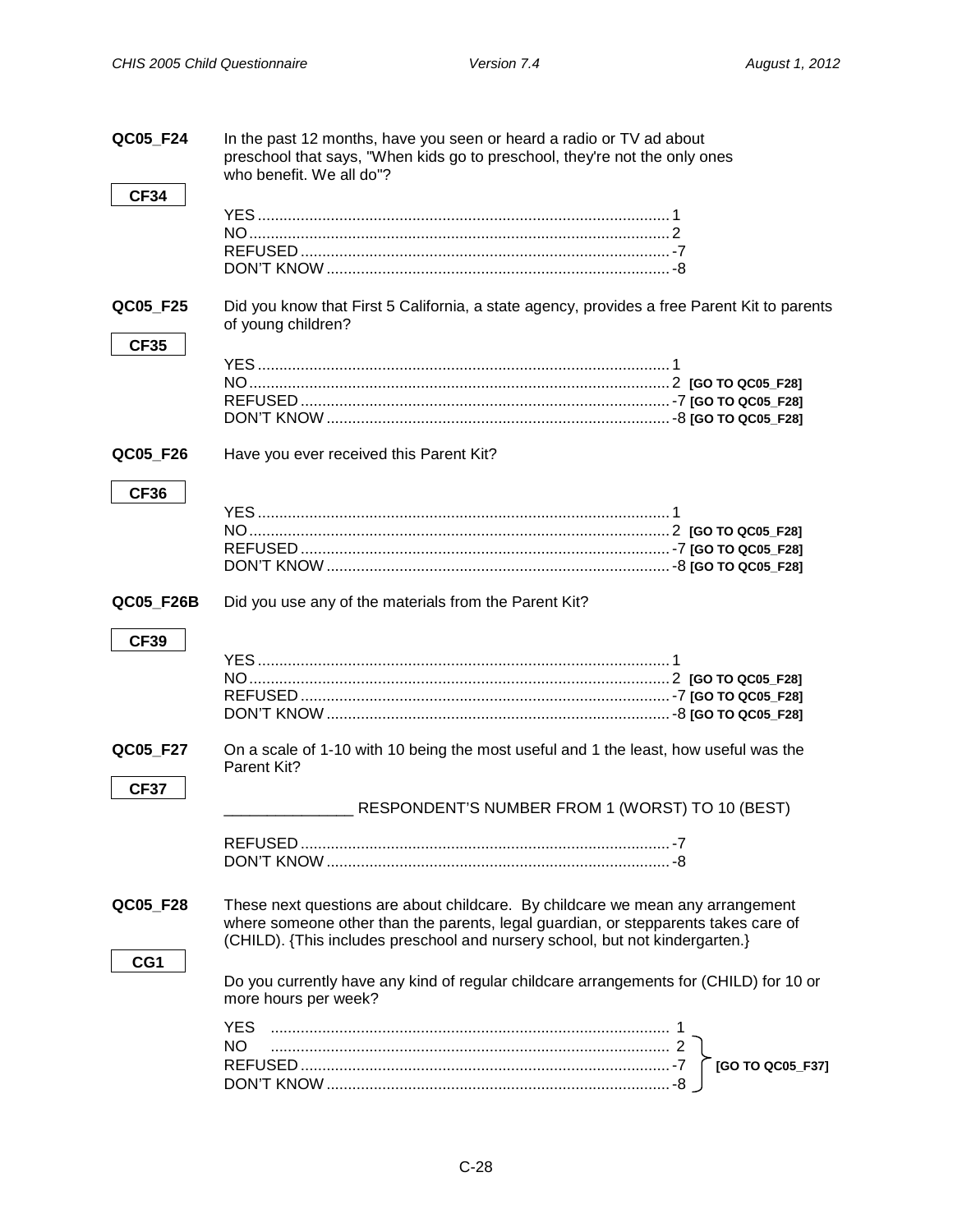### QC05\_F29 Altogether, how many hours is (CHILD) in childcare during a typical week? Include all combinations of care arrangements.

CG<sub>2</sub>

### [SR: 10-168 HRS] HOURS

### PROGRAMMING NOTE QC05 F30 IF QC05\_F29 < 10 (HOURS IN CHILDCARE), GO TO QC05\_F37 ELSE CONTINUE WITH QC05\_F30 INTRO

QC05\_F30 INTRO During a typical week does (CHILD) receive childcare from...

QC05\_F30 a grandparent or other family member?

### CG3A

| YES |  |
|-----|--|
| NΟ  |  |
|     |  |
|     |  |

### PROGRAMMING NOTE QC05 F30 IF CAGE ≥ 7 YEARS, GO TO QC05 F33 ELSE CONTINUE WITH QC05 F31

| QC05_F31 | a Head Start or state preschool program? |
|----------|------------------------------------------|
|----------|------------------------------------------|

### CG3B

QC05 F32 some other preschool or nursery school?

### CG3C

### QC05\_F33

a childcare center that is not in someone's home?

### CG3D

| NO. |  |
|-----|--|
|     |  |
|     |  |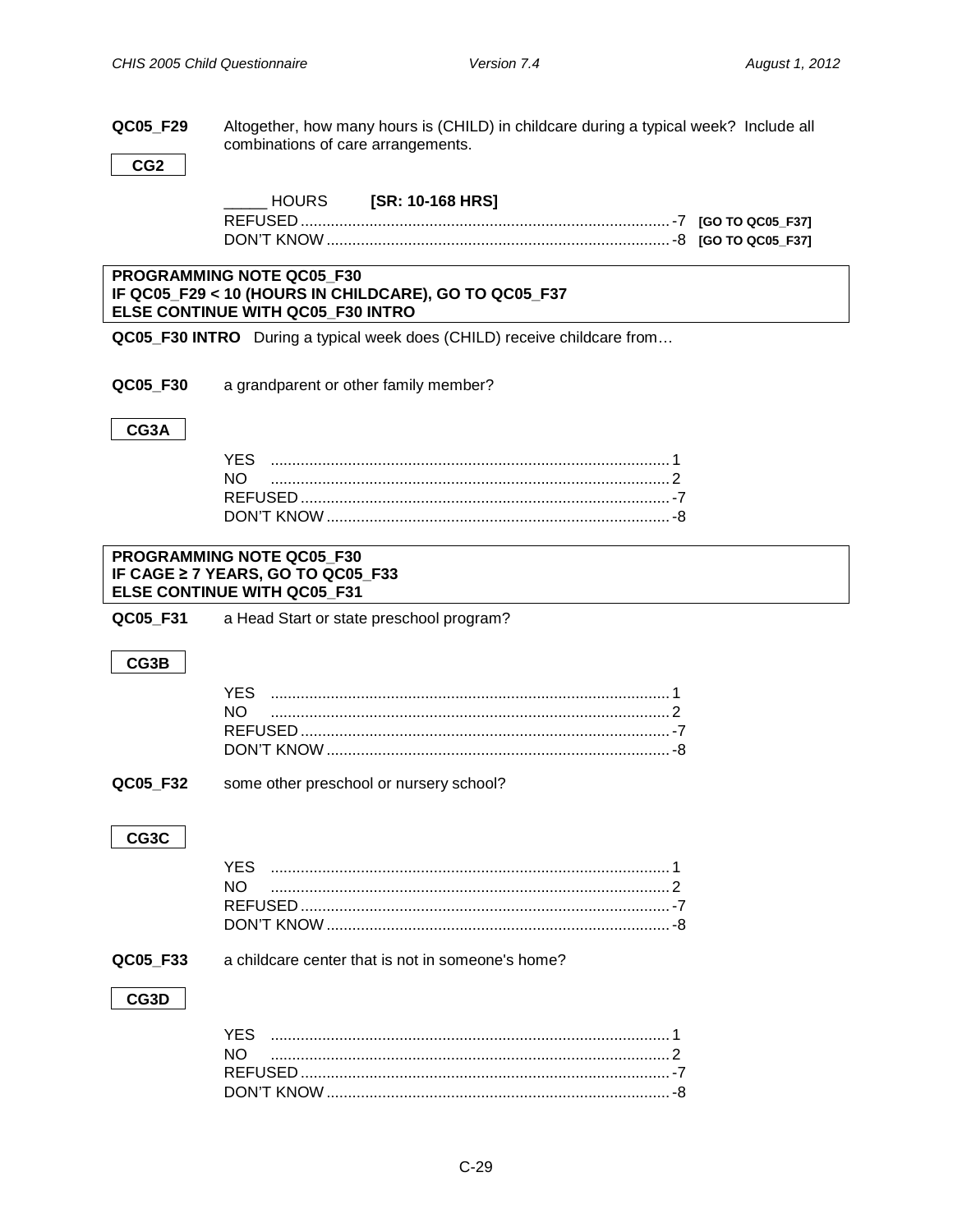| QC05_F34  | a non-family member who cares for (CHILD) in your home?                                                                                                                                                                                                                                                                                                                                                                                                                                                                                             |
|-----------|-----------------------------------------------------------------------------------------------------------------------------------------------------------------------------------------------------------------------------------------------------------------------------------------------------------------------------------------------------------------------------------------------------------------------------------------------------------------------------------------------------------------------------------------------------|
| CG3E      |                                                                                                                                                                                                                                                                                                                                                                                                                                                                                                                                                     |
|           | YES.<br>NO.                                                                                                                                                                                                                                                                                                                                                                                                                                                                                                                                         |
| QC05 F35  | a non-family member who cares for (CHILD) in his or her home?                                                                                                                                                                                                                                                                                                                                                                                                                                                                                       |
| CG3F      |                                                                                                                                                                                                                                                                                                                                                                                                                                                                                                                                                     |
|           | YES<br>NO.                                                                                                                                                                                                                                                                                                                                                                                                                                                                                                                                          |
| QC05_F37; | <b>OPROGRAMMING NOTE QC05 F36:</b><br>IF QC05_F30 OR QC05_F34= 1 (CHILD RECEIVES CHILDCARE FROM GRANDPARENT OR NON-<br>FAMILY MEMBER IN CHILD'S HOME), GO TO QC05_F37;<br>ELSE IF QC05_F31 ≠ 1 AND QC05_F32 ≠ 1 AND QC05_F33 ≠ 1 AND QC05_F35 ≠ 1(NOT IN HEAD<br>START, PRESCHOOL PROGRAM, OR IN CARE IN NON-FAMILY MEMBER HOME), GO TO<br>ELSE IF ONLY ONE OF QC05_F31, QC05_F32, QC05_F33, OR QC05_F35 = 1, CONTINUE WITH<br>QC05_F36 AND SAY "Is this" AND "provider";<br>ELSE CONTINUE WITH QC05_F36 AND SAY "Are all of these" AND "providers" |
| QC05 F36  | {Is this/Are some or all of these} child care provider{s} licensed by the state of California?                                                                                                                                                                                                                                                                                                                                                                                                                                                      |
| CG3G      |                                                                                                                                                                                                                                                                                                                                                                                                                                                                                                                                                     |
|           |                                                                                                                                                                                                                                                                                                                                                                                                                                                                                                                                                     |
| QC05 F37  | In the past 12 months, was there a time when you could not find childcare when you                                                                                                                                                                                                                                                                                                                                                                                                                                                                  |

| REFUSED    | $\triangleright$ [GO TO QC05 G1] |
|------------|----------------------------------|
| DON'T KNOW |                                  |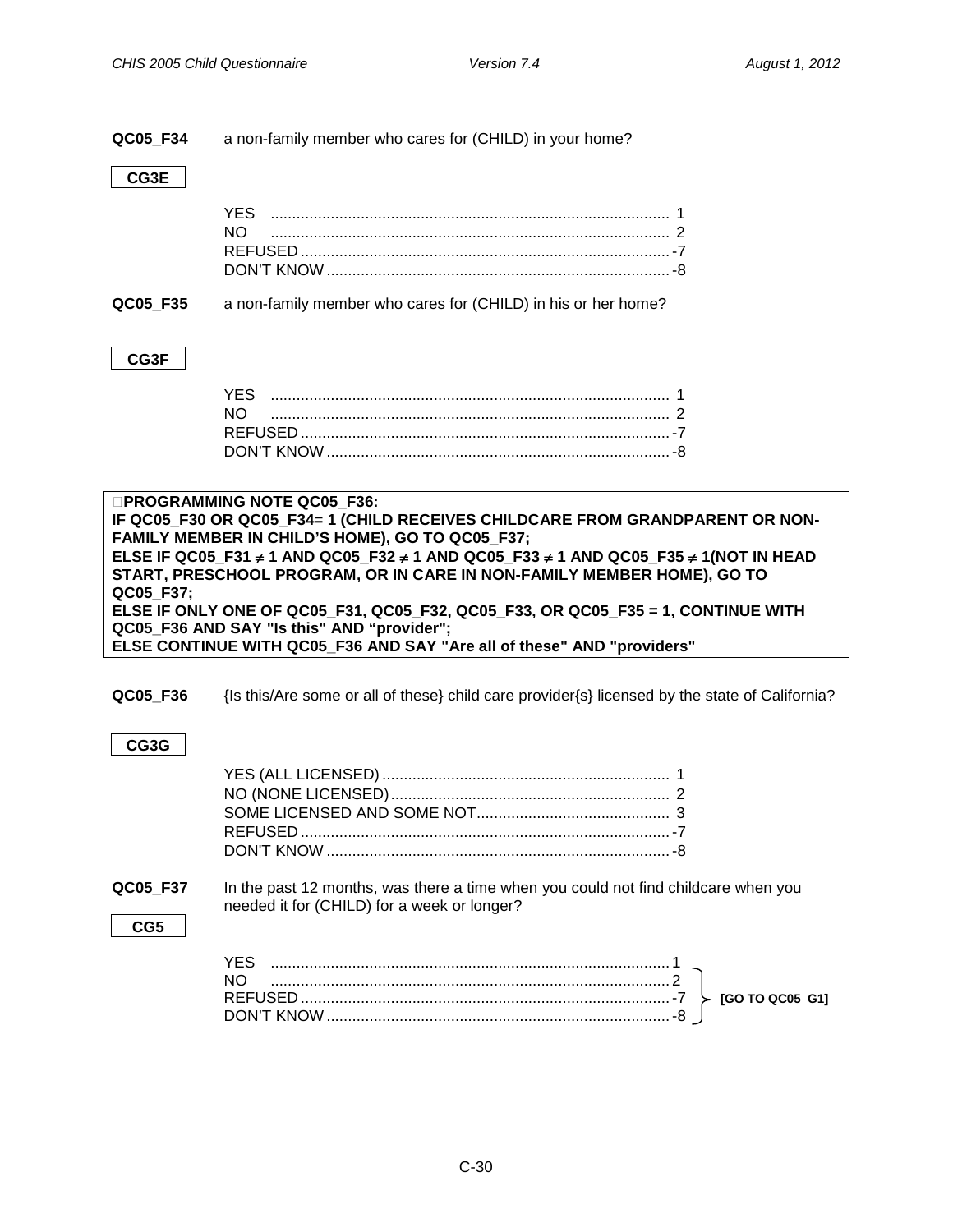**QC05\_F38** What is the main reason you were unable to find childcare for (CHILD) at that time?

**CG6**

| THE HOURS AND LOCATION DIDN'T FIT MY NEEDS3        |  |
|----------------------------------------------------|--|
| COULDN'T AFFORD THE QUALITY OF CHILDCARE I WANTED4 |  |
| COULDN'T FIND THE QUALITY OF CHILDCARE I WANTED 5  |  |
|                                                    |  |
|                                                    |  |
|                                                    |  |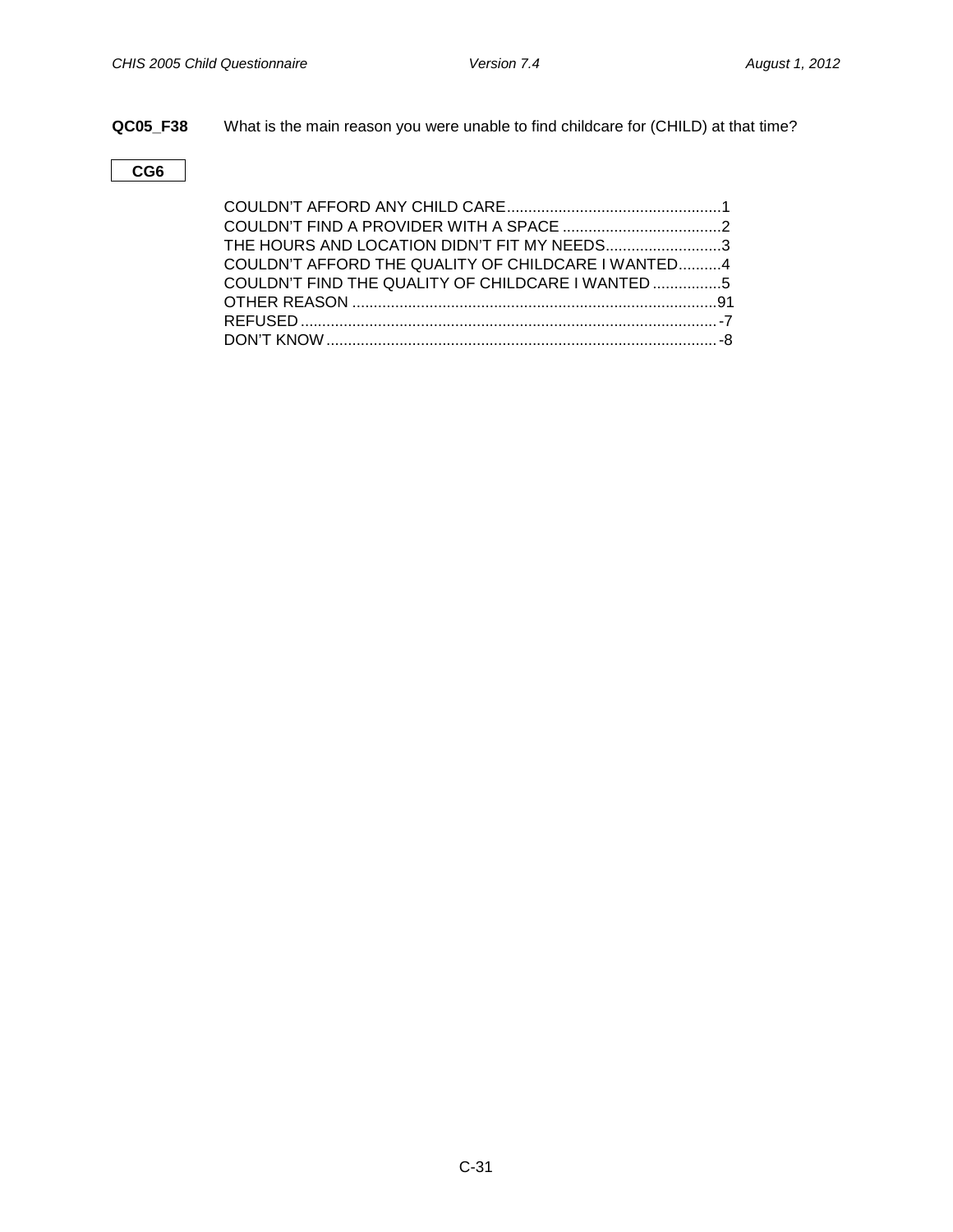### **Section G – Demographics Part II**

<span id="page-34-0"></span>So we can be sure we have included children of all races and ethnic groups in California, I need to ask a few questions about (CHILD)'s background.

<span id="page-34-1"></span>**QC05 G1** Is (CHILD) Latino or Hispanic?

### **CH1**

**[IF NEEDED, SAY:** Such as Mexican or Central or South American?**]**

**QC05\_G2** And what is {his/her} Latino or Hispanic ancestry or origin? – such as Mexican, Salvadorian, Cuban, Honduran – and if  ${he/she}$  has more than one, tell me all of them.

**CH2**

### **[IF NECESSARY GIVE MORE EXAMPLES] [CODE ALL THAT APPLY]**

**PROGRAMMING NOTE QC05\_G3: IF QC05\_G1=1 (YES-CHILD IS LATINO), SAY, "You said your child is Latino or Hispanic. Also…" IF MORE THAN ONE RACE GIVEN, AFTER ENTERING RESPONSES FOR QC05\_G3, CONTINUE WITH PROGRAMMING NOTE QC05\_G4; ELSE FOLLOW SKIPS AS INDICATED FOR SINGLE RESPONSES**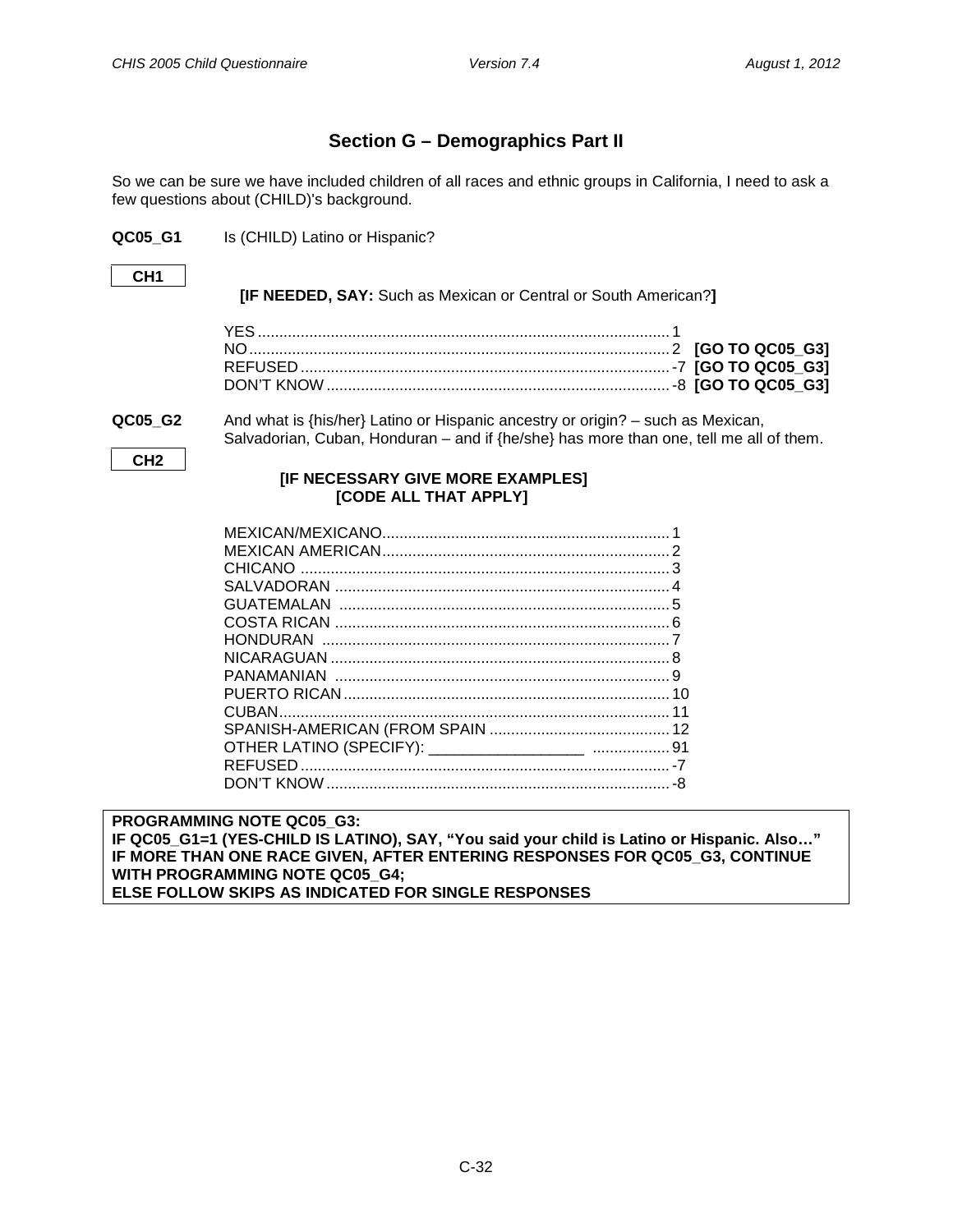**QC05\_G3** {You said your child is Latino or Hispanic. Also}, please tell me which one or more of the following you would use to describe (CHILD): Would you describe {him/her} as Native Hawaiian, Other Pacific Islander, American Indian, Alaska Native, Asian, Black, African American, or White?

### **CH3**

### **[IF R GIVES ANOTHER RESPONSE YOU MUST SPECIFY WHAT IT IS] [CODE ALL THAT APPLY]**

|                                                  |  | l IF.       |
|--------------------------------------------------|--|-------------|
|                                                  |  | ONLY        |
| AMERICAN INDIAN, ALASKA NATIVE 4 [GO TO QC05_G4] |  | <b>ONE</b>  |
|                                                  |  | <b>RACE</b> |
|                                                  |  |             |
|                                                  |  |             |
|                                                  |  |             |
|                                                  |  |             |

### **PROGRAMMING NOTE QC05\_G4: IF QC05\_G3 = 4 (AMERICAN INDIAN, ALASKA NATIVE) CONTINUE WITH QC05\_G4; ELSE GO TO PROGRAMMING NOTE QC05\_G8**

**QC05\_G4** You said American Indian/Alaska Native, and what is (CHILD)'s tribal heritage? If {he/she} has more than one tribe, tell me all of them.

### **CH4**

### **[CODE ALL THAT APPLY]**

**QC05\_G5** Is (CHILD) an enrolled member in a federally or state recognized tribe?

### **CH5**

|  | GO TO |
|--|-------|
|  |       |
|  |       |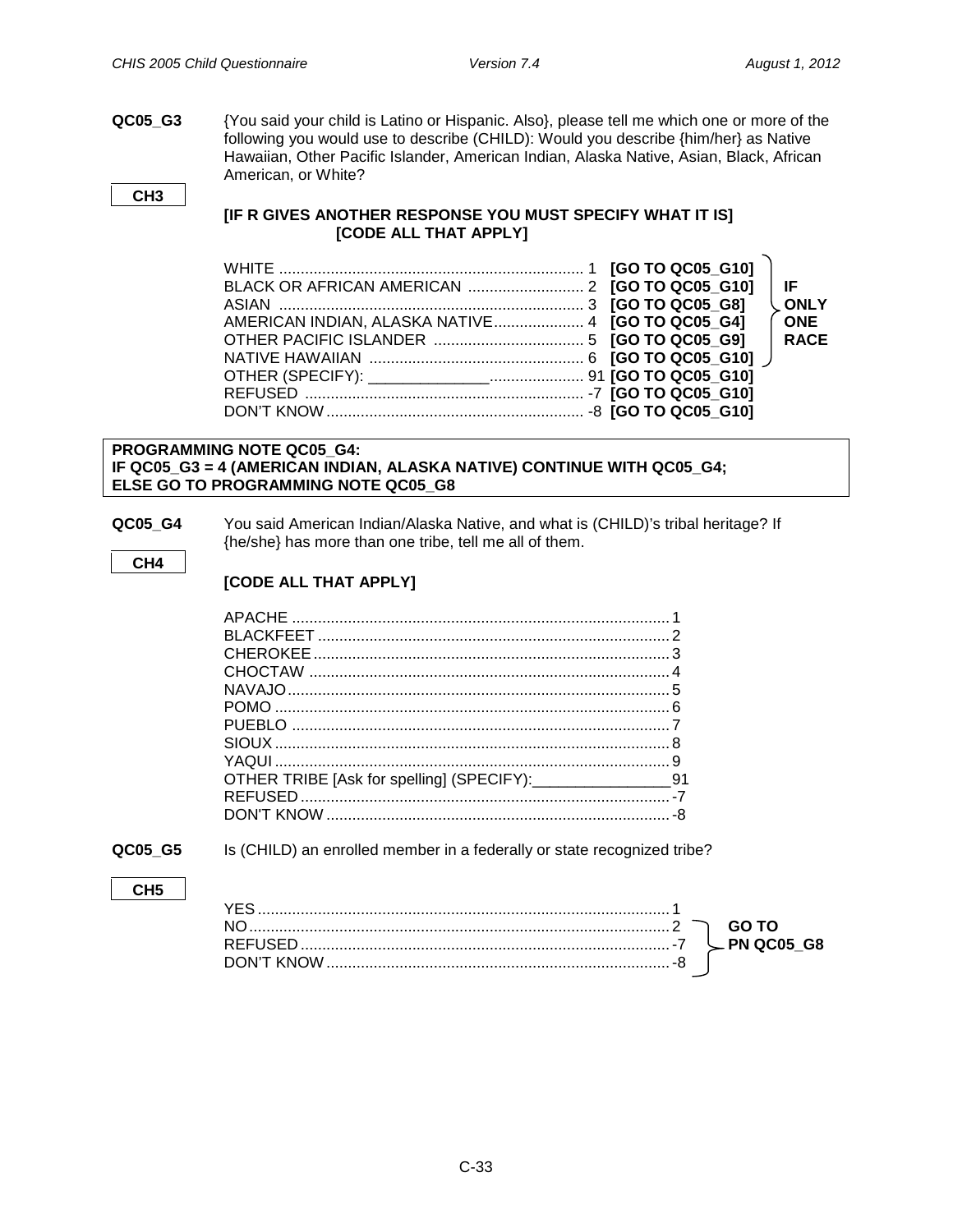| QC05_G6 |  | In which Tribe is (CHILD) enrolled? |
|---------|--|-------------------------------------|
|---------|--|-------------------------------------|

| CH <sub>6</sub>                                 |
|-------------------------------------------------|
| <b>APACHE</b>                                   |
|                                                 |
|                                                 |
|                                                 |
| <b>BLACKFEET</b>                                |
|                                                 |
| <b>CHEROKEE</b>                                 |
|                                                 |
|                                                 |
| OTHER CHEROKEE [Ask for spelling] (SPECIFY)  92 |
| <b>CHOCTAW</b>                                  |
|                                                 |
|                                                 |
|                                                 |
| <b>NAVAJO</b>                                   |
|                                                 |
| <b>POMO</b>                                     |
|                                                 |
|                                                 |
|                                                 |
|                                                 |
| <b>PUEBLO</b>                                   |
|                                                 |
|                                                 |
|                                                 |
|                                                 |
| <b>SIOUX</b>                                    |
|                                                 |
|                                                 |
|                                                 |
| <b>YAQUI</b>                                    |
|                                                 |
|                                                 |
|                                                 |
| <b>OTHER</b>                                    |
|                                                 |
|                                                 |
|                                                 |

**QC05\_G7** Does (CHILD) get any health care services through the Indian Health Service, a Tribal Health Program, or an Urban Indian clinic?

### **CH6A**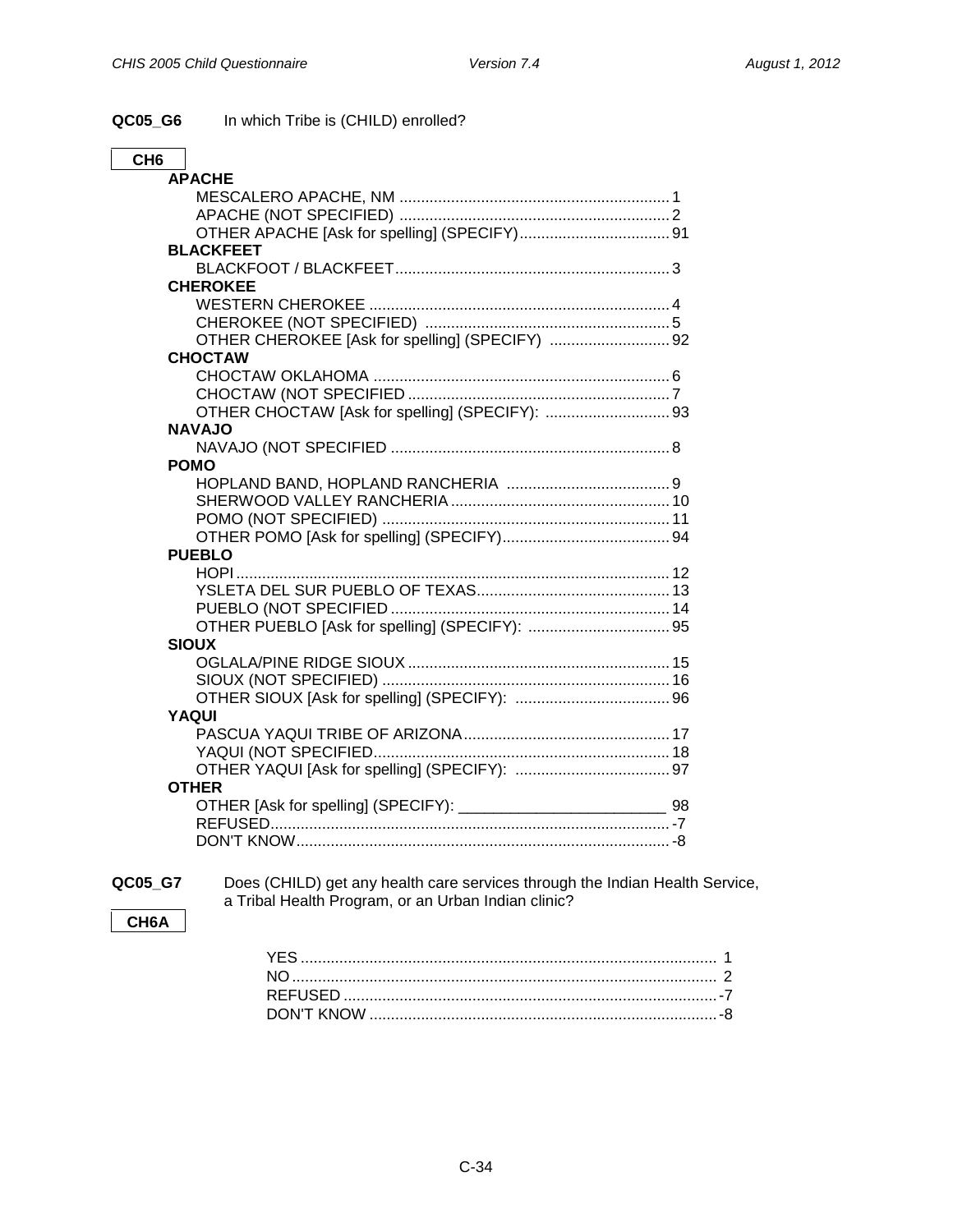### **PROGRAMMING NOTE QC05 G8:** IF QC05\_G3 = 3 (ASIAN) CONTINUE WITH QC05\_G8; ELSE GO TO PROGRAMMING NOTE QC05\_G9

QC05 G8

CH<sub>7</sub>

CH7A

You said Asian, and what specific ethnic group is {he/she/he or she}, such as {Chinese, Filipino, Vietnamese? If {he/she/he or she} is more than one, tell me all of them.

### [CODE ALL THAT APPLY]

| <b>BURMESE</b><br><b>CHINESE</b> |    |
|----------------------------------|----|
|                                  |    |
|                                  |    |
|                                  |    |
|                                  |    |
| KOREAN                           |    |
| I AOTIAN                         |    |
|                                  | 12 |
|                                  | 13 |
|                                  |    |
|                                  | 15 |
| THAI                             |    |
|                                  |    |
|                                  | 91 |
|                                  |    |
|                                  |    |

### PROGRAMMING NOTE QC05 G9: IF QC05\_G3 = 5 (PACIFIC ISLANDER) CONTINUE WITH QC05\_G9; ELSE GO TO QC05 G10

QC05\_G9 You said (CHILD) is Pacific Islander. What specific ethnic group is {he/she}, such as Samoan, Tongan, or Guamanian? If {he/she} is more than one, tell me all of them.

### [CODE ALLTHAT APPLY]

| OTHER PACIFIC ISLANDER (SPECIFY):  91 |  |
|---------------------------------------|--|
|                                       |  |
|                                       |  |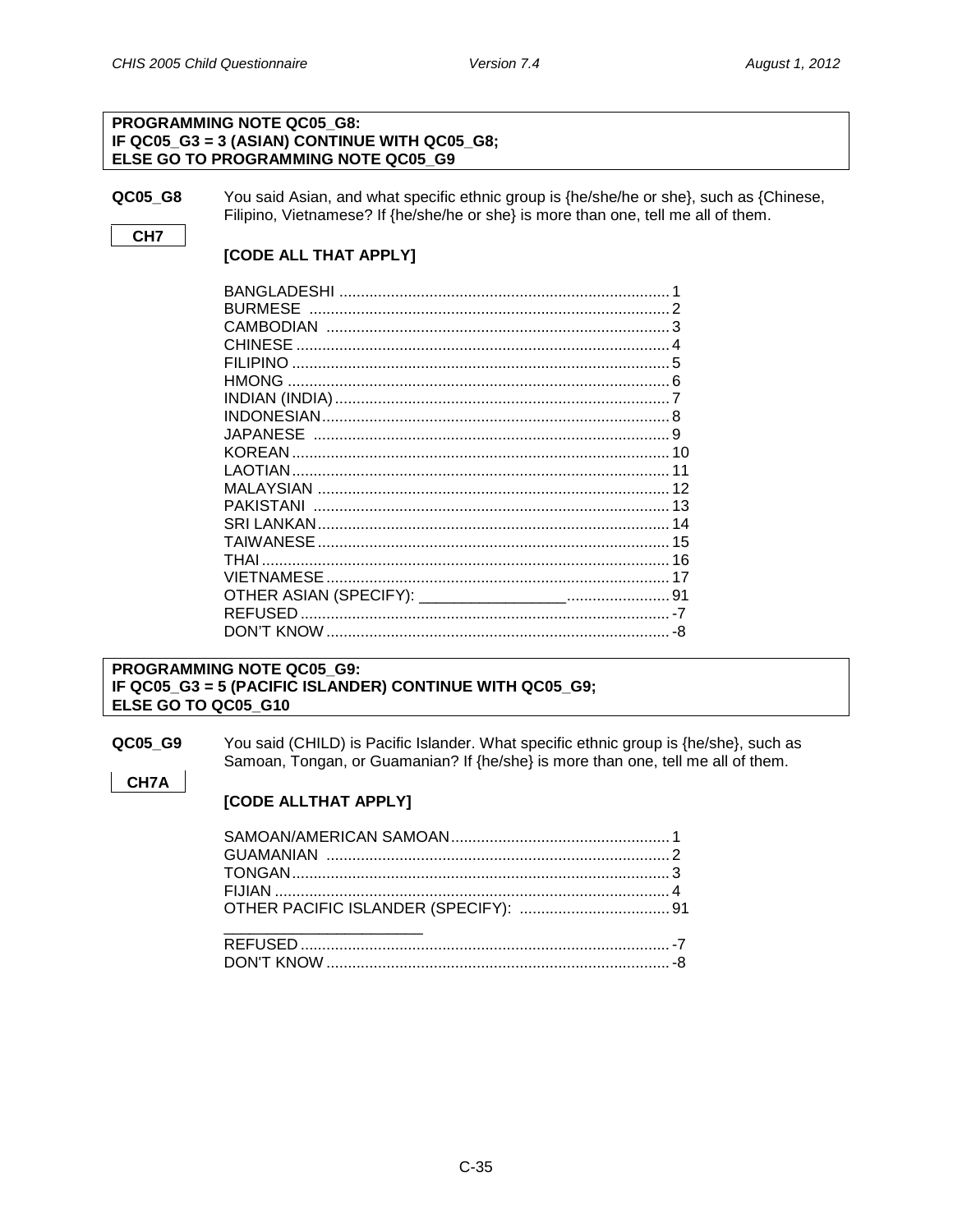### <span id="page-38-0"></span>QC05\_G10

### In what country was (CHILD) born?

### CH<sub>8</sub>

### PROGRAMMING NOTE QC05 G11: IF QC05\_G10 = 1, 2, 9, 22, OR 26 (UNITED STATES OR ITS TERRITORIES), GO TO PROGRAMMING **NOTE QC05\_G14;** ELSE CONTINUE WITH QC05\_G11

<span id="page-38-1"></span>Is (CHILD) a citizen of the United States? QC05\_G11

### CH8A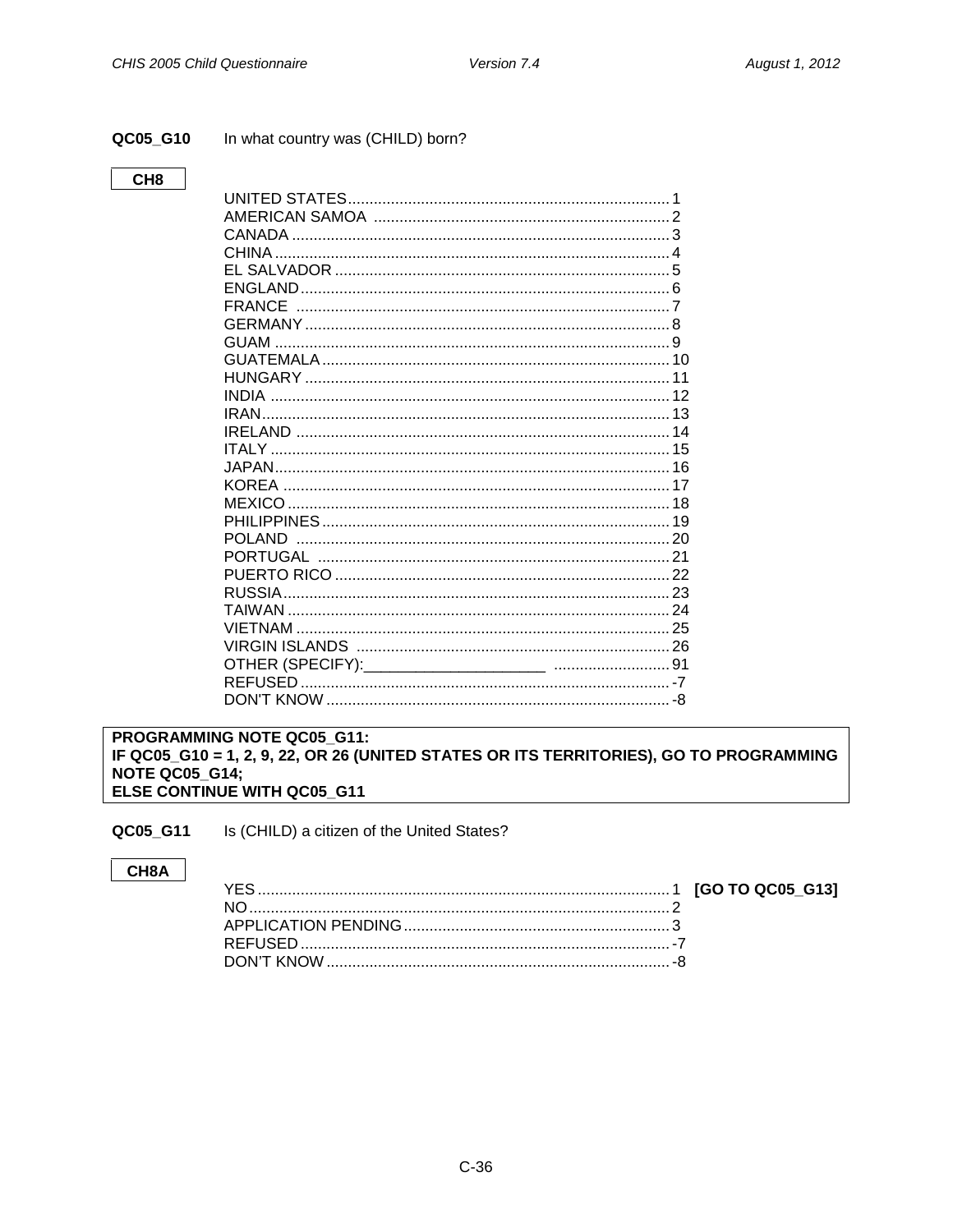### **QC05\_G12** Is (CHILD) a permanent resident with a green card?

### **CH9**

**[IF NEEDED SAY: "People usually call this a green card but the color can also be pink, blue or white"]**

**QC05\_G13** About how many years has (CHILD) lived in the United States?

### **CH10**

**[FOR LESS THAN A YEAR, ENTER 1 YEAR]**

\_\_\_\_\_ NUMBER OF YEARS

### {OR}

| YEAR FIRST CAME TO LIVE IN U.S. |  |
|---------------------------------|--|
|                                 |  |
|                                 |  |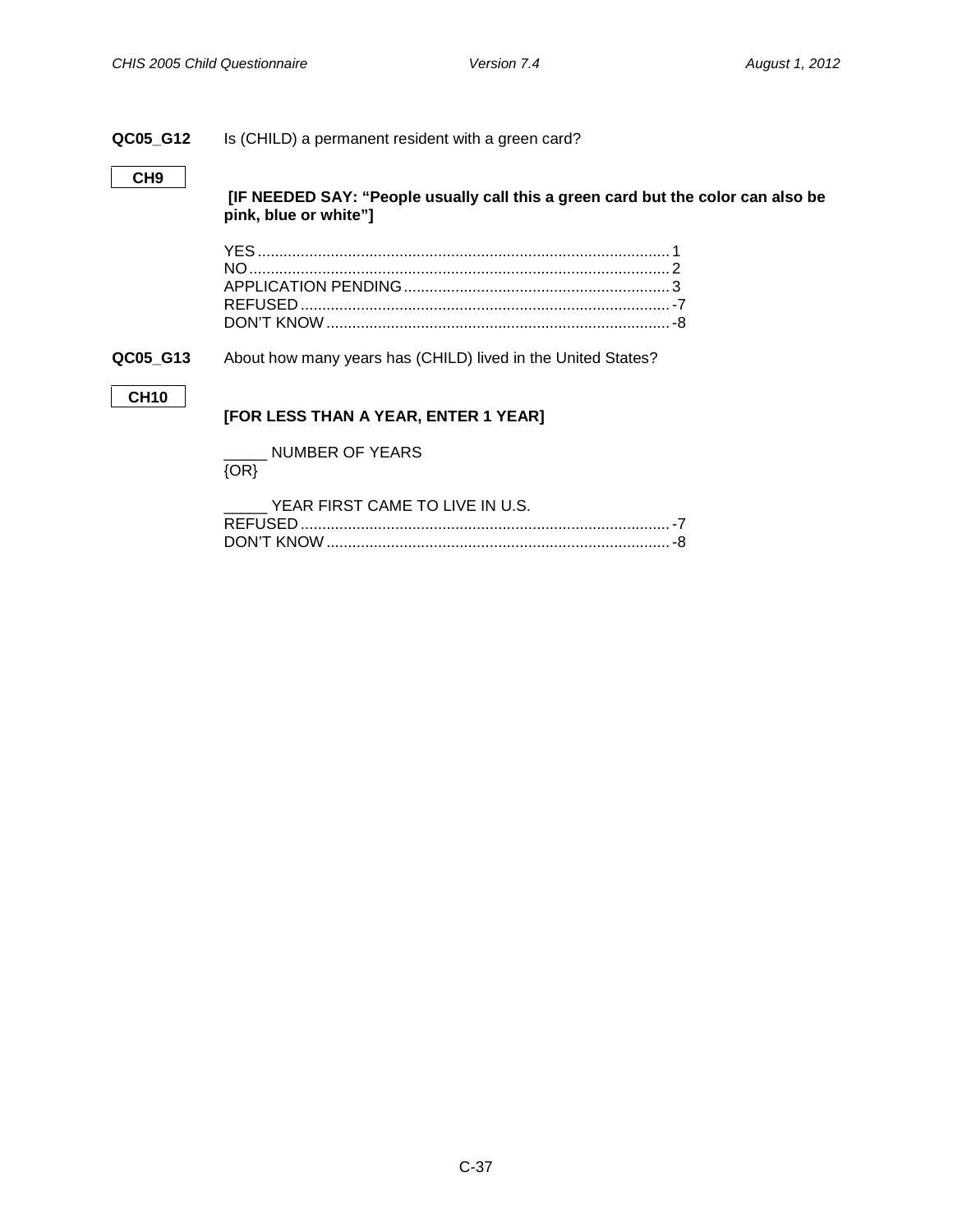### PROGRAMMING NOTE QC05\_G14; IF MKA = ADULT RESPONDENT SKIP TO PN QC05 G18 IF RESPONDENT IS MOTHER OF CHILD, CONTINUE WITH QC05\_G14 AND SAY, "were you"; ELSE, CONTINUE WITH QC05\_G14 AND SAY "was his mother/was her mother"

<span id="page-40-0"></span>In what country {were you/was his mother/was her mother} born? QC05\_G14

### **CH11**

### [SELECT FROM MOST LIKELY COUNTRIES]

### [FOR CHILDREN WHO WERE ADOPTED, QUESTION REFERS TO ADOPTIVE **PARENTS]**

| <b>POLAND</b> |  |
|---------------|--|
|               |  |
|               |  |
|               |  |
|               |  |
|               |  |
|               |  |
|               |  |
|               |  |
|               |  |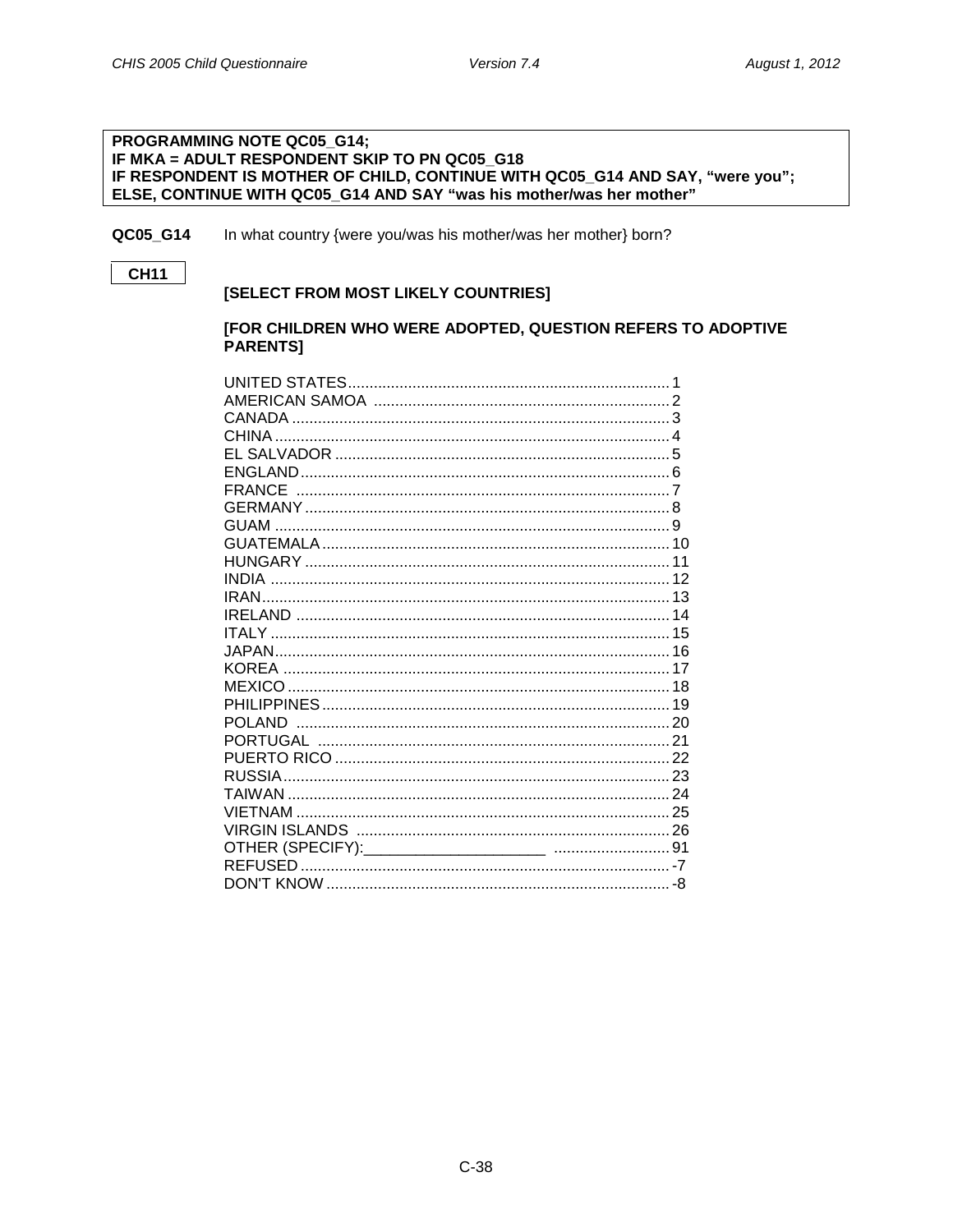| PROGRAMMING NOTE QC05 G15                                                                                    |                                                                                                                                                                                    |  |  |
|--------------------------------------------------------------------------------------------------------------|------------------------------------------------------------------------------------------------------------------------------------------------------------------------------------|--|--|
| IF QC05_G14 = 1, 2, 9, 22 OR 26 (UNITED STATES OR ITS TERRITORIES), GO TO<br>QC05_PROGRAMMING NOTE QC05_G18; |                                                                                                                                                                                    |  |  |
|                                                                                                              | ELSE IF RESPONDENT IS MOTHER OF CHILD, CONTINUE WITH QC05_G15 AND QC05_G16 (IF                                                                                                     |  |  |
|                                                                                                              | APPLICABLE) AND SAY "Are you" IN BOTH QUESTIONS;<br>ELSE CONTINUE WITH QC05 G15 AND QC05 G16 (IF APPLICABLE) AND SAY "Is {his/her}                                                 |  |  |
|                                                                                                              | mother" IN BOTH QUESTIONS                                                                                                                                                          |  |  |
| QC05_G15                                                                                                     | {Are you/Is {his/her} mother} a citizen of the United States?                                                                                                                      |  |  |
|                                                                                                              |                                                                                                                                                                                    |  |  |
| <b>CH11A</b>                                                                                                 | [IF R SAYS SHE IS A NATURALIZED CITIZEN, CODE YES]                                                                                                                                 |  |  |
|                                                                                                              |                                                                                                                                                                                    |  |  |
|                                                                                                              |                                                                                                                                                                                    |  |  |
|                                                                                                              |                                                                                                                                                                                    |  |  |
|                                                                                                              |                                                                                                                                                                                    |  |  |
|                                                                                                              |                                                                                                                                                                                    |  |  |
| QC05_G16                                                                                                     | {Are you/ls {his/her} mother} a permanent resident with a green card?                                                                                                              |  |  |
| <b>CH12</b>                                                                                                  |                                                                                                                                                                                    |  |  |
|                                                                                                              |                                                                                                                                                                                    |  |  |
|                                                                                                              |                                                                                                                                                                                    |  |  |
|                                                                                                              |                                                                                                                                                                                    |  |  |
|                                                                                                              |                                                                                                                                                                                    |  |  |
|                                                                                                              |                                                                                                                                                                                    |  |  |
|                                                                                                              | PROGRAMMING NOTE QC05 G17<br>IF RESPONDENT IS MOTHER OF CHILD, CONTINUE WITH QC05_G17 AND SAY, "have you";<br>ELSE, CONTINUE WITH QC05 G17 AND SAY "has his mother/has her mother" |  |  |
|                                                                                                              |                                                                                                                                                                                    |  |  |
| QC05_G17                                                                                                     | About how many years {have you/has his mother/has her mother} lived in the United<br>States?                                                                                       |  |  |
| <b>CH13</b>                                                                                                  |                                                                                                                                                                                    |  |  |
|                                                                                                              | NUMBER OF YEARS [HR: 0-11]<br>$\{OR\}$                                                                                                                                             |  |  |
|                                                                                                              | YEAR FIRST CAME TO LIVE IN U.S. HR: 1988-2000]                                                                                                                                     |  |  |
|                                                                                                              |                                                                                                                                                                                    |  |  |
|                                                                                                              |                                                                                                                                                                                    |  |  |

DON'T KNOW ................................................................................-8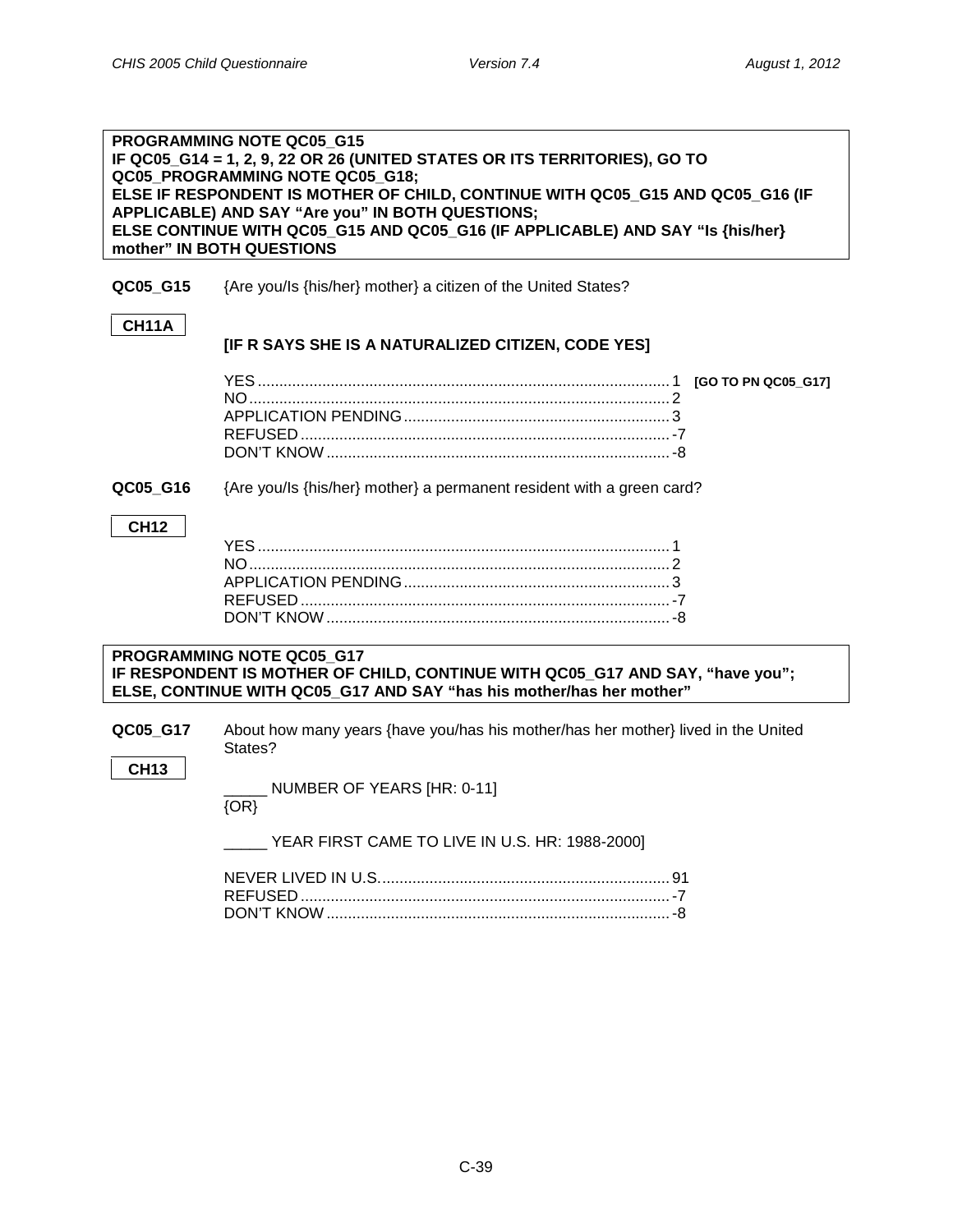### PROGRAMMING NOTE QC05\_G18; IF MKA IS MALE AND MKA = ADULT RESPONDENT, SKIP TO IF RESPONDENT IS FATHER OF CHILD, CONTINUE WITH QC05\_G18 AND SAY "were you"; ELSE, CONTINUE WITH QC05\_G18 AND SAY, "was his father/was her father"

QC05 G18 In what country {were you/was his father/was her father} born?

### **CH14**

### [SELECT FROM MOST LIKELY COUNTRIES]

### [FOR CHILDREN WHO WERE ADOPTED, QUESTION REFERS TO ADOPTIVE **PARENTS1**

| <b>POLAND</b> |  |
|---------------|--|
|               |  |
|               |  |
|               |  |
|               |  |
|               |  |
|               |  |
|               |  |
|               |  |
|               |  |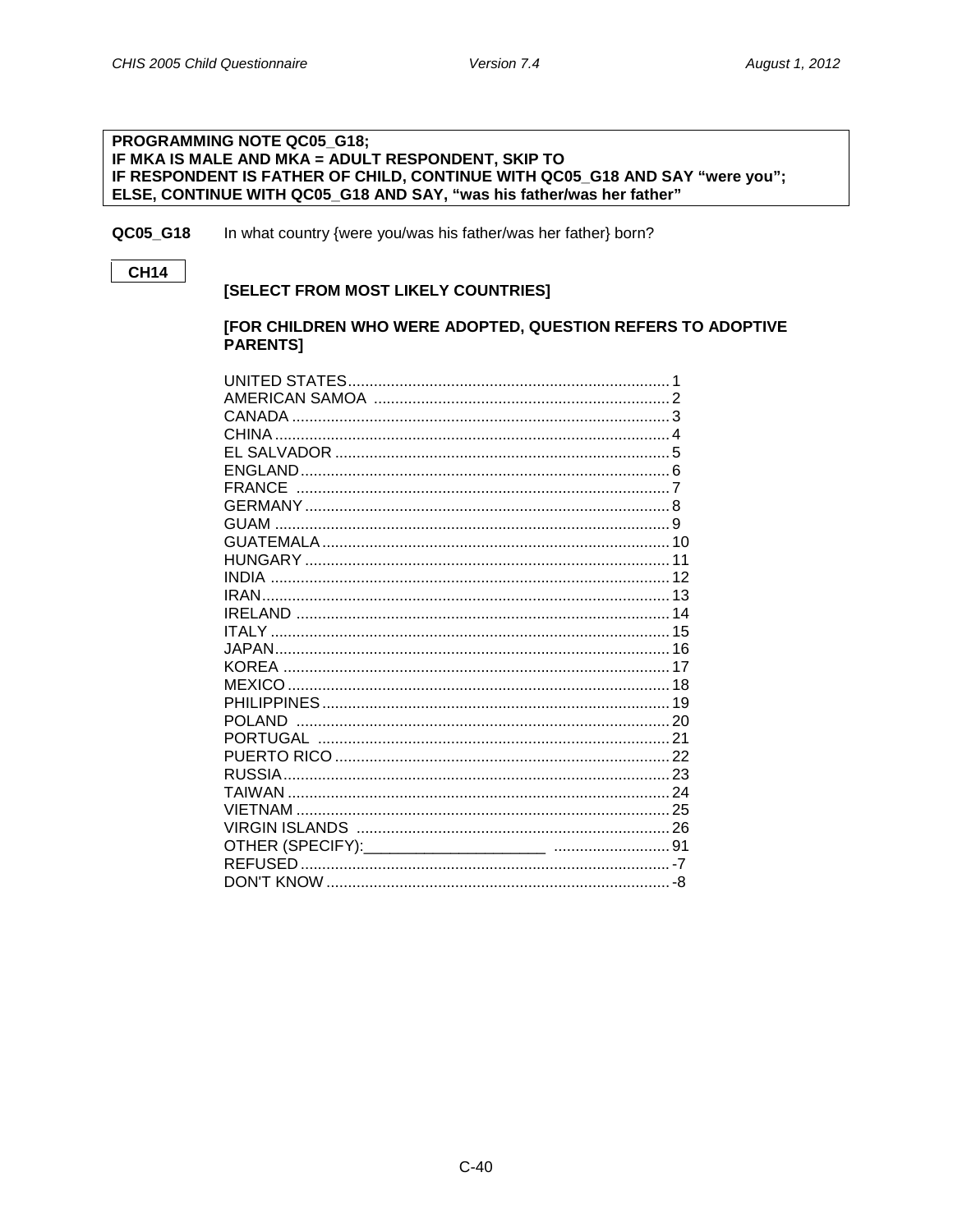| <b>NOTE QC05 G22;</b>   | PROGRAMMING NOTE QC05 G19<br>IF QC05_G18 = 1, 2, 9, 22 OR 26 (UNITED STATES OR ITS TERRITORIES), GO TO PROGRAMMING<br>ELSE IF RESPONDENT IS FATHER OF CHILD, CONTINUE WITH QC05_G19 AND QC05_G20 (IF<br>APPLICABLE) AND SAY "Are you" IN BOTH QUESTIONS;<br>ELSE CONTINUE WITH QC05_G19 AND QC05_G20 (IF APPLICABLE) AND SAY "Is {his/her}<br>father" IN BOTH QUESTIONS |
|-------------------------|-------------------------------------------------------------------------------------------------------------------------------------------------------------------------------------------------------------------------------------------------------------------------------------------------------------------------------------------------------------------------|
| QC05_G19                | {Are you/Is {his/her} father} a citizen of the United States?                                                                                                                                                                                                                                                                                                           |
| CH14A                   | [IF R SAYS HE IS A NATURALIZED CITIZEN, CODE YES]                                                                                                                                                                                                                                                                                                                       |
|                         |                                                                                                                                                                                                                                                                                                                                                                         |
| QC05 G20                | {Are you/ls {his/her} father} a permanent resident with a green card?                                                                                                                                                                                                                                                                                                   |
| <b>CH15</b>             |                                                                                                                                                                                                                                                                                                                                                                         |
|                         | PROGRAMMING NOTE QC05_G21<br>IF RESPONDENT IS FATHER OF CHILD, CONTINUE WITH QC05_G21 AND SAY "have you";<br>ELSE, CONTINUE WITH QC05 G21 AND SAY "has his father/has her father"                                                                                                                                                                                       |
| QC05_G21<br><b>CH16</b> | About how many years {have you/has his father/has her father} lived in the United<br>States?                                                                                                                                                                                                                                                                            |
|                         | $\_$ NUMBER OF YEARS [HR: 0-11]<br>$\overline{\{OR\}}$                                                                                                                                                                                                                                                                                                                  |
|                         | $\_$ YEAR FIRST CAME TO LIVE IN U.S. HR: 1988-2000]                                                                                                                                                                                                                                                                                                                     |
|                         |                                                                                                                                                                                                                                                                                                                                                                         |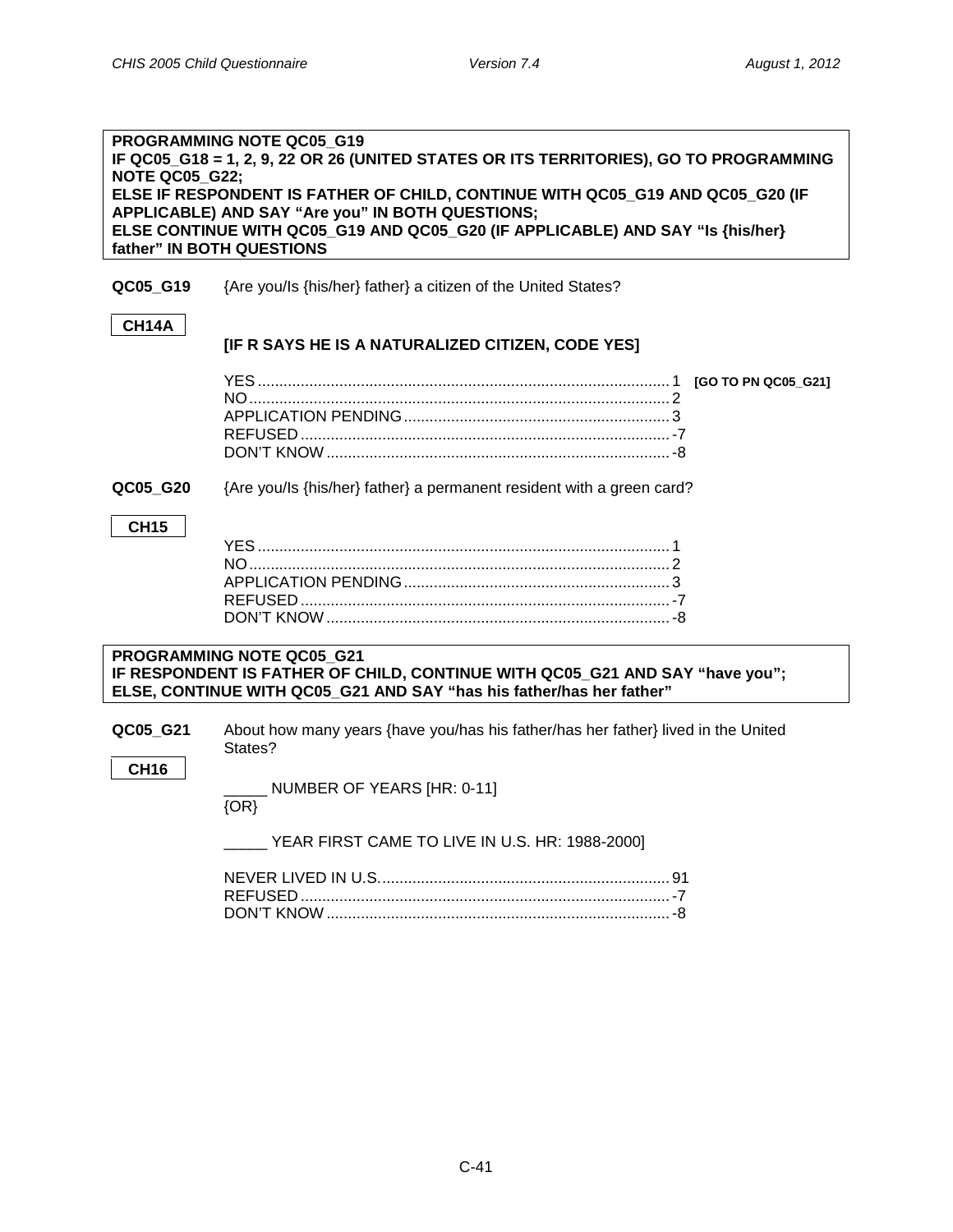### **PROGRAMMING NOTE QC05\_G22: IF RESPONDENT IS SAMPLED ADULT, GO TO PROGRAMMING NOTE QC05\_G23; ELSE IF RESPONDENT ≠ ADULT RESPONDENT, CONTINUE WITH QC05\_G22**

<span id="page-44-0"></span>**QC05 G22** In general, what languages are spoken in (CHILD)'s home?

**CH17**

### **[PROBE: "Any others?"]**

### **PROGRAMMING NOTE QC05\_G23 IF INTERVIEW CONDUCTED IN ENGLISH AND QC05\_G22 > 1 (TWO OR MORE LANGUAGES SPOKEN AT HOME), CONTINUE WITH QC05\_G23: "Compared to the language spoken in (CHILD)'s home,...."; ELSE IF QC05\_G22 = 1 (ONLY SPEAKS ENGLISH), GO TO PROGRAMMING NOTE QC05\_G24**

**QC05\_G23** {Compared to other languages spoken in (CHILD)'s home}, would you say you speak English....

### **CH18**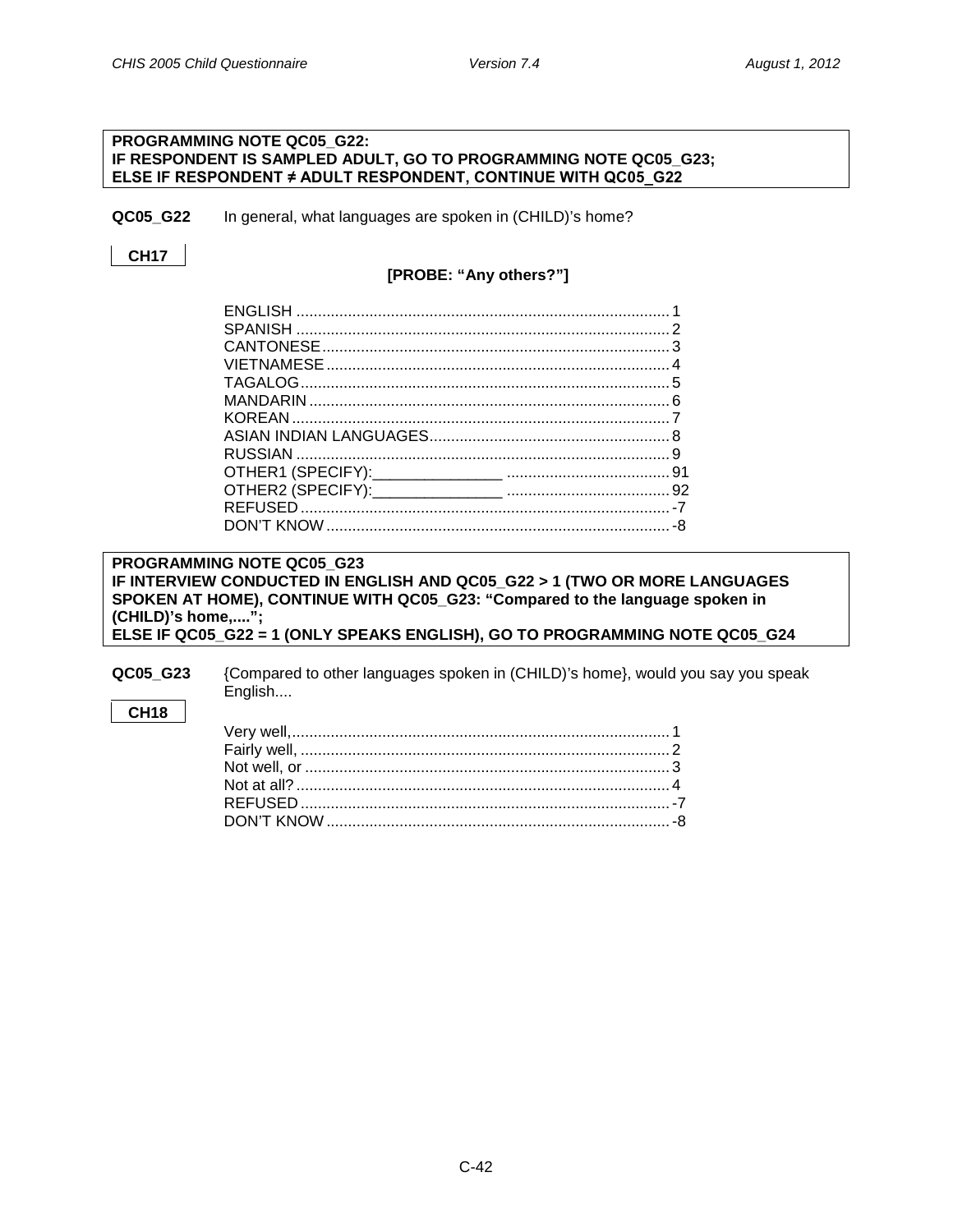# PROGRAMMING NOTE QC05\_G24 IF RESPONDENT IS NOT SAMPLED ADULT, ASK QC05\_G24<br>ELSE GO TO PROGRAMMING NOTE QC05\_G26

<span id="page-45-0"></span>QC05\_G24 What is the highest grade of education you have completed and received credit for?

### **CH22**

| <b>GRADE SCHOOL</b>                                  |
|------------------------------------------------------|
|                                                      |
|                                                      |
|                                                      |
|                                                      |
|                                                      |
|                                                      |
|                                                      |
|                                                      |
| HIGH SCHOOL OR EQUIVALENT                            |
|                                                      |
|                                                      |
|                                                      |
|                                                      |
| <b>4-YEAR COLLEGE OR UNIVERSITY</b>                  |
|                                                      |
|                                                      |
|                                                      |
|                                                      |
|                                                      |
| <b>GRADUATE OR PROFESSIONAL SCHOOL</b>               |
|                                                      |
| 2 <sup>ND</sup> YEAR GRAD OR PROF SCHOOL (MA/MS)  19 |
|                                                      |
| MORE THAN 3 YEARS GRAD OR PROF SCHOOL (PhD)21        |
| 2-YEAR JUNIOR OR COMMUNITY COLLEGE                   |
|                                                      |
|                                                      |
|                                                      |
| <b>VOCATIONAL, BUSINESS, OR TRADE SCHOOL</b>         |
|                                                      |
|                                                      |
|                                                      |
|                                                      |
|                                                      |
| DON'T KNOW.                                          |